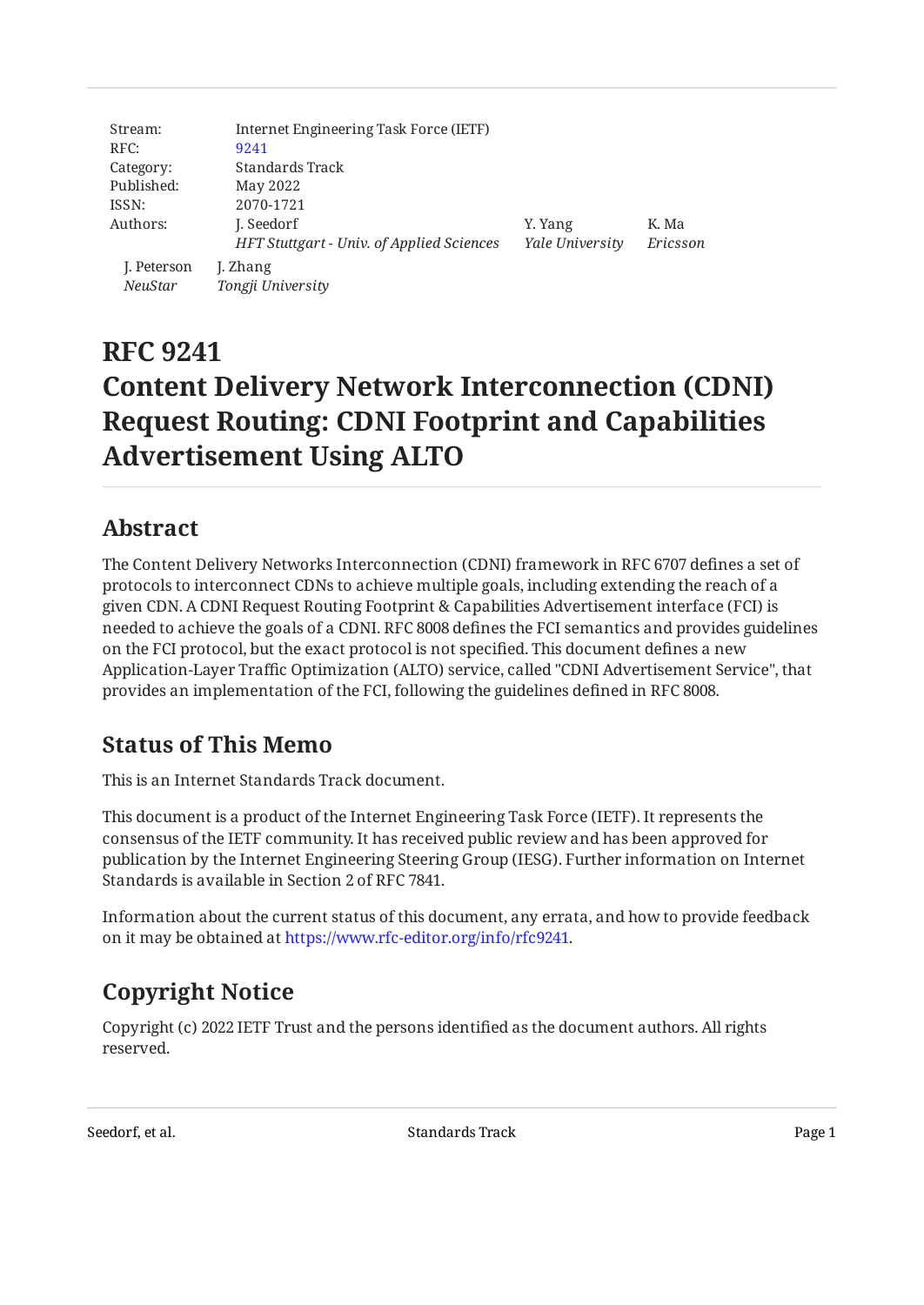This document is subject to BCP 78 and the IETF Trust's Legal Provisions Relating to IETF Documents (<https://trustee.ietf.org/license-info>) in effect on the date of publication of this document. Please review these documents carefully, as they describe your rights and restrictions with respect to this document. Code Components extracted from this document must include Revised BSD License text as described in Section 4.e of the Trust Legal Provisions and are provided without warranty as described in the Revised BSD License.

## <span id="page-1-0"></span>**[Table of Contents](#page-1-0)**

- [1](#page-3-0). [Introduction](#page-3-0)
- [2](#page-4-0). [Terminology and Background](#page-4-0)
	- [2.1.](#page-4-1) [Terminology](#page-4-1)
	- [2.2.](#page-4-2) [Semantics of FCI Advertisement](#page-4-2)
	- [2.3.](#page-5-0) [ALTO Background and Bene](#page-5-0)fits
- [3](#page-7-0). [CDNI Advertisement Service](#page-7-0)
	- [3.1.](#page-7-1) [Media Type](#page-7-1)
	- [3.2.](#page-7-2) [HTTP Method](#page-7-2)
	- [3.3.](#page-7-3) [Accept Input Parameters](#page-7-3)
	- [3.4.](#page-7-4) [Capabilities](#page-7-4)
	- [3.5.](#page-8-0) [Uses](#page-8-0)
	- [3.6.](#page-8-1) [Response](#page-8-1)
	- [3.7.](#page-11-0) [Examples](#page-11-0)
		- [3.7.1](#page-11-1). [IRD](#page-11-1)
		- [3.7.2](#page-14-0). [A Basic Example](#page-14-0)
		- [3.7.3](#page-16-0). [Incremental Updates](#page-16-0)
- [4](#page-18-0). [CDNI Advertisement Service Using ALTO Network Map](#page-18-0)
	- [4.1.](#page-18-1) [Network Map Footprint Type: altopid](#page-18-1)
	- [4.2.](#page-18-2) [Examples](#page-18-2)
		- [4.2.1](#page-18-3). [ALTO Network Map for CDNI Advertisements](#page-18-3)
		- [4.2.2](#page-19-0). [ALTO PID Footprints in CDNI Advertisements](#page-19-0)
		- [4.2.3](#page-20-0). [Incremental Updates](#page-20-0)
- [5](#page-22-0). [Filtered CDNI Advertisement Using CDNI Capabilities](#page-22-0)
	- [5.1.](#page-22-1) [Media Type](#page-22-1)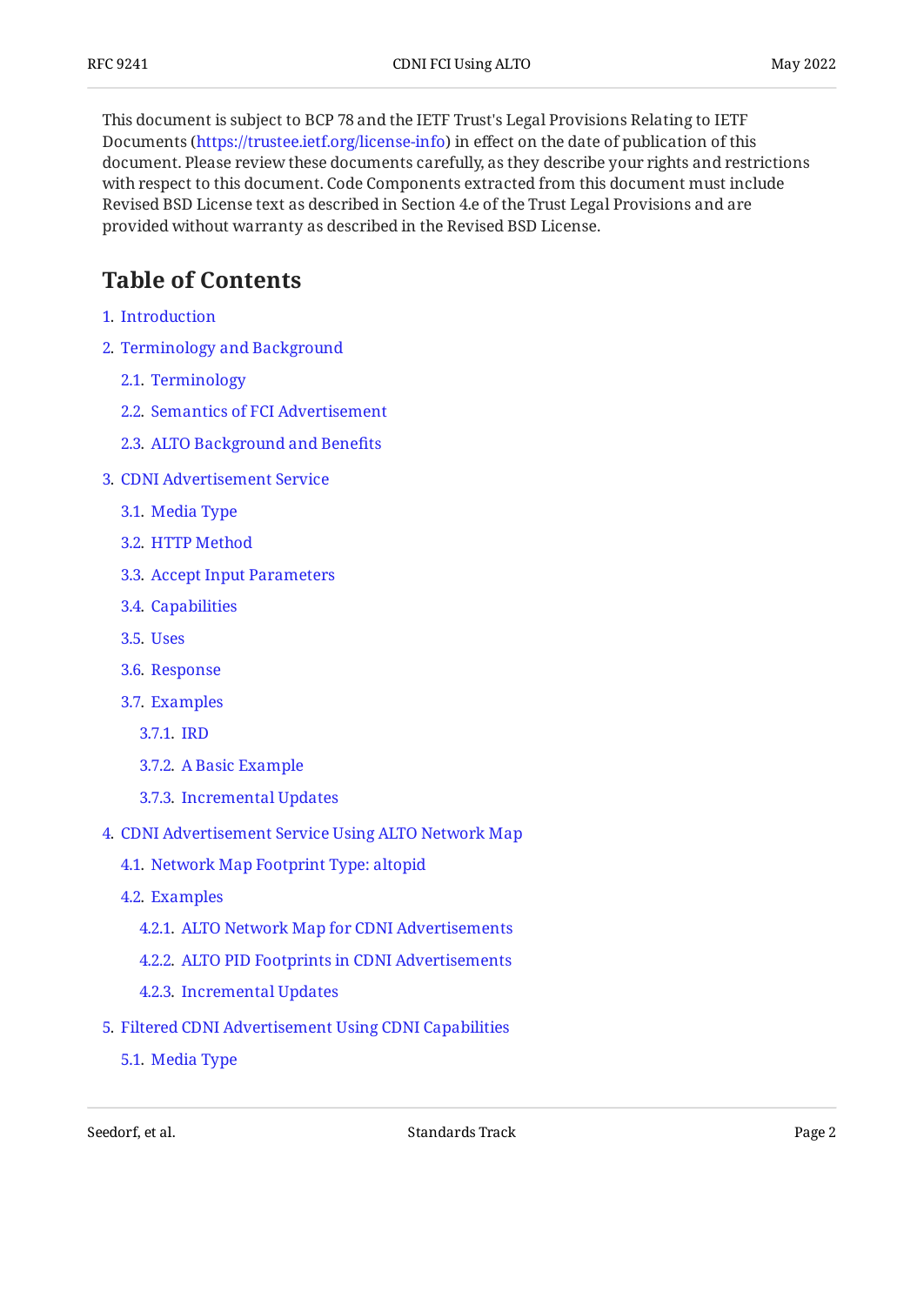- [5.2.](#page-22-2) [HTTP Method](#page-22-2)
- [5.3.](#page-22-3) [Accept Input Parameters](#page-22-3)
- [5.4.](#page-23-0) [Capabilities](#page-23-0)
- [5.5.](#page-23-1) [Uses](#page-23-1)
- [5.6.](#page-23-2) [Response](#page-23-2)
- [5.7.](#page-24-0) [Examples](#page-24-0)
	- [5.7.1](#page-24-1). [A Basic Example](#page-24-1)
	- [5.7.2](#page-25-0). [Incremental Updates](#page-25-0)
- [6](#page-26-0). [Query Footprint Properties Using ALTO Property Map Service](#page-26-0)
	- [6.1.](#page-27-0) [Representing Footprint Objects as Property Map Entities](#page-27-0)
		- [6.1.1](#page-28-0). [ASN Domain](#page-28-0)
		- [6.1.2](#page-28-1). [COUNTRYCODE Domain](#page-28-1)
	- [6.2.](#page-28-2) [Representing CDNI Capabilities as Property Map Entity Properties](#page-28-2)
		- [6.2.1](#page-29-0). Defi[ning Information Resource Media Type for Property Type cdni-capabilities](#page-29-0)
		- [6.2.2](#page-29-1). [Intended Semantics of Property Type cdni-capabilities](#page-29-1)
	- [6.3.](#page-29-2) [Examples](#page-29-2)
		- [6.3.1](#page-29-3). [Property Map](#page-29-3)
		- [6.3.2](#page-31-0). [Filtered Property Map](#page-31-0)
		- [6.3.3](#page-31-1). [Incremental Updates](#page-31-1)
- [7](#page-33-0). [IANA Considerations](#page-33-0)
	- [7.1.](#page-33-1) [application/alto-cdni+json Media Type](#page-33-1)
	- [7.2.](#page-34-0) [application/alto-cdni](#page-34-0)filter+json Media Type
	- [7.3.](#page-35-0) [CDNI Metadata Footprint Types Registry](#page-35-0)
	- [7.4.](#page-35-1) [ALTO Entity Domain Types Registry](#page-35-1)
	- [7.5.](#page-36-0) [ALTO Entity Property Types Registry](#page-36-0)
- [8](#page-36-1). [Security Considerations](#page-36-1)
- [9](#page-37-0). [References](#page-37-0)
	- [9.1.](#page-37-1) [Normative References](#page-37-1)
	- [9.2.](#page-38-0) [Informative References](#page-38-0)
- [Acknowledgments](#page-39-0)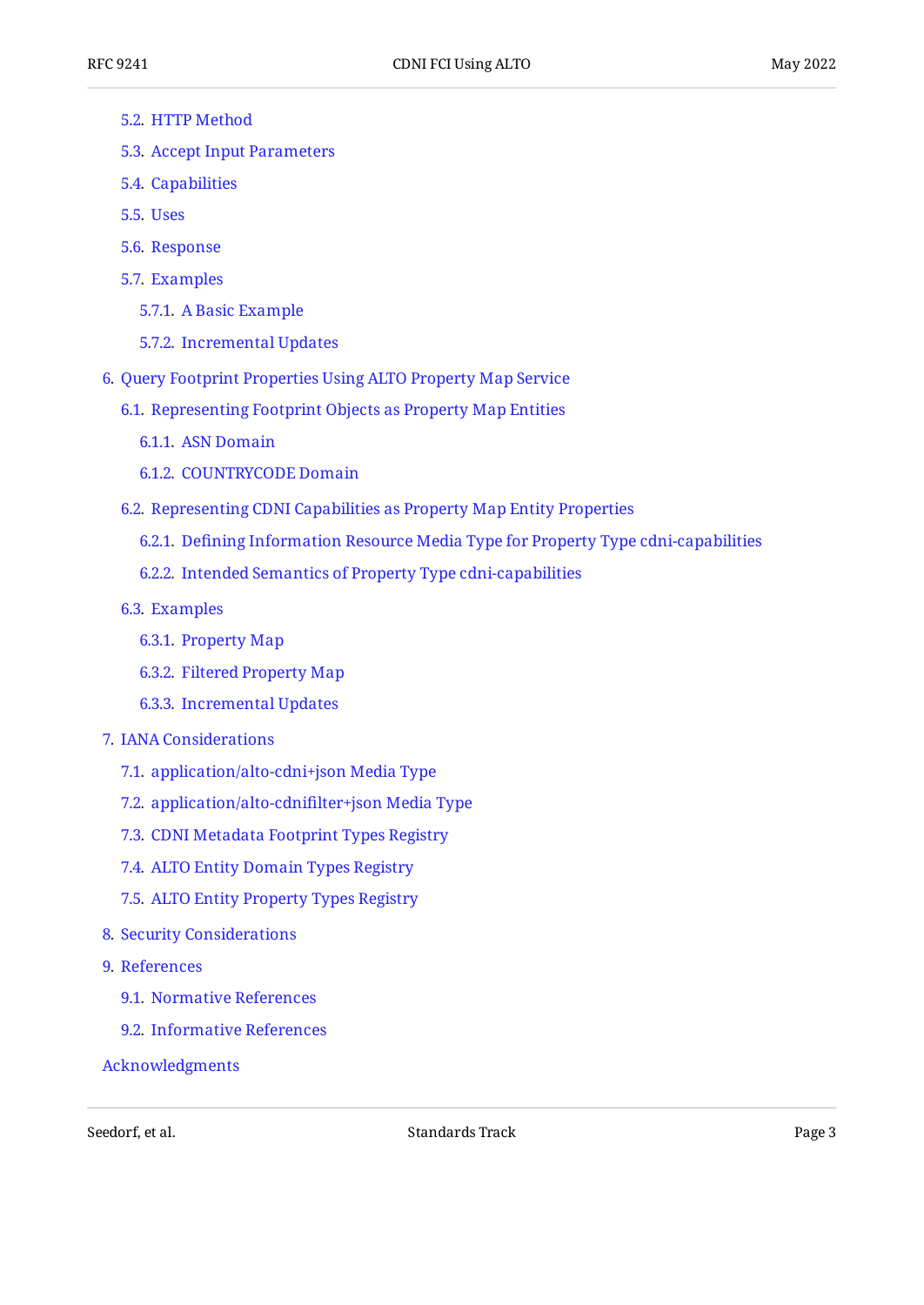**[Contributors](#page-39-1)** 

[Authors' Addresses](#page-40-0)

## <span id="page-3-0"></span>**[1. Introduction](#page-3-0)**

The ability to interconnect multiple content delivery networks (CDNs) has many benefits, including increased coverage, capability, and reliability. The Content Delivery Networks Interconnection (CDNI) framework [\[RFC6707](#page-39-2)] defines four interfaces to interconnect CDNs: (1) the CDNI Request Routing Interface, (2) the CDNI Metadata Interface, (3) the CDNI Logging Interface, and (4) the CDNI Control Interface.

Among these four interfaces, the CDNI Request Routing Interface provides key functions, as specified in  $[RFC6707]$ :

The CDNI Request Routing interface enables a Request Routing function in an Upstream CDN to query a Request Routing function in a Downstream CDN to determine if the Downstream CDN is able (and willing) to accept the delegated Content Request. It also allows the Downstream CDN to control what should be returned to the User Agent in the redirection message by the upstream Request Routing function.

At a high level, therefore, the scope of the CDNI Request Routing Interface contains two main tasks: (1) determining if the dCDN (downstream CDN) is willing to accept a delegated content request and (2) redirecting the content request coming from a uCDN (upstream CDN) to the proper entry point or entity in the dCDN.

Correspondingly, the Request Routing Interface is broadly divided into two functionalities: (1) the CDNI Footprint & Capabilities Advertisement interface (FCI) defined in  $[{\rm RFC8008}]$  and (2) the CDNI Request Routing Redirection interface (RI) defined in [\[RFC7975\]](#page-39-3). This document focuses on the first functionality (CDNI FCI).

Specifically, CDNI FCI allows both an Advertisement from a dCDN to a uCDN (push) and a query from a uCDN to a dCDN (pull) so that the uCDN knows whether it can redirect a particular user request to that dCDN.

A key component in defining the CDNI FCI is defining the objects that describe the footprints and capabilitiesof a dCDN. Such objects are already specified in Section 5 of [RFC8008]. However, no protocol is defined to transport and update such objects between a uCDN and a dCDN.

To define such a protocol, this document specifies an extension of the Application-Layer Traffic Optimization (ALTO) Protocol [RFC7285] by introducing a new ALTO service called "CDNI Advertisement Service".

[Section 2.3](#page-5-0) discusses the benefits in using ALTO as a transport protocol.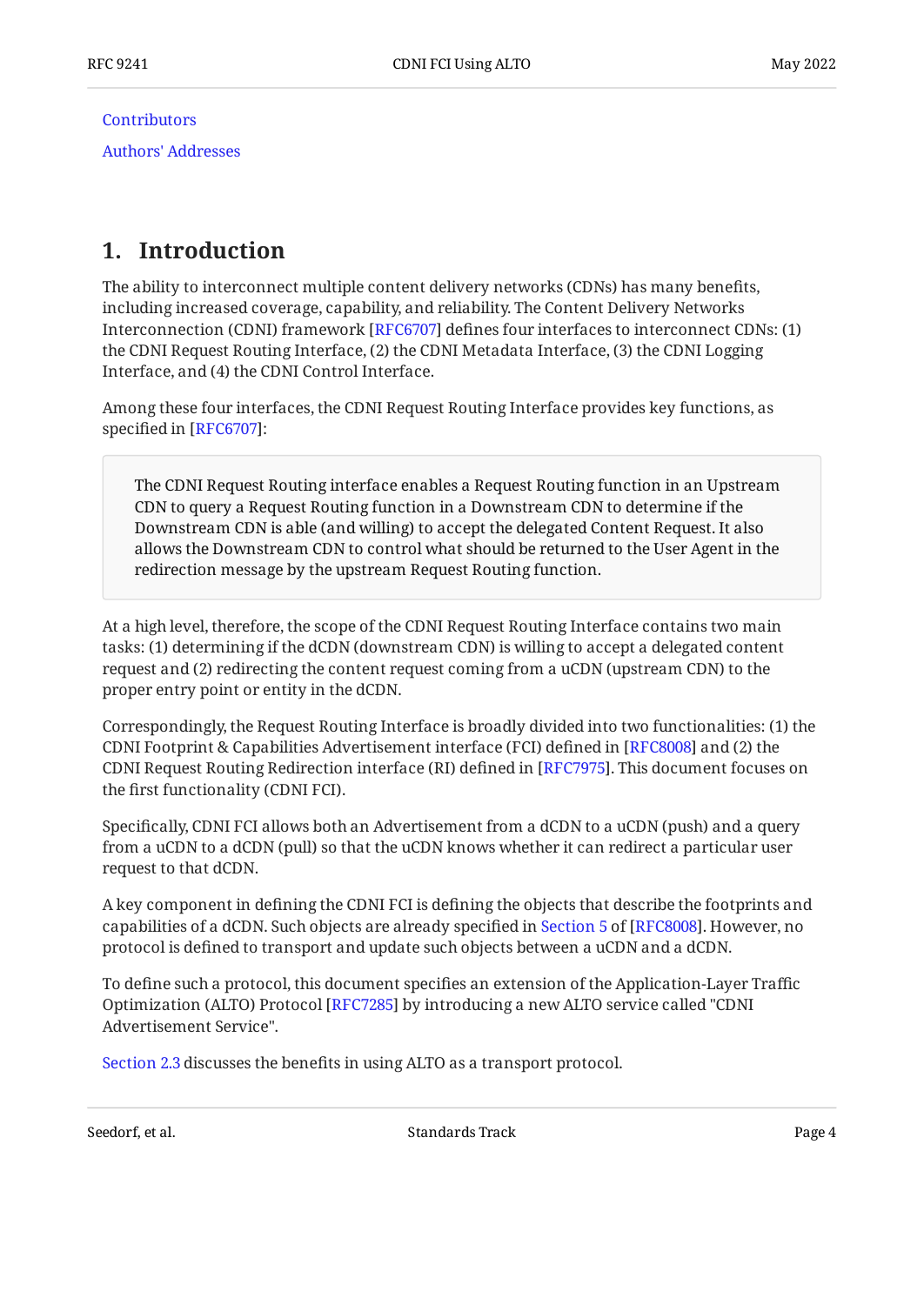## <span id="page-4-0"></span>**[2. Terminology and Background](#page-4-0)**

The key words "MUST", "MUST NOT", "REQUIRED", "SHALL", "SHALL NOT", "SHOULD", "SHOULD NOT", "**RECOMMENDED", "NOT RECOMMENDED", "MAY",** and "OPTIONAL" in this document are to be interpreted as described in BCP 14 [RFC2119] [RFC8174] when, and only when, they appear in all capitals, as shown here.

The design of CDNI FCI transport using ALTO assumes an understanding of both FCI semantics and ALTO. Hence, this document starts with a non-normative review of both.

## <span id="page-4-1"></span>**[2.1. Terminology](#page-4-1)**

The document uses the CDNI terms defined in [RFC6707], [RFC8006], and [RFC8008]. Also, the document uses the ALTO terms defined in [RFC7285] and [RFC9240]. This document uses the following abbreviations:

- ALTO: Application-Layer Traffic Optimization
- ASN: Autonomous System Number
- CDN: Content Delivery Network
- CDNI: CDN Interconnection
- dCDN: Downstream CDN
- FCI: CDNI FCI, CDNI Request Routing Footprint & Capabilities Advertisement interface
- IRD: Information Resource Directory in ALTO
- PID: Provider-defined Identifier in ALTO
- <span id="page-4-2"></span>uCDN: Upstream CDN

## **[2.2. Semantics of FCI Advertisement](#page-4-2)**

[[RFC8008\]](#page-38-1) defines the semantics of CDNI FCI, provides guidance on what footprint and capabilities mean in a CDNI context, and specifies the requirements on the CDNI FCI transport protocol. The definitions in [RFC8008] depend on [RFC8006]. Below is a non-normative review of key related points of [\[RFC8008](#page-38-1)] and [[RFC8006\]](#page-38-4). For detailed information and normative specification, the reader should refer to these two RFCs.

• Multiple types of mandatory-to-implement footprints (i.e., "ipv4cidr", "ipv6cidr", "asn", and "countrycode") are defined in [\[RFC8006\]](#page-38-4). A "set of IP prefixes" can contain both full IP  $\,$ addresses (i.e., a /32 for IPv4 or a /128 for IPv6) and IP prefixes with an arbitrary prefix length. There must also be support for multiple IP address versions, i.e., IPv4 and IPv6, in such a footprint.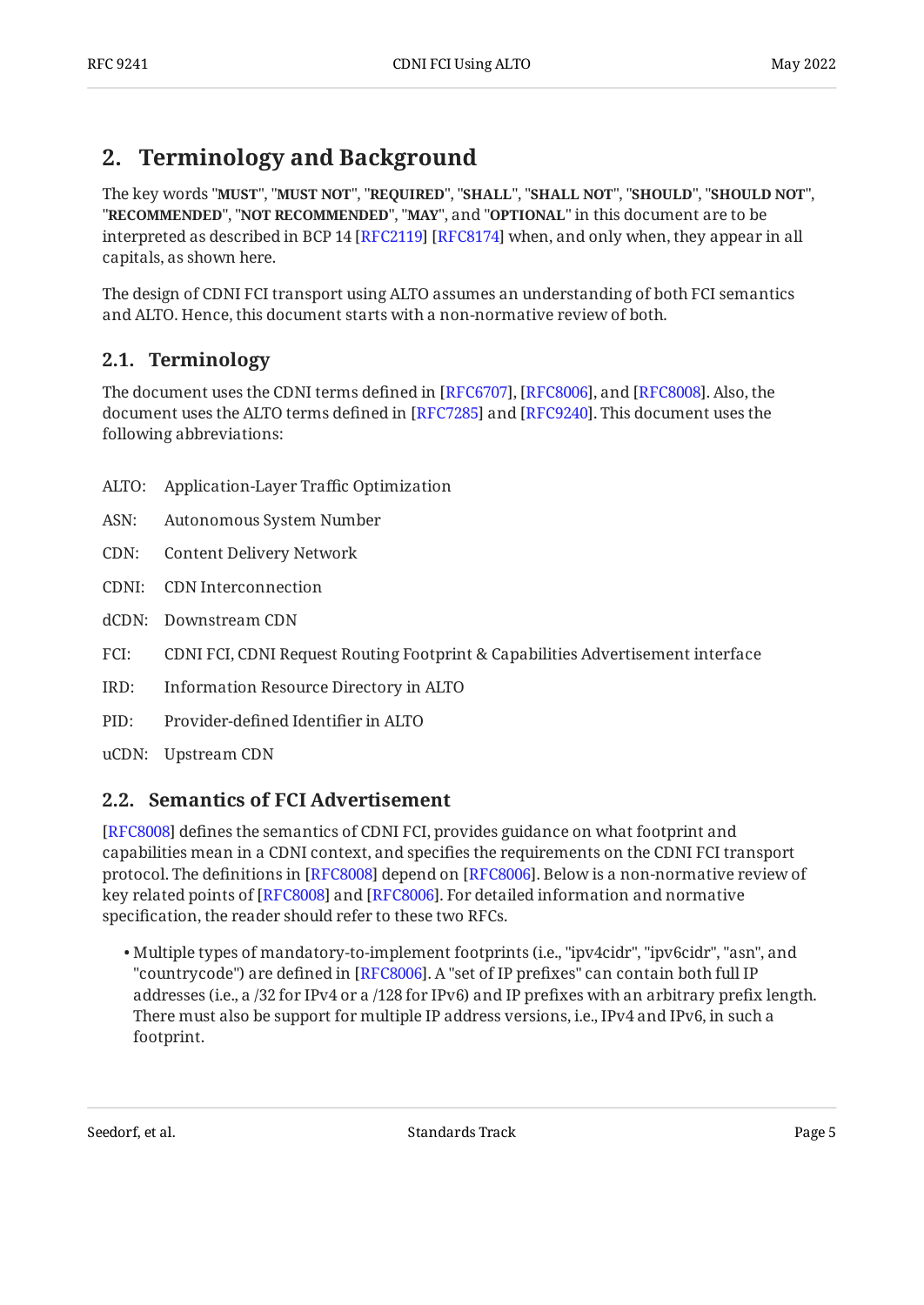- $\bullet$  Multiple initial types of capabilities are defined in [\[RFC8008](#page-38-1)] including (1) Delivery Protocol, (2) Acquisition Protocol, (3) Redirection Mode, (4) capabilities related to CDNI Logging, and (5) capabilities related to CDNI Metadata. They are required in all cases and, therefore, considered as mandatory-to-implement capabilities for all CDNI FCI implementations.
- Footprint and capabilities are defined together and cannot be interpreted independently from each other. Specifically, [RFC8008] integrates footprint and capabilities with an approach of "capabilities with footprint restrictions", by expressing capabilities on a per footprint basis.
- $\bullet$  Specifically, for all mandatory-to-implement footprint types, footprints can be viewed as constraints for delegating requests to a dCDN: a dCDN footprint advertisement tells the uCDN the limitations for delegating a request to the dCDN. For IP prefixes or Autonomous System Numbers (ASNs), the footprint signals to the uCDN that it should consider the dCDN a candidate only if the IP address of the request routing source falls within the prefix set or ASN, respectively. The CDNI specifications do not define how a given uCDN determines what address ranges are in a particular ASN. Similarly, for country codes, a uCDN should only consider the dCDN a candidate if it covers the country of the request routing source. The CDNI specifications do not define how a given uCDN determines the country of the request routing source. Different types of footprint constraints can be combined together to narrow the dCDN candidacy, i.e., the uCDN should consider the dCDN a candidate only if the request routing source satisfies all the types of footprint constraints in the advertisement.
- $\bullet$  Given that a large part of Footprint and Capabilities Advertisement may happen in contractual agreements, the semantics of CDNI Footprint and Capabilities Advertisement refers to answering the following question: what exactly still needs to be advertised by the CDNI FCI? For instance, updates about temporal failures of part of a footprint can be useful information to convey via the CDNI FCI. Such information would provide updates on information previously agreed to in contracts between the participating CDNs. In other words, the CDNI FCI is a means for a dCDN to provide changes and updates regarding a footprint and/or capabilities that it has previously agreed to serve in a contract with a uCDN. Hence, server push and incremental encoding will be necessary techniques.

## <span id="page-5-0"></span>**[2.3. ALTO Background and Bene](#page-5-0)fits**

Application-Layer Traffic Optimization (ALTO) [RFC7285] defines an approach for conveying network-layer (topology) information to "guide" the resource provider selection process in distributed applications that can choose among several candidate resources providers to retrieve a given resource. Usually, it is assumed that an ALTO server conveys information that these applications cannot measure or have difficulty measuring themselves [RFC5693].

Originally, ALTO was motivated by optimizing cross-ISP traffic generated by peer-to-peer applications [RFC5693]. However, ALTO can also be used for improving the request routing in CDNs.In particular, Section 5 of [RFC7971] explicitly mentions ALTO as a candidate protocol to improve the selection of a CDN surrogate or origin.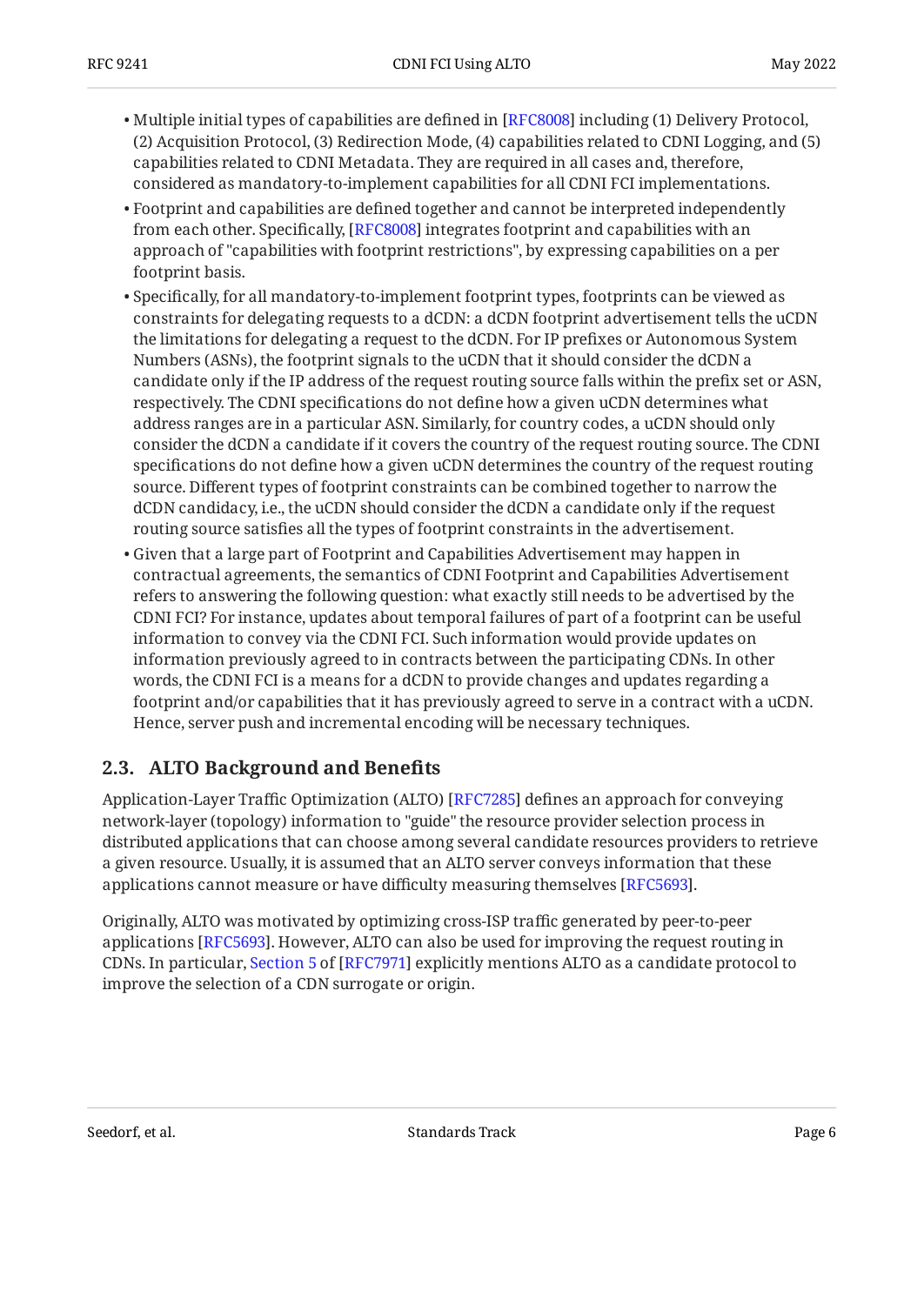The following reasons make ALTO a suitable candidate protocol for dCDN selection as part of CDNI request routing and, in particular, for an FCI protocol:

- $\bullet$  Application-Layer-oriented: ALTO is a protocol specifically designed to improve applicationlayer traffic (and application-layer connections among hosts on the Internet) by providing additional information to applications that these applications could not easily retrieve themselves. This matches the need of CDNI, where a uCDN wants to improve application-layer CDN request routing by using information (provided by a dCDN) that the uCDN could not easily obtain otherwise. Hence, ALTO can help a uCDN to select a proper dCDN by first providing dCDNs' capabilities as well as footprints (see [Section 3\)](#page-7-0) and then providing costs of surrogates in a dCDN by ALTO cost maps.
- $\bullet$  Security: The identification between uCDNs and dCDNs is an important requirement (see [Section 8\)](#page-36-1). ALTO maps can be signed and hence provide inherent origin protection. Please see [Section 15.1.2](https://www.rfc-editor.org/rfc/rfc7285#section-15.1.2) of [[RFC7285\]](#page-38-2) for detailed protection strategies.
- $\bullet$  RESTful design: The ALTO Protocol has undergone extensive revisions in order to provide a RESTful design regarding the client-server interaction specified by the protocol. It is flexible and extensible enough to handle existing and potential future data formats defined by CDNI. It can provide the consistent client-server interaction model for other existing CDNI interfaces or potential future extensions and therefore reduce the learning cost for both users and developers, although they are not in the scope of this document. A CDNI FCI interface based on ALTO would inherit this RESTful design. Please see [Section 3.](#page-7-0)
- Error handling: The ALTO Protocol provides extensive error handling in the whole request andresponse process (see Section 8.5 of [RFC7285]). A CDNI FCI interface based on ALTO would inherit this extensive error-handling framework. Please see [Section 5.](#page-22-0)
- Map Service: The semantics of an ALTO network map is an exact match for the needed information to convey a footprint by a dCDN, in particular, if such a footprint is being expressed by IP prefix ranges. Please see [Section 4.](#page-18-0)
- $\bullet$  Filtered Map Service: The ALTO map filtering service would allow a uCDN to query only for parts of an ALTO map. For example, the ALTO filtered property map service can enable a uCDN to query properties of a part of footprints efficiently. Please see [Section 6.](#page-26-0)
- $\bullet$  Server-initiated notifications and incremental updates: When the footprint or the capabilities of a dCDN change (i.e., unexpectedly from the perspective of a uCDN), serverinitiated notifications would enable a dCDN to inform a uCDN about such changes directly. Consider the case where -- due to failure -- part of the footprint of the dCDN is not functioning, i.e., the CDN cannot serve content to such clients with reasonable QoS. Without serverinitiated notifications, the uCDN might still use a recent network and cost map from the dCDN and therefore redirect requests to the dCDN that it cannot serve. Similarly, the possibility for incremental updates would enable efficient conveyance of the aforementioned (or similar) status changes by the dCDN to the uCDN. The newest design of ALTO supports server-pushed incremental updates [\[RFC8895\]](#page-38-7).
- $\bullet$  Content availability on hosts: A dCDN might want to express CDN capabilities in terms of certain content types (e.g., codecs and/or formats, or content from certain content providers). ALTO Entity Property Map [\[RFC9240\]](#page-38-5) would enable a dCDN to make such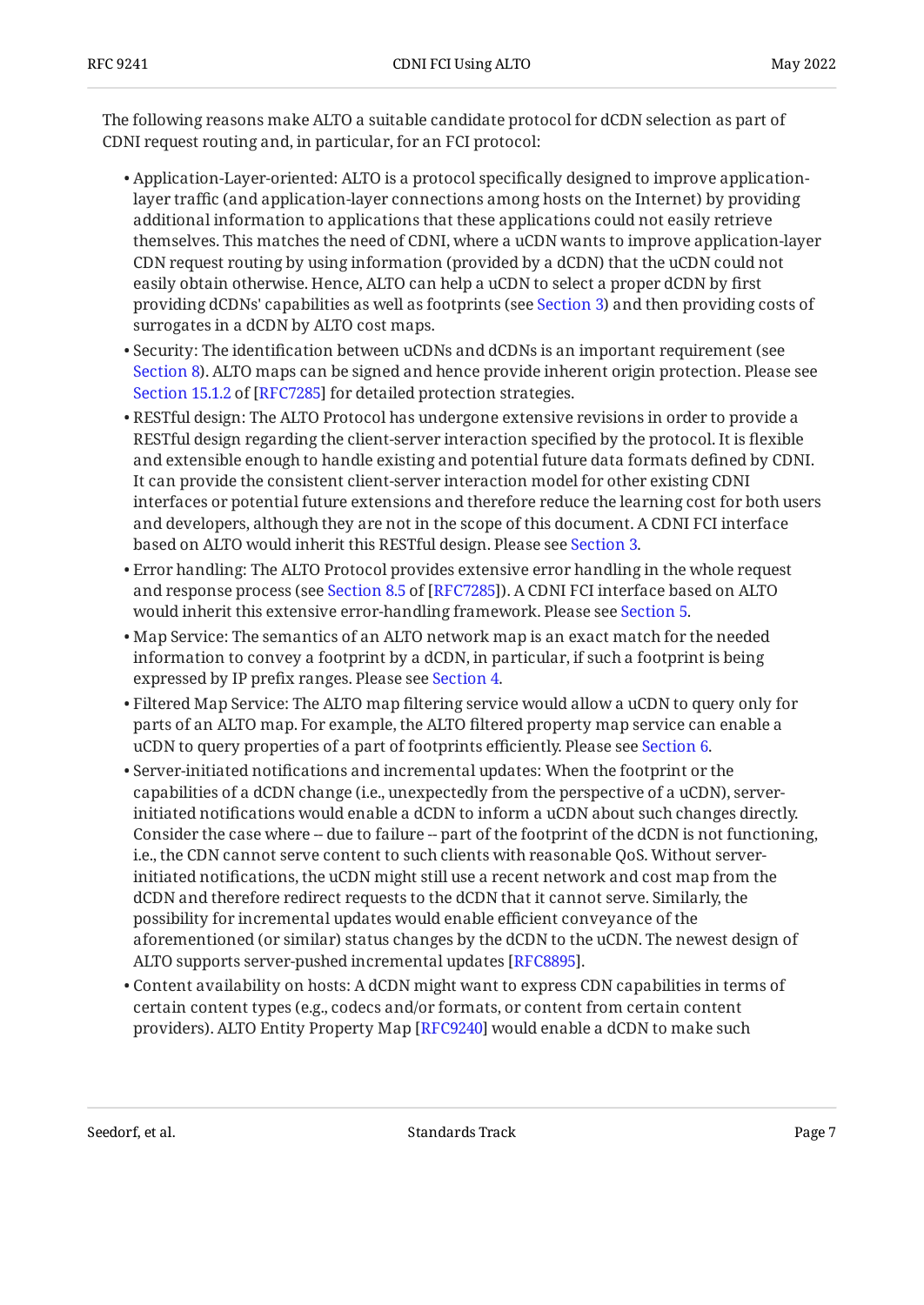information available to a uCDN. This would enable a uCDN to assess whether a dCDN has the capabilities for a given type of content requested.

 $\bullet$  Resource availability on hosts or links: The capabilities on links (e.g., maximum bandwidth) or caches (e.g., average load) might be useful information for a uCDN for optimized dCDN selection. For instance, if a uCDN receives a streaming request for content with a certain bitrate, it needs to know if it is likely that a dCDN can fulfill such stringent application-level requirements (i.e., can be expected to have enough consistent bandwidth) before it redirects the request. In general, if ALTO could convey such information via ALTO Entity Property Map [[RFC9240\]](#page-38-5), it would enable more sophisticated means for dCDN selection with ALTO. The ALTO Path Vector extension [ALTO-PATH-VECTOR] is designed to allow ALTO clients to query information such as capacity regions for a given set of flows.

## <span id="page-7-0"></span>**[3. CDNI Advertisement Service](#page-7-0)**

The ALTO Protocol relies upon the ALTO information service framework, which consists of multiple services. All ALTO services are "provided through a common transport protocol; messaging structure and encoding; and transaction model" [[RFC7285\]](#page-38-2). The ALTO Protocol specification defines multiple initial services, e.g., the ALTO network map service and cost map service.

This document defines a new ALTO service, called "CDNI Advertisement Service", which conveys JSON [[RFC8259\]](#page-38-9) objects of media type "application/alto-cdni+json". These JSON objects are used to transport BaseAdvertisementObject objects defined in [[RFC8008\]](#page-38-1). This document specifies how to transport such BaseAdvertisementObject objects via the ALTO Protocol with the ALTO "CDNI Advertisement Service". Similar to other ALTO services, this document defines the ALTO information resource for the "CDNI Advertisement Service" as follows.

Note that the encoding of BaseAdvertisementObject reuses the one defined in [RFC8008] and therefore also follows the recommendations of I-JSON (Internet JSON) [RFC7493], which is required by [[RFC8008\]](#page-38-1).

## <span id="page-7-1"></span>**[3.1. Media Type](#page-7-1)**

<span id="page-7-2"></span>The media type of the CDNI Advertisement resource is "application/alto-cdni+json" (see [Section 7\)](#page-33-0).

## **[3.2. HTTP Method](#page-7-2)**

<span id="page-7-3"></span>A CDNI Advertisement resource is requested using the HTTP GET method.

## **[3.3. Accept Input Parameters](#page-7-3)**

<span id="page-7-4"></span>There are no applicable Accept Input parameters.

### **[3.4. Capabilities](#page-7-4)**

There are no applicable capabilities.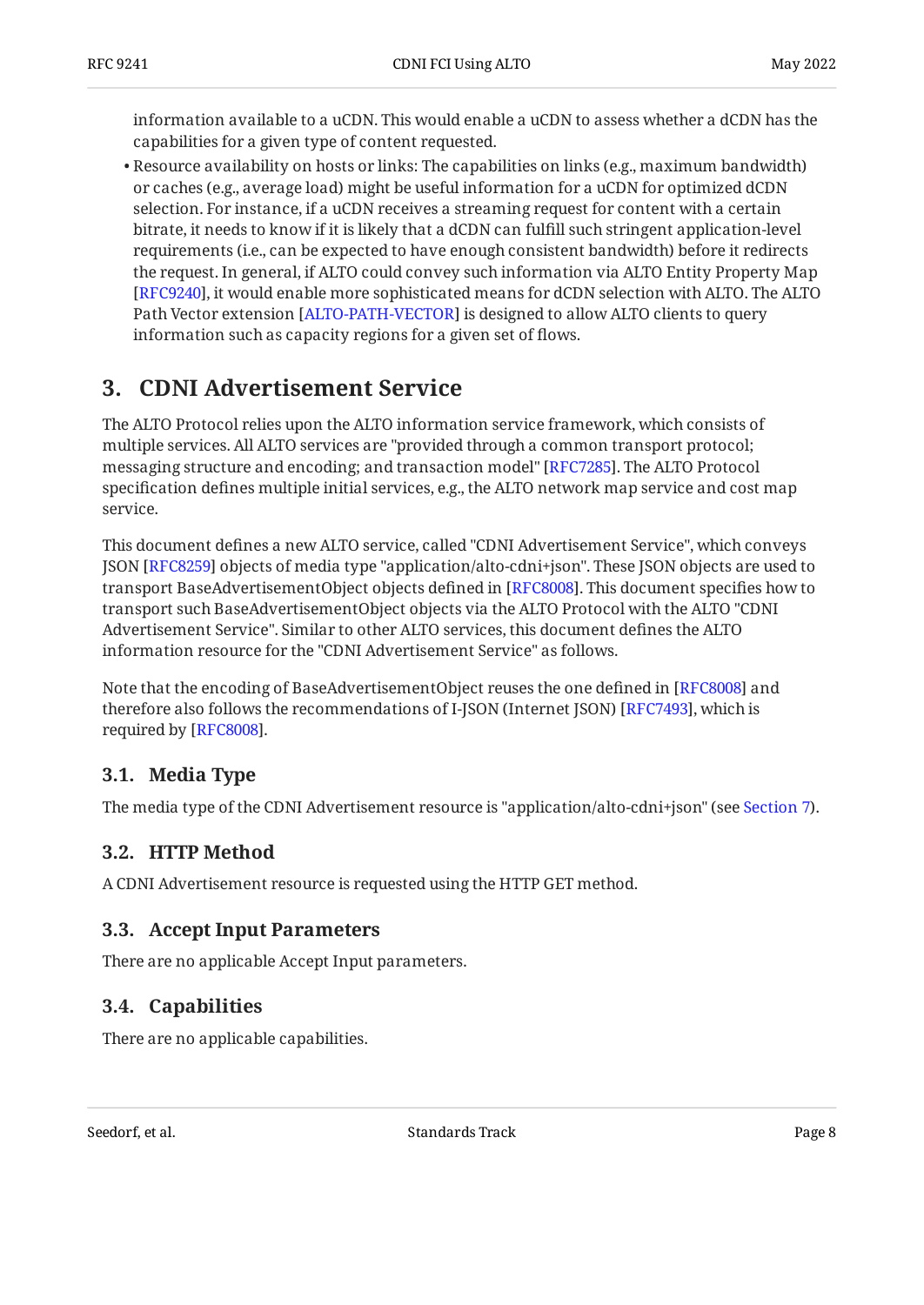#### <span id="page-8-0"></span>**[3.5. Uses](#page-8-0)**

The "uses" field **MUST NOT** appear unless the CDNI Advertisement resource depends on other ALTO information resources. If the CDNI Advertisement resource has dependent resources, the resource IDs of its dependent resources **MUST** be included into the "uses" field. This document only defines one potential dependent resource for the CDNI Advertisement resource. See [Section 4](#page-18-0) for details of when and how to use it. Future documents may extend the CDNI Advertisement resource and allow other dependent resources.

### <span id="page-8-1"></span>**[3.6. Response](#page-8-1)**

The "meta" field of a CDNI Advertisement response **MUST** include the "vtag" field defined in [Section 10.3](https://www.rfc-editor.org/rfc/rfc7285#section-10.3) of [\[RFC7285](#page-38-2)]. This field provides the version of the retrieved CDNI FCI resource.

If a CDNI Advertisement response depends on other ALTO information resources, it **MUST** include the "dependent-vtags" field, whose value is an array to indicate the version tags of the resources used, where each resource is specified in "uses" of its Information Resource Directory (IRD) entry.

The data component of an ALTO CDNI Advertisement response is named "cdni-advertisement", which is a JSON object of type CDNIAdvertisementData:

```
 object {
   CDNIAdvertisementData cdni-advertisement;
 } InfoResourceCDNIAdvertisement : ResponseEntityBase;
 object {
   BaseAdvertisementObject capabilities-with-footprints<0..*>;
 } CDNIAdvertisementData;
```
Specifically, a CDNIAdvertisementData object is a JSON object that includes only one property named "capabilities-with-footprints", whose value is an array of BaseAdvertisementObject objects. It provides capabilities with footprint restrictions for the uCDN to decide the dCDN selection. If the value of this property is an empty array, it means the corresponding dCDN cannot provide any mandatory-to-implement CDNI capabilities for any footprints.

The syntax and semantics of BaseAdvertisementObject are well defined in [Section 5.1](https://www.rfc-editor.org/rfc/rfc8008#section-5.1) of . A BaseAdvertisementObject object includes multiple properties, including capability-[[RFC8008\]](#page-38-1) type,capability-value, and footprints, where footprints are defined in Section 4.2.2.2 of [RFC8006].

To be self-contained, below is an equivalent specification of BaseAdvertisementObject described inthe ALTO-style notation (see Section 8.2 of [RFC7285]). As mentioned above, the normative specification of BaseAdvertisementObject is in [\[RFC8008\]](#page-38-1).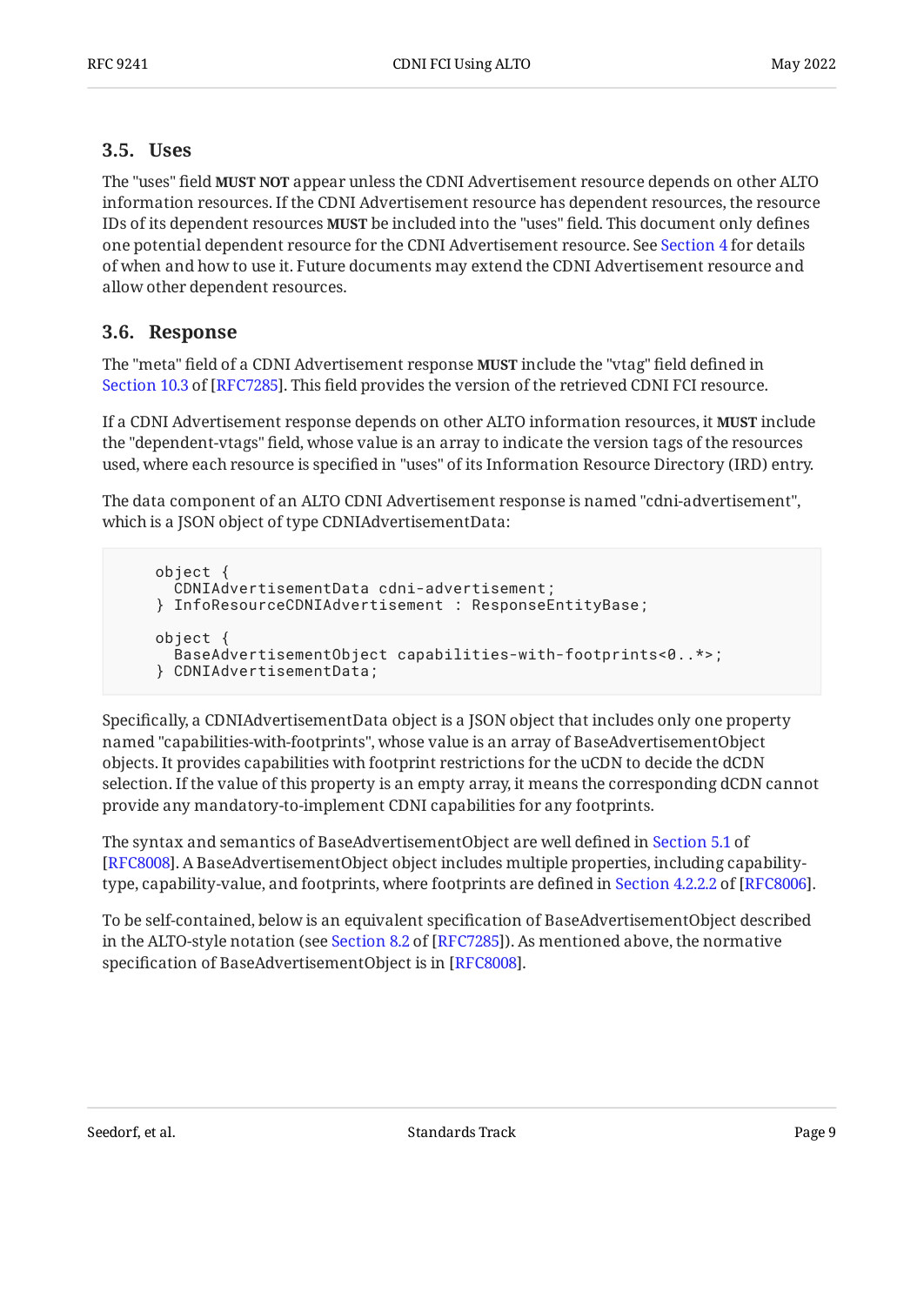```
 object {
   JSONString capability-type;
   JSONValue capability-value;
   Footprint footprints<0..*>;
 } BaseAdvertisementObject;
 object {
   JSONString footprint-type;
   JSONString footprint-value<1..*>;
 } Footprint;
```
For each BaseAdvertisementObject, the ALTO client **MUST** interpret footprints appearing multiple times as if they appeared only once. If footprints in a BaseAdvertisementObject is null or empty or does not appear, the ALTO client **MUST** understand that the capabilities in this BaseAdvertisementObject have the "global" coverage, i.e., the corresponding dCDN can provide them for any request routing source.

Note: Further optimization of BaseAdvertisementObjects to effectively provide the advertisement of capabilities with footprint restrictions is certainly possible. For example, these two examples below both describe that the dCDN can provide capabilities ["http/1.1", "https/1.1"] for the same footprints. However, the latter one is smaller in its size.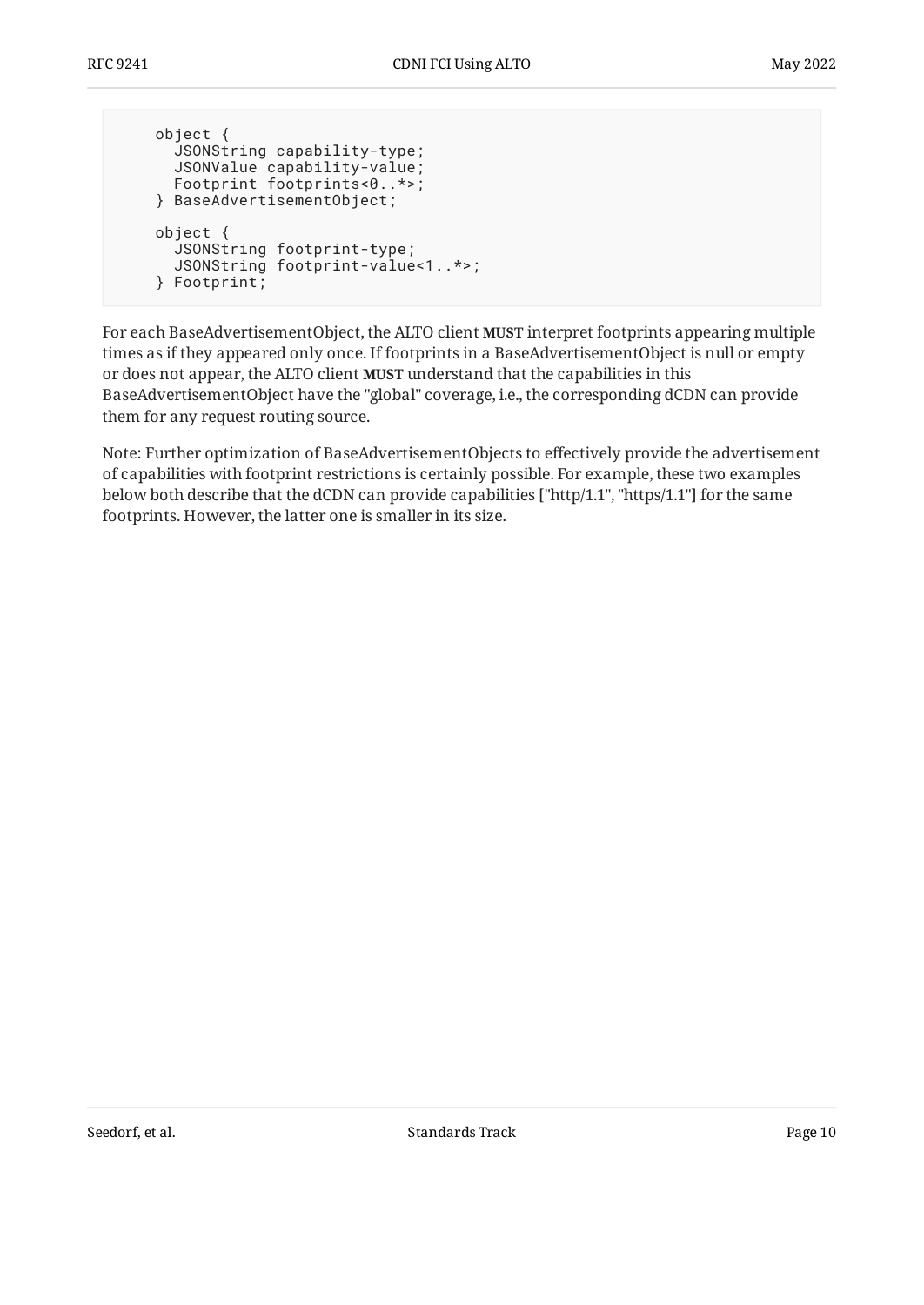```
EXAMPLE 1
      {
         "meta": {...},
         "cdni-advertisement": {
            "capabilities-with-footprints": [
\{ "capability-type": "FCI.DeliveryProtocol",
 "capability-value": {
                    "delivery-protocols": [
                    "http/1.1"
 ]
 },
 "footprints": [
                 <Footprint objects>
 ]
\},
\{ "capability-type": "FCI.DeliveryProtocol",
 "capability-value": {
                    "delivery-protocols": [
                    "https/1.1"
\sim 100 \sim 100 \sim 100 \sim 100 \sim 100 \sim 100 \sim 100 \sim 100 \sim 100 \sim 100 \sim 100 \sim 100 \sim 100 \sim 100 \sim 100 \sim 100 \sim 100 \sim 100 \sim 100 \sim 100 \sim 100 \sim 100 \sim 100 \sim 100 \sim 
\},
 "footprints": [
                    <Footprint objects>
\sim 100 \sim 100 \sim 100 \sim 100 \sim 100 \sim }
           ]
         }
      }
EXAMPLE 2
      {
         "meta": {...},
         "cdni-advertisement": {
            "capabilities-with-footprints": [
\{ "capability-type": "FCI.DeliveryProtocol",
                 "capability-value": {
                    "delivery-protocols": [
                       "https/1.1",
                    "http/1.1"
\sim 100 \sim 100 \sim 100 \sim 100 \sim 100 \sim 100 \sim 100 \sim 100 \sim 100 \sim 100 \sim 100 \sim 100 \sim 100 \sim 100 \sim 100 \sim 100 \sim 100 \sim 100 \sim 100 \sim 100 \sim 100 \sim 100 \sim 100 \sim 100 \sim 
\},
 "footprints": [
                 <Footprint objects>
 ]
              }
           ]
         }
      }
```
Since such optimizations are not required for the basic interconnection of CDNs, the specifics of such mechanisms are outside the scope of this document.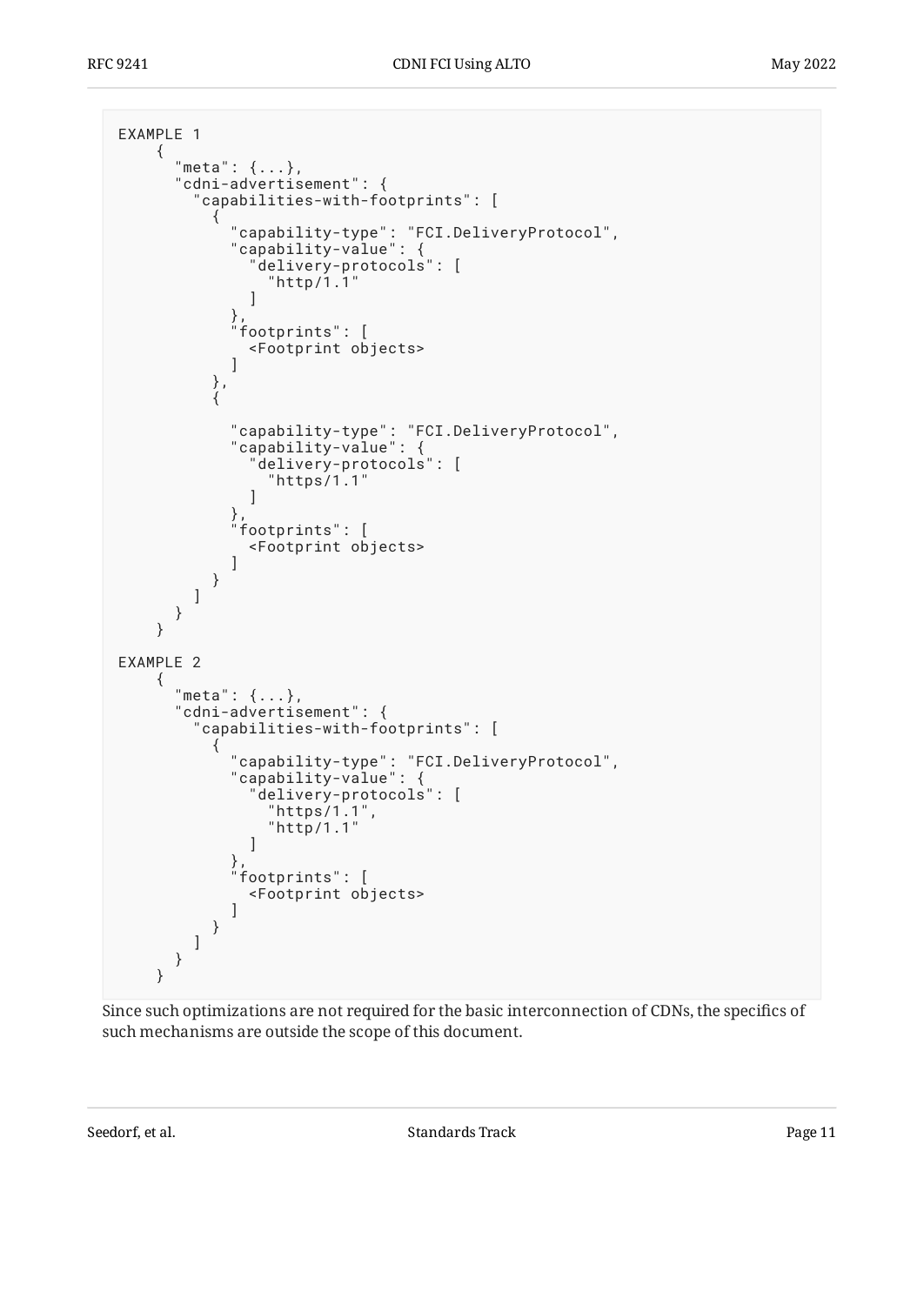This document only requires the ALTO server to provide the initial FCI-specific CDNI Payload Types defined in [RFC8008] as the mandatory-to-implement CDNI capabilities.

### <span id="page-11-1"></span><span id="page-11-0"></span>**[3.7. Examples](#page-11-0)**

#### **[3.7.1. IRD](#page-11-1)**

Below is the IRD of a simple, example ALTO server. The server provides both base ALTO information resources (e.g., network maps) and CDNI FCI-related information resources (e.g., CDNI Advertisement resources), demonstrating a single, integrated environment.

Specifically, the IRD announces nine information resources as follows:

- two network maps, •
- one CDNI Advertisement resource without dependency, •
- one CDNI Advertisement resource depending on a network map, •
- one filtered CDNI Advertisement resource to be defined in [Section 5,](#page-22-0)
- one property map including "cdni-capabilities" as its entity property, •
- $\bullet$  one filtered property map including "cdni-capabilities" and "pid" as its entity properties, and
- two update stream services: •
- one for updating CDNI Advertisement resources,
- one for updating property maps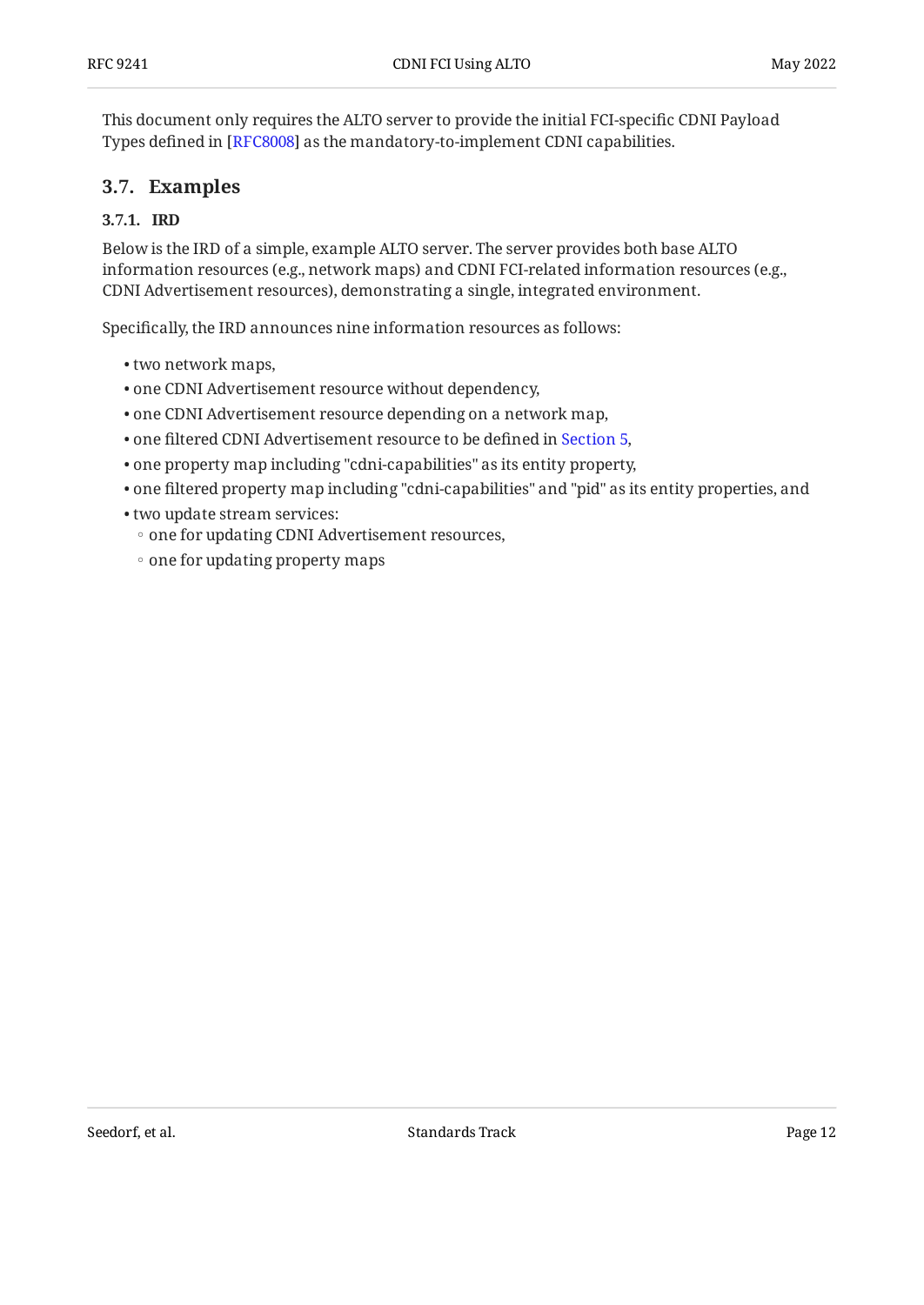```
 GET /directory HTTP/1.1
 Host: alto.example.com
 Accept: application/alto-directory+json,application/alto-error+json
 HTTP/1.1 200 OK
 Content-Length: 3531
 Content-Type: application/alto-directory+json
 {
   "meta": {
      "default-alto-network-map": "my-default-network-map"
 },
 "resources": {
      "my-default-network-map": {
       'uri": "https://alto.example.com/networkmap",
       "media-type": "application/alto-networkmap+json"
     },
      "my-eu-netmap": {
        "uri": "https://alto.example.com/myeunetmap",
       "media-type": "application/alto-networkmap+json"
     },
     my-default-cdnifci": {
 "uri": "https://alto.example.com/cdnifci",
 "media-type": "application/alto-cdni+json"
     },
      "my-cdnifci-with-pid-footprints": {
        "uri": "https://alto.example.com/networkcdnifci",
       "media-type": "application/alto-cdni+json",
       "uses": [ "my-eu-netmap" ]
     },
      "my-filtered-cdnifci": {
        "uri": "https://alto.example.com/cdnifci/filtered",
 "media-type": "application/alto-cdni+json",
 "accepts": "application/alto-cdnifilter+json"
     },
      "cdnifci-property-map": {
        "uri": "https://alto.example.com/propmap/full/cdnifci",
       "media-type": "application/alto-propmap+json",
       "uses": [ "my-default-cdni" ],
       "capabilities": {
 "mappings": {
 "ipv4": [ "my-default-cdni.cdni-capabilities" ],
 "ipv6": [ "my-default-cdni.cdni-capabilities" ],
 "countrycode": [
             "my-default-cdni.cdni-capabilities" ],
           "asn": [ "my-default-cdni.cdni-capabilities" ]
         }
       }
 },
 "filtered-cdnifci-property-map": {
        "uri": "https://alto.example.com/propmap/lookup/cdnifci-pid",
 "media-type": "application/alto-propmap+json",
 "accepts": "application/alto-propmapparams+json",
 "uses": [ "my-default-cdni", "my-default-network-map" ],
       "capabilities": {
          "mappings": {
           "ipv4": [ "my-default-cdni.cdni-capabilities",
```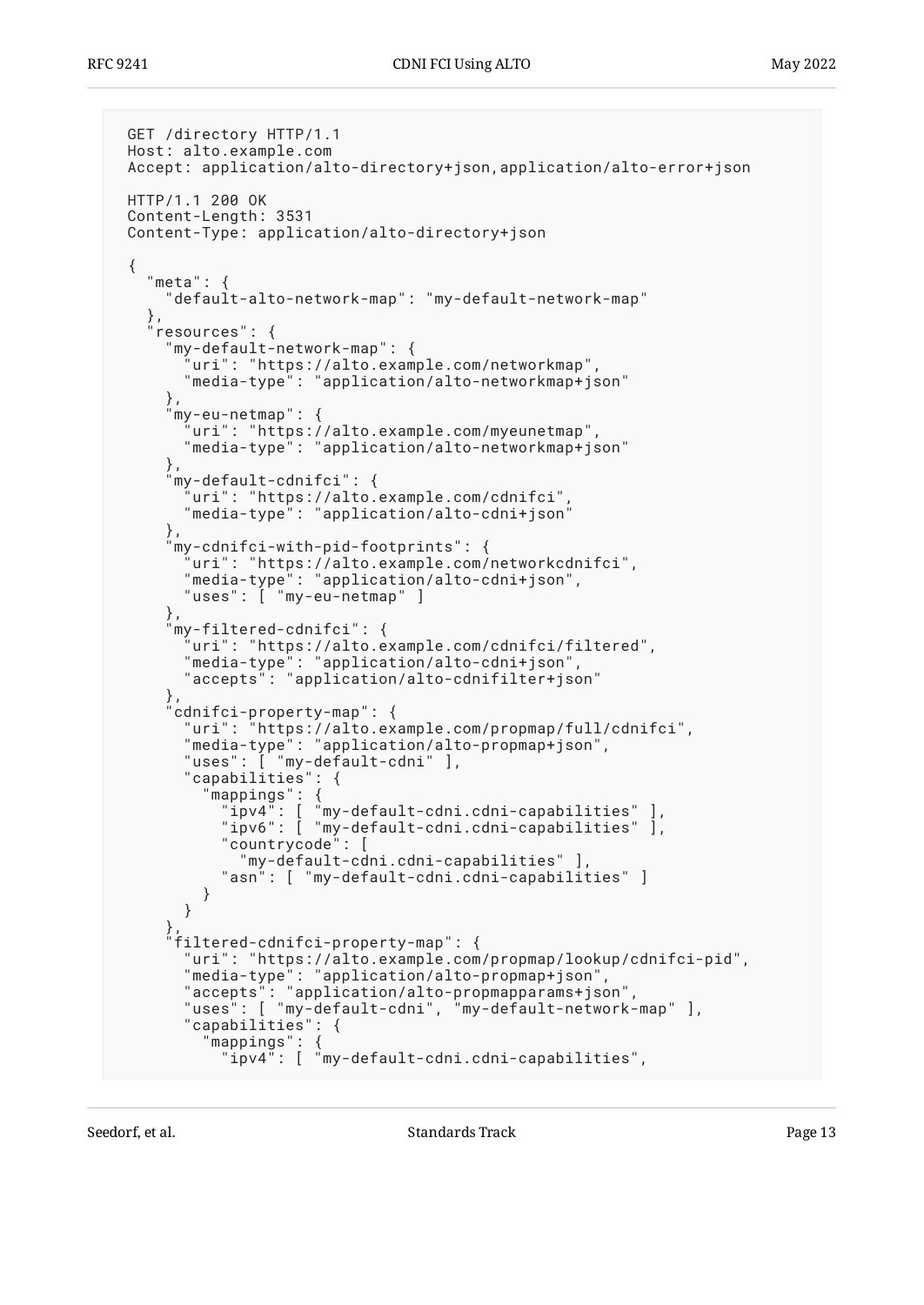,[ "my-default-network-map.pid" ]<br>ipv6": [ "my-default-cdni.cdni-capabilit" ] "my-default-cdni.cdni-capabilities", "my-default-network-map.pid" ], "countrycode": [ "my-default-cdni.cdni-capabilities" ], "asn": [ "my-default-cdni.cdni-capabilities" ] } } }, "update-my-cdni-fci": { "uri": "https://alto.example.com/updates/cdnifci", "media-type": "text/event-stream", "accepts": "application/alto-updatestreamparams+json", "uses": [ "my-default-network-map", "my-eu-netmap", "my-default-cdnifci", "my-filtered-cdnifci", "my-cdnifci-with-pid-footprints"  $\qquad \qquad$  "capabilities": { "incremental-change-media-types": { "my-default-network-map": "application/json-patch+json", "my-eu-netmap": "application/json-patch+json", "my-default-cdnifci": "application/merge-patch+json,application/json-patch+json", "my-filtered-cdnifci": "application/merge-patch+json,application/json-patch+json", "my-cdnifci-with-pid-footprints": "application/merge-patch+json,application/json-patch+json" } } }, "update-my-props": { "uri": "https://alto.example.com/updates/properties", "media-type": "text/event-stream", "uses": [ "cdnifci-property-map", "filtered-cdnifci-property-map"  $\qquad \qquad$  "capabilities": { "incremental-change-media-types": { "cdnifci-property-map": "application/merge-patch+json,application/json-patch+json", "filtered-cdnifci-property-map": "application/merge-patch+json,application/json-patch+json" } } } } }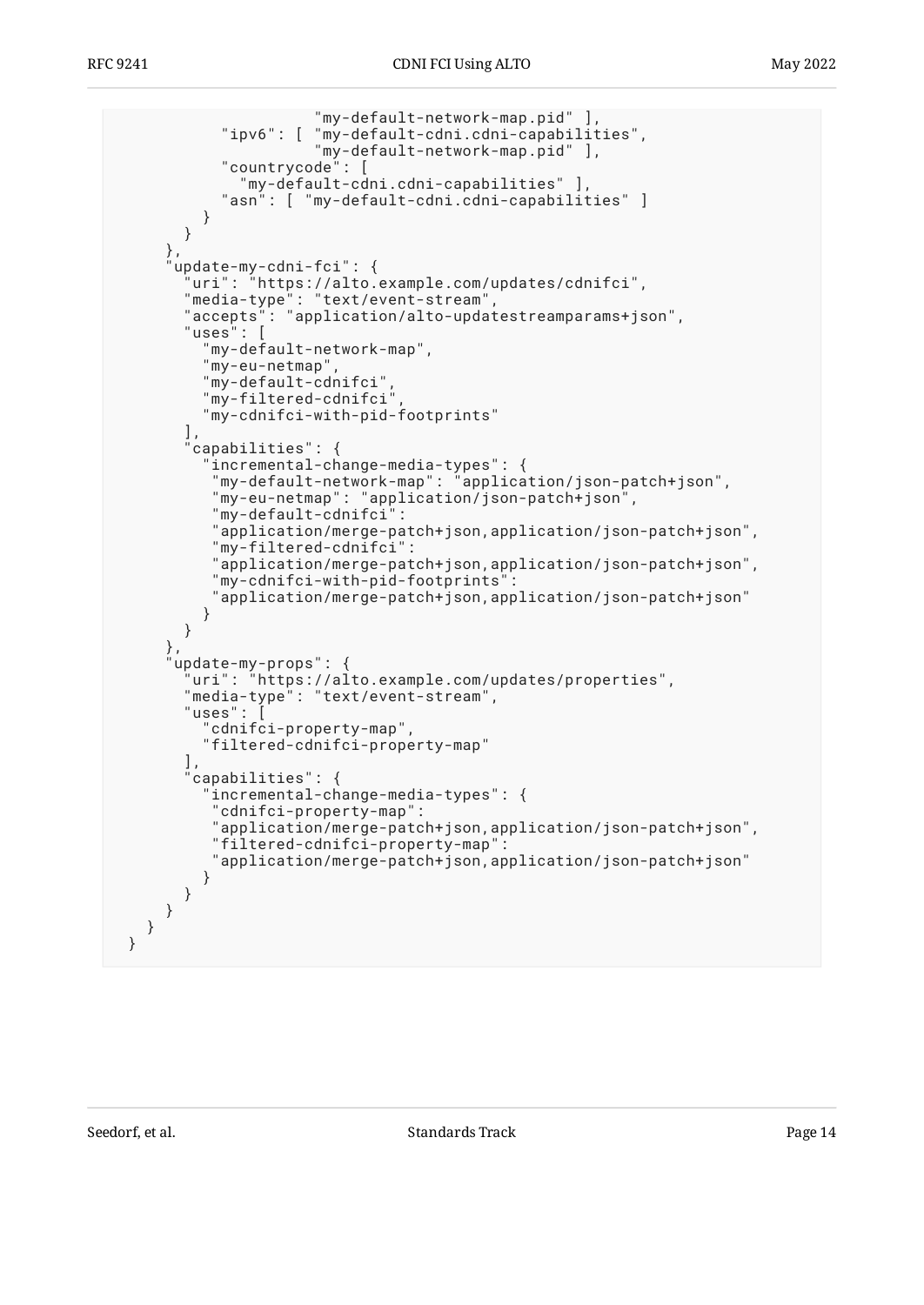#### <span id="page-14-0"></span>**[3.7.2. A Basic Example](#page-14-0)**

This basic example demonstrates a simple CDNI Advertisement resource, which does not depend on other resources. There are three BaseAdvertisementObjects in this resource and these objects' capabilities are http/1.1 delivery protocol, [http/1.1, https/1.1] delivery protocol, and https/1.1 acquisition protocol, respectively.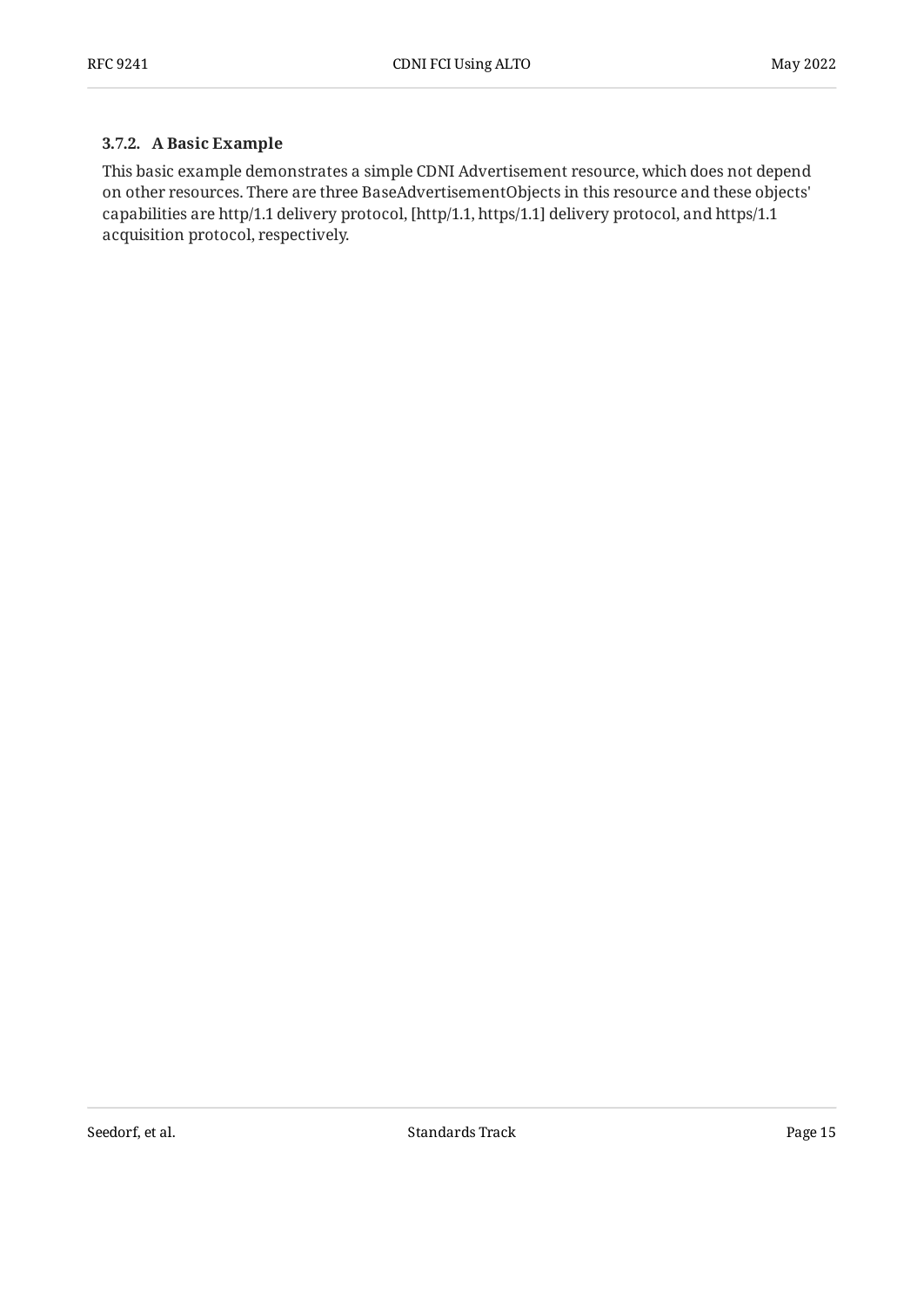```
 GET /cdnifci HTTP/1.1
  Host: alto.example.com
  Accept: application/alto-cdni+json,application/alto-error+json
  HTTP/1.1 200 OK
  Content-Length: 1411
  Content-Type: application/alto-cdni+json
  {
    "meta": {
      "vtag": {
       "resource-id": "my-default-cdnifci",
       "tag": "da65eca2eb7a10ce8b059740b0b2e3f8eb1d4785"
     }
    },
    "cdni-advertisement": {
      "capabilities-with-footprints": [
       {
         "capability-type": "FCI.DeliveryProtocol",
         "capability-value": {
           "delivery-protocols": [
           "http/1.1"
 ]
\},
 "footprints": [
\{ "footprint-type": "ipv4cidr",
 "footprint-value": [ "192.0.2.0/24" ]
           },
\{ "footprint-type": "ipv6cidr",
 "footprint-value": [ "2001:db8::/32" ]
 }
 ]
       },
\{ "capability-type": "FCI.DeliveryProtocol",
 "capability-value": {
           "delivery-protocols": [
            "https/1.1",
           "http/1.1"
 ]
\},
 "footprints": [
\{ "footprint-type": "ipv4cidr",
 "footprint-value": [ "198.51.100.0/24" ]
 }
 ]
       },
\{ "capability-type": "FCI.AcquisitionProtocol",
 "capability-value": {
 "acquisition-protocols": [
 "https/1.1"
\sim 100 \sim 100 \sim 100 \sim 100 \sim 100 \sim },
```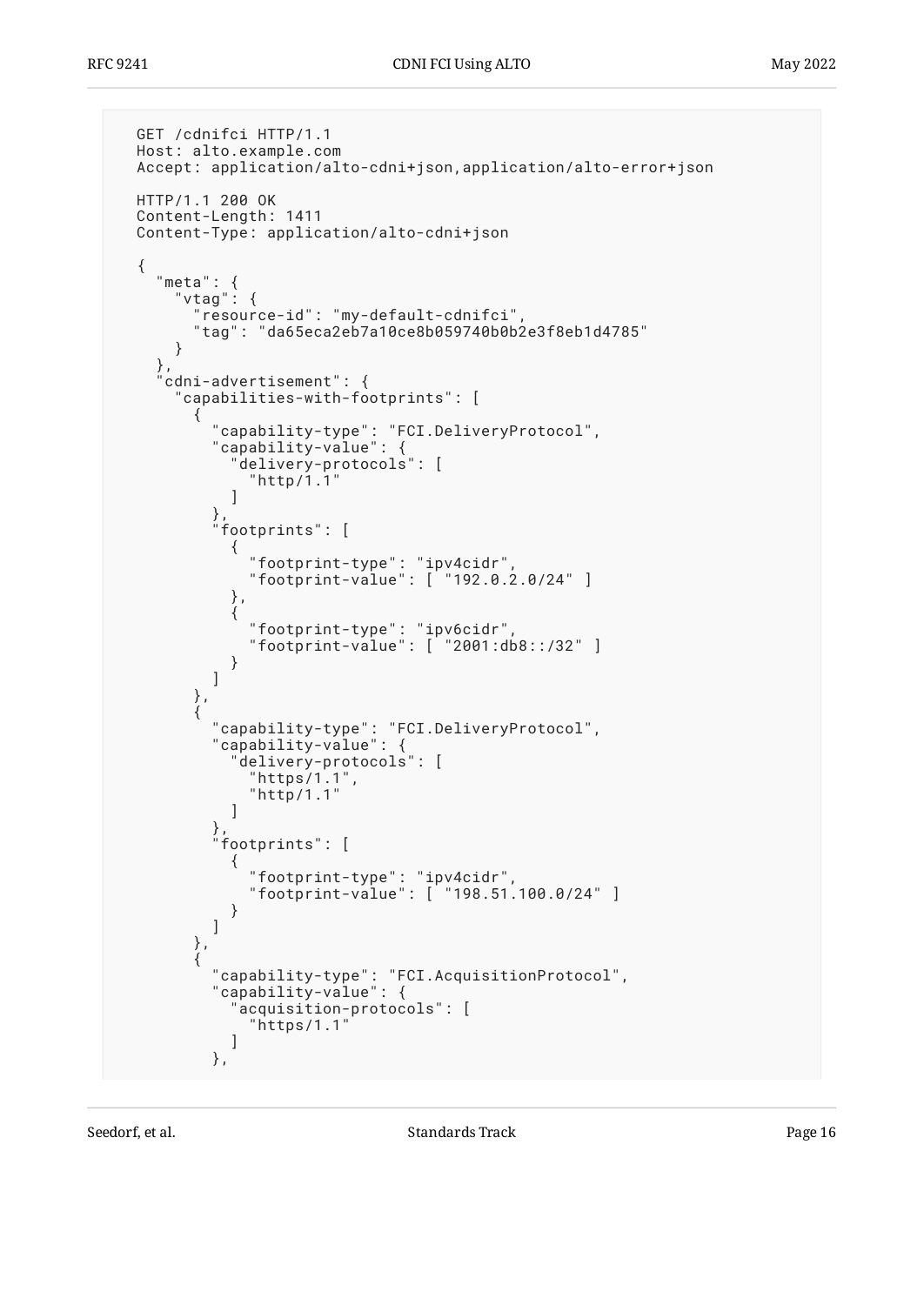```
 "footprints": [
\{ "footprint-type": "ipv4cidr",
            "footprint-value": [ "203.0.113.0/24" ]
 }
 ]
 }
 ]
   }
  }
```
#### <span id="page-16-0"></span>**[3.7.3. Incremental Updates](#page-16-0)**

A benefit of using ALTO to provide CDNI Advertisement resources is that such resources can be updated using ALTO incremental updates [[RFC8895\]](#page-38-7). Below is an example that also shows the benefit of having both JSON merge patch and JSON patch to encode updates.

At first, an ALTO client requests updates for "my-default-cdnifci", and the ALTO server returns the "control-uri" followed by the full CDNI Advertisement response. Then when there is a change in the delivery-protocols in that http/1.1 is removed (from [http/1.1, https/1.1] to only https/1.1) due to maintenance of the http/1.1 clusters, the ALTO server regenerates the new CDNI Advertisement resource and pushes the full replacement to the ALTO client. Later on, the ALTO server notifies the ALTO client that "192.0.2.0/24" is added into the "ipv4" footprint object for delivery-protocol https/ 1.1 by sending the change encoded by JSON patch to the ALTO client.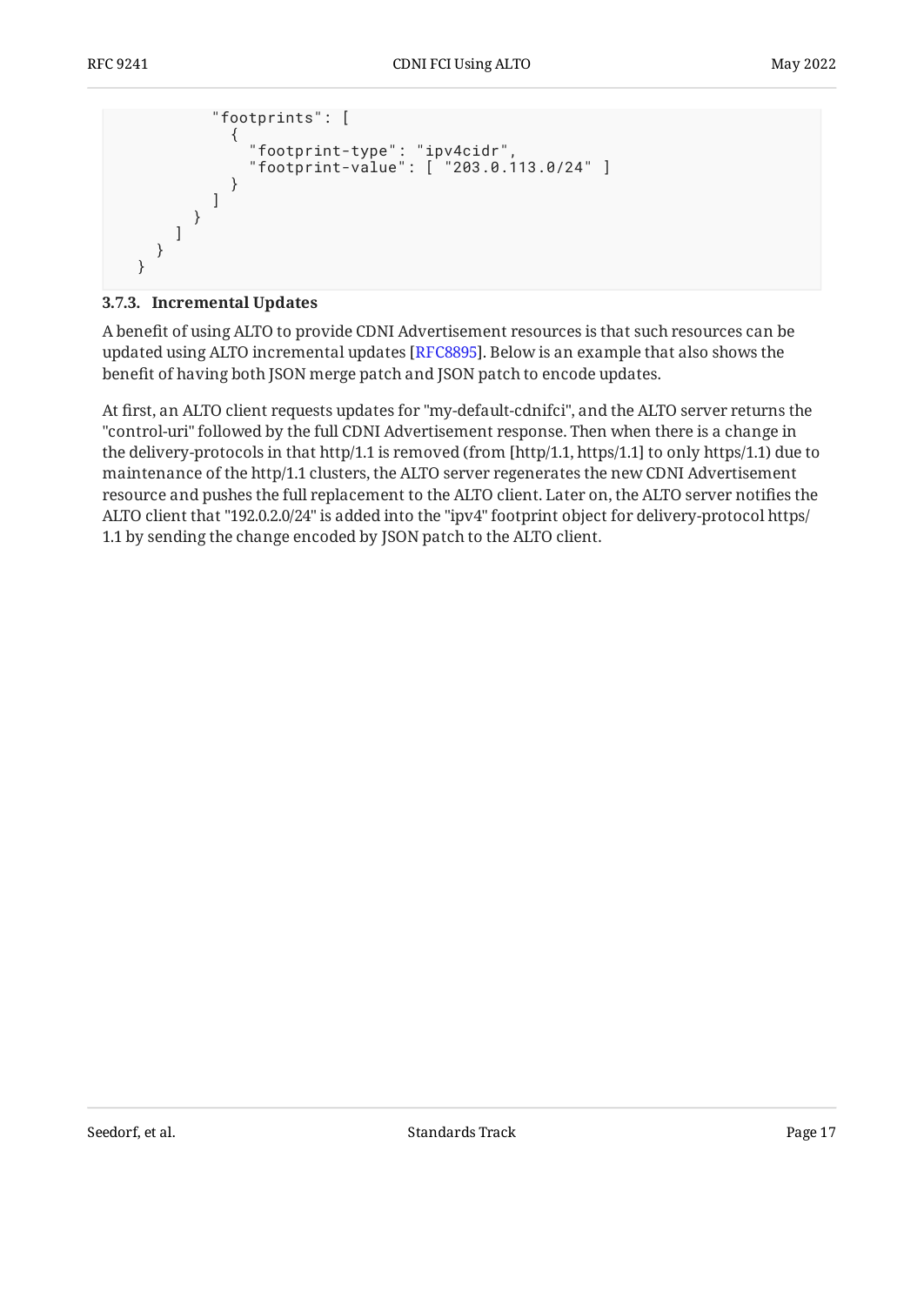```
 POST /updates/cdnifci HTTP/1.1
 Host: alto.example.com
 Accept: text/event-stream,application/alto-error+json
 Content-Type: application/alto-updatestreamparams+json
 Content-Length: 94
 {
   "add": {
      "my-cdnifci-stream": {
        "resource-id": "my-default-cdnifci"
     }
   }
 }
 HTTP/1.1 200 OK
 Connection: keep-alive
 Content-Type: text/event-stream
 event: application/alto-updatestreamcontrol+json
 data: {"control-uri":
 data: "https://alto.example.com/updates/streams/3141592653589"}
 event: application/alto-cdni+json,my-cdnifci-stream
data: { ... full CDNI Advertisement resource ... }
 event: application/alto-cdni+json,my-cdnifci-stream
 data: {
data: "meta":<br>data: "vtag"
 data: "vtag": {
 data: "tag": "dasdfa10ce8b059740bddsfasd8eb1d47853716"
data: }
data:<br>data:
 data: "cdni-advertisement": {
           "capabilities-with-footprints": [
 data: {
 data: "capability-type": "FCI.DeliveryProtocol",
 data: "capability-value": {
data: "delivery-protocols": [
data: "https/1.1"<br>data: 1
data:
data:
data:<br>data: "footprints": [<br>data: { "footprint-
 data: { "footprint-type": "ipv4cidr",
 data: "footprint-value": [ "203.0.113.0/24" ]
 data: }
data: ]
data:<br>data:
              ... other CDNI advertisement object ... }
data: l
data: }
 data: }
 event: application/json-patch+json,my-cdnifci-stream
 data: [
 data: { "op": "replace",
 data: "path": "/meta/vtag/tag",
 data: "value": "a10ce8b059740b0b2e3f8eb1d4785acd42231bfe"
```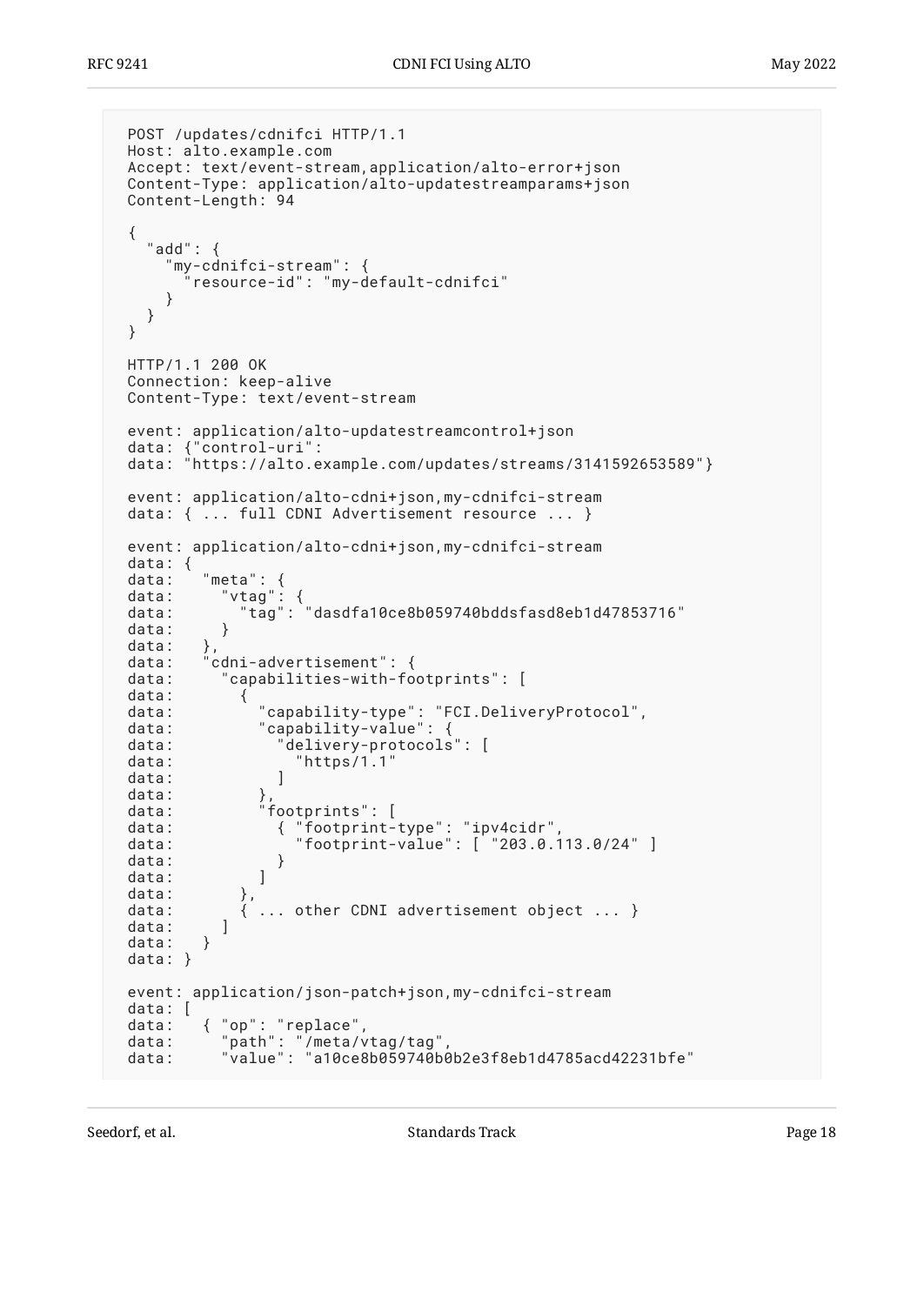```
data:
 data: { "op": "add",
 data: "path": "/cdni-advertisement/capabilities-with-footprints
 /0/footprints/0/footprint-value/-",
          data: "value": "192.0.2.0/24"
data: }
data: 1
```
## <span id="page-18-1"></span><span id="page-18-0"></span>**[4. CDNI Advertisement Service Using ALTO Network Map](#page-18-0)**

### **[4.1. Network Map Footprint Type: altopid](#page-18-1)**

The ALTO Protocol defines a concept called Provider-defined Identifier (PID) to represent a group of IPv4 or IPv6 addresses to which can be applied the same management policy. The PID is an alternative to the predefined CDNI footprint types (i.e., "ipv4cidr", "ipv6cidr", "asn", and "countrycode").

To leverage this concept, this document defines a new CDNI Footprint Type called "altopid". A CDNI Advertisement resource can depend on an ALTO network map resource and use "altopid" footprints to compress its CDNI Footprint Payload.

Specifically, the "altopid" footprint type indicates that the corresponding footprint value is a list of PIDNames as defined in [\[RFC7285\]](#page-38-2). These PIDNames are references of PIDs in a network map resource. Hence a CDNI Advertisement resource using "altopid" footprints depends on a network map. For such a CDNI Advertisement resource, the resource ID of its dependent network map **MUST** be included in the "uses" field of its IRD entry, and the "dependent-vtags" field with a reference to this network map **MUST** be included in its response (see the example in Section 4.2.2**).** 

### <span id="page-18-2"></span>**[4.2. Examples](#page-18-2)**

<span id="page-18-3"></span>The following examples use the same IRD given in [Section 3.7.1](#page-11-1).

#### **[4.2.1. ALTO Network Map for CDNI Advertisements](#page-18-3)**

Below provides a sample network map whose resource ID is "my-eu-netmap". This map is referenced by the CDNI Advertisement example in [Section 4.2.2.](#page-19-0)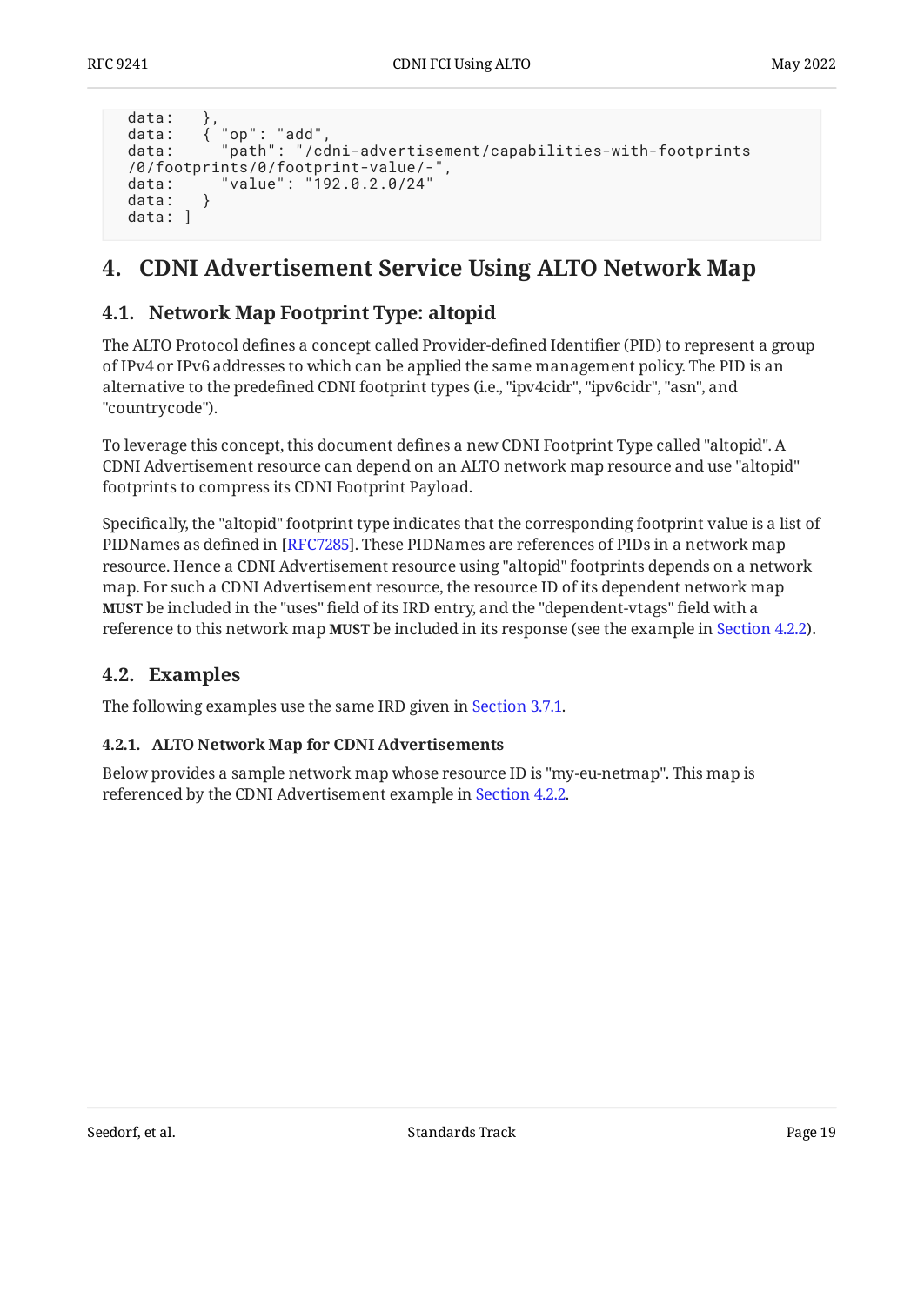```
 GET /myeunetmap HTTP/1.1
 Host: alto.example.com
 Accept: application/alto-networkmap+json,application/alto-error+json
 HTTP/1.1 200 OK
 Content-Length: 344
 Content-Type: application/alto-networkmap+json
 {
 "meta": {
 "vtag": [
 { "resource-id": "my-eu-netmap",
 "tag": "3ee2cb7e8d63d9fab71b9b34cbf764436315542e"
 }
     ]
   },
 "network-map": {
 "south-france" : {
 "ipv4": [ "192.0.2.0/24", "198.51.100.0/25" ],
 "ipv6": [ "2001:db8::/32" ]
    \},
 "germany": {
 "ipv4": [ "203.0.113.0/24" ]
     }
   }
 }
```
#### <span id="page-19-0"></span>**[4.2.2. ALTO PID Footprints in CDNI Advertisements](#page-19-0)**

This example shows a CDNI Advertisement resource that depends on a network map described in [Section 4.2.1.](#page-18-3)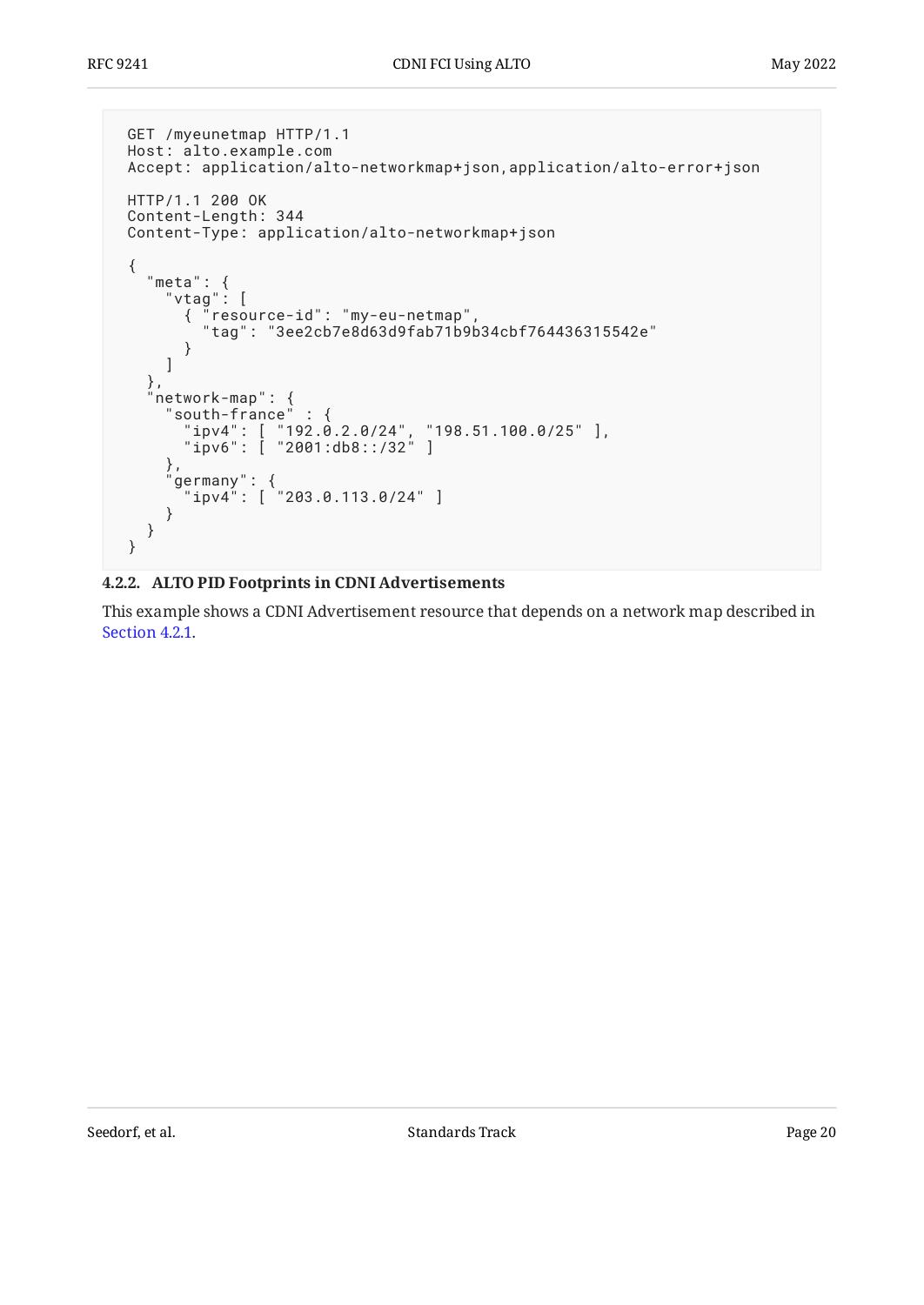```
 GET /networkcdnifci HTTP/1.1
 Host: alto.example.com
 Accept: application/alto-cdni+json,application/alto-error+json
 HTTP/1.1 200 OK
 Content-Length: 736
 Content-Type: application/alto-cdni+json
 {
   "meta": {
      "dependent-vtags": [
\{ "resource-id": "my-eu-netmap",
          "tag": "3ee2cb7e8d63d9fab71b9b34cbf764436315542e"
 }
     ]
    },
   cdni-advertisement": {
      "capabilities-with-footprints": [
       { "capability-type": "FCI.DeliveryProtocol",
         "capability-value": [ "https/1.1" ],
          "footprints": [
           { "footprint-type": "altopid",
             "footprint-value": [ "south-france" ]
 }
 ]
\},
 { "capability-type": "FCI.AcquisitionProtocol",
         "capability-value": [ "https/1.1" ],
          "footprints": [
           { "footprint-type": "altopid",
             "footprint-value": [ "germany", "south-france" ]
 }
 ]
       }
     ]
   }
 }
```
#### <span id="page-20-0"></span>**[4.2.3. Incremental Updates](#page-20-0)**

In this example, the ALTO client is interested in changes of "my-cdnifci-with-pid-footprints" and its dependent network map "my-eu-netmap". Considering two changes, the first one is to change footprints of the https/1.1 delivery protocol capability, and the second one is to remove the "southfrance" PID from the footprints of the https/1.1 acquisition protocol capability.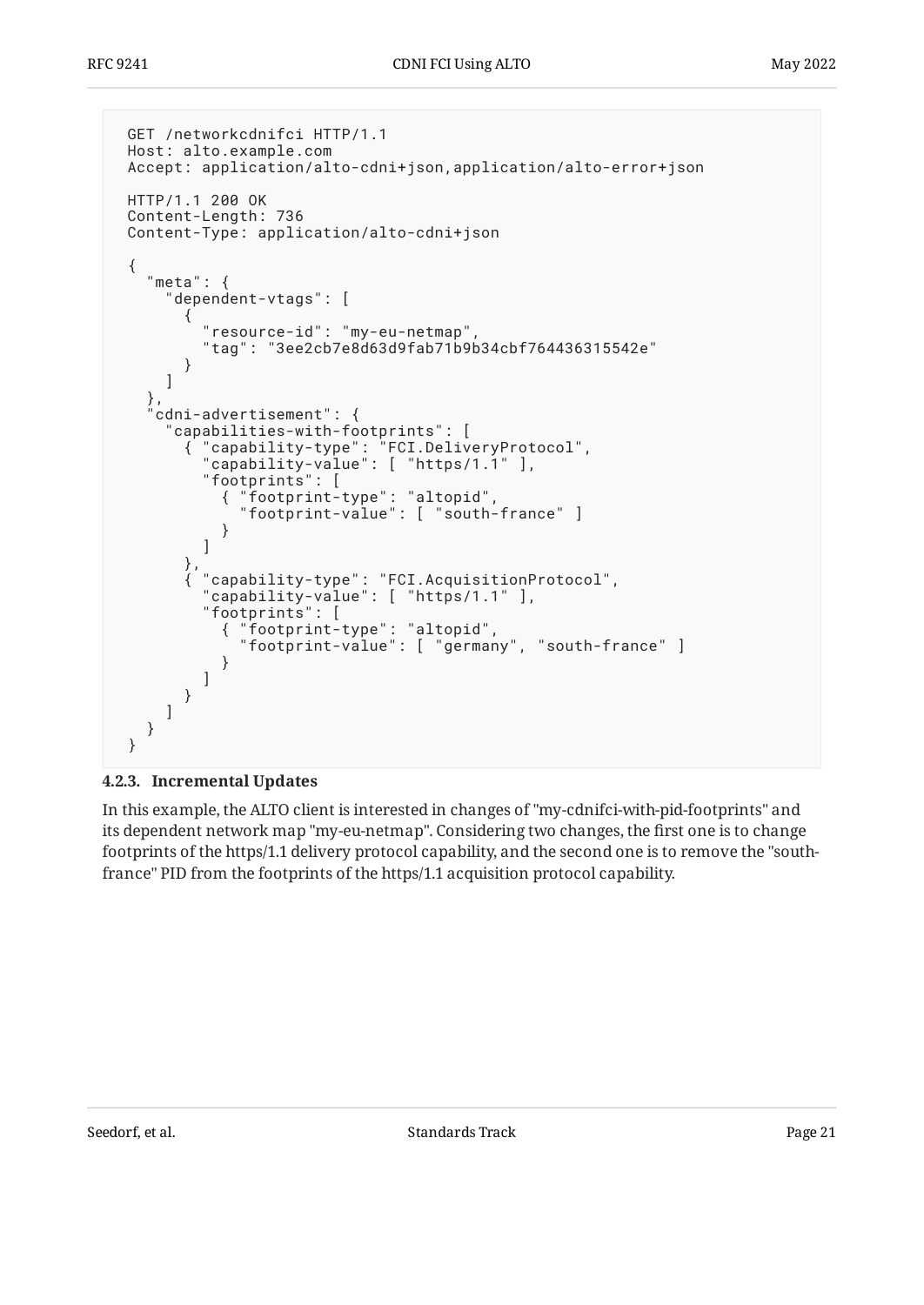```
 POST /updates/cdnifci HTTP/1.1
  Host: alto.example.com
  Accept: text/event-stream,application/alto-error+json
  Content-Type: application/alto-updatestreamparams+json
  Content-Length: 185
  {
    "add": {
       "my-eu-netmap-stream": {
         "resource-id": "my-eu-netmap"
\},
 "my-netmap-cdnifci-stream": {
         "resource-id": "my-cdnifci-with-pid-footprints"
      }
    }
  }
  HTTP/1.1 200 OK
  Connection: keep-alive
  Content-Type: text/event-stream
  event: application/alto-updatestreamcontrol+json
 data: {"control-uri":
 data: "https://alto.example.com/updates/streams/3141592653590"}
  event: application/alto-networkmap+json,my-eu-netmap-stream
  data: { ... full Network Map of my-eu-netmap ... }
  event: application/alto-cdnifci+json,my-netmap-cdnifci-stream
  data: { ... full CDNI Advertisement resource ... }
  event: application/json-patch+json,my-netmap-cdnifci-stream
  data: [
 data: { "op": "replace",
 data: "path": "/meta/vtag/tag",
 data: "value": "dasdfa10ce8b059740bddsfasd8eb1d47853716"
 data:
 data: { "op": "add",
 data: "path":
  data: "/cdni-advertisement/capabilities-with-footprints
 /0/footprints/0/footprint-value/-",<br>data: "value": "germany"
         \qquad "value": "germany"<br>}
 data: }
 data: ]
  event: application/json-patch+json,my-netmap-cdnifci-stream
 data: [<br>data:
 data: { "op": "replace",
 data: "path": "/meta/vtag/tag",
 data: "value": "a10ce8b059740b0b2e3f8eb1d4785acd42231bfe"
 data:
 data: { "op": "remove",
 data: "path":
  data: "/cdni-advertisement/capabilities-with-footprints
  /1/footprints/0/footprint-value/1"
 data: }
  data: ]
```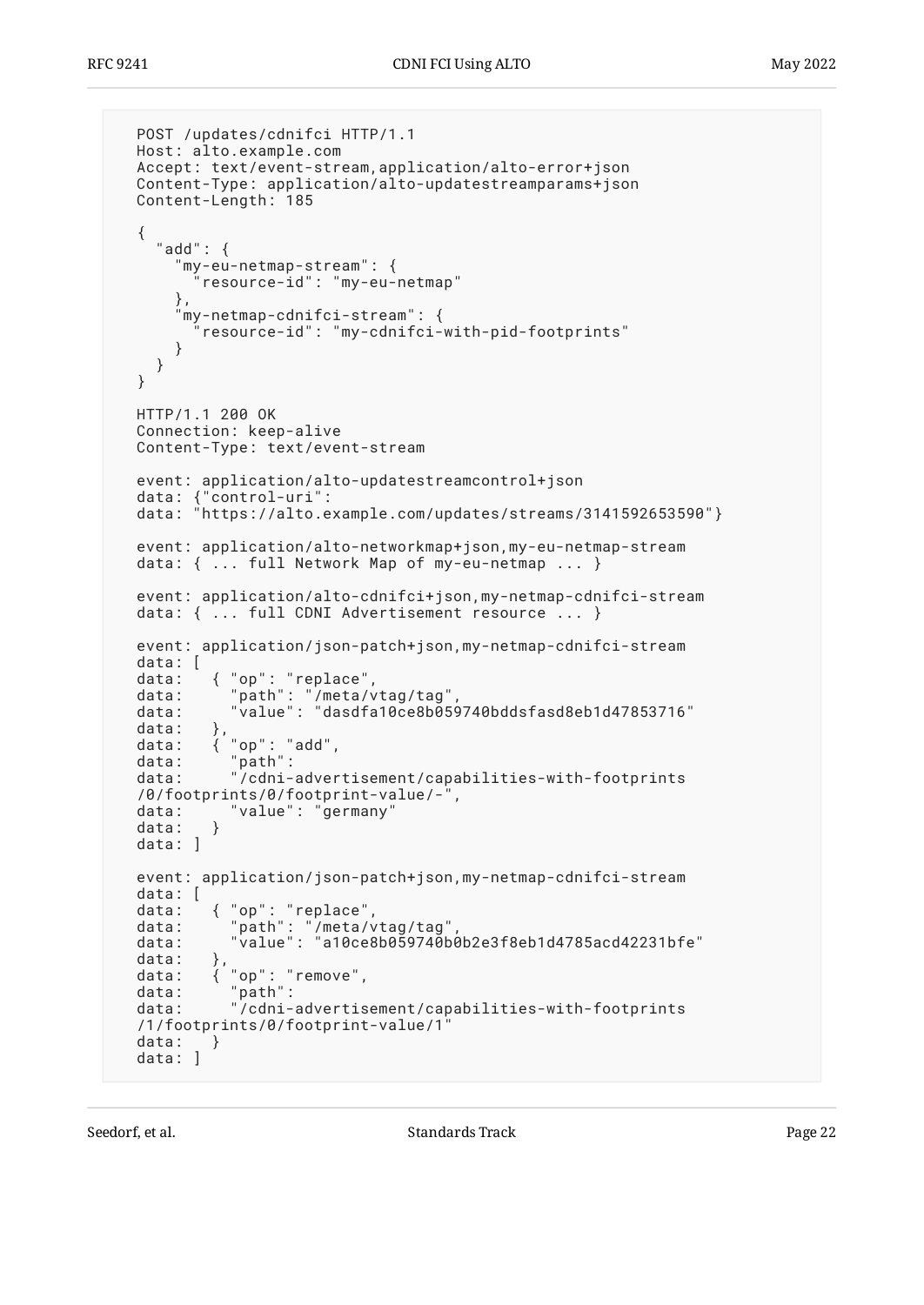## <span id="page-22-0"></span>**[5. Filtered CDNI Advertisement Using CDNI Capabilities](#page-22-0)**

Sections [3](#page-7-0) and [4](#page-18-0) describe the CDNI Advertisement Service that can be used to enable a uCDN to get capabilities with footprint restrictions from dCDNs. However, since always getting full CDNI Advertisement resources from dCDNs is inefficient, this document introduces a new service named "Filtered CDNI Advertisement Service" to allow a client to filter a CDNI Advertisement resource using a client-given set of CDNI capabilities. For each entry of the CDNI Advertisement response, an entry will only be returned to the client if it contains at least one of the client-given CDNI capabilities. The relationship between a filtered CDNI Advertisement resource and a CDNI Advertisement resource is similar to the relationship between a filtered network/cost map and a network/cost map.

## <span id="page-22-1"></span>**[5.1. Media Type](#page-22-1)**

A filtered CDNI Advertisement resource uses the same media type defined for the CDNI Advertisement resource in [Section 3.1](#page-7-1): "application/alto-cdni+json".

## <span id="page-22-2"></span>**[5.2. HTTP Method](#page-22-2)**

<span id="page-22-3"></span>A filtered CDNI Advertisement resource is requested using the HTTP POST method.

## **[5.3. Accept Input Parameters](#page-22-3)**

The input parameters for a filtered CDNI Advertisement resource are supplied in the entity body of the POST request. This document specifies the input parameters with a data format indicated by the media type "application/alto-cdnifilter+json", which is a JSON object of type ReqFilteredCDNIAdvertisement where:

```
 object {
     JSONString capability-type;
     JSONValue capability-value;
 } CDNICapability;
 object {
     CDNICapability cdni-capabilities<0..*>;
 } ReqFilteredCDNIAdvertisement;
```
with fields:

capability-type: The same as Base Advertisement Object's capability-type defined in [Section 5.1](https://www.rfc-editor.org/rfc/rfc8008#section-5.1) . of [[RFC8008\]](#page-38-1)

capability-value: The same as Base Advertisement Object's capability-value defined in [Section](https://www.rfc-editor.org/rfc/rfc8008#section-5.1) . [5.1](https://www.rfc-editor.org/rfc/rfc8008#section-5.1) of [[RFC8008\]](#page-38-1)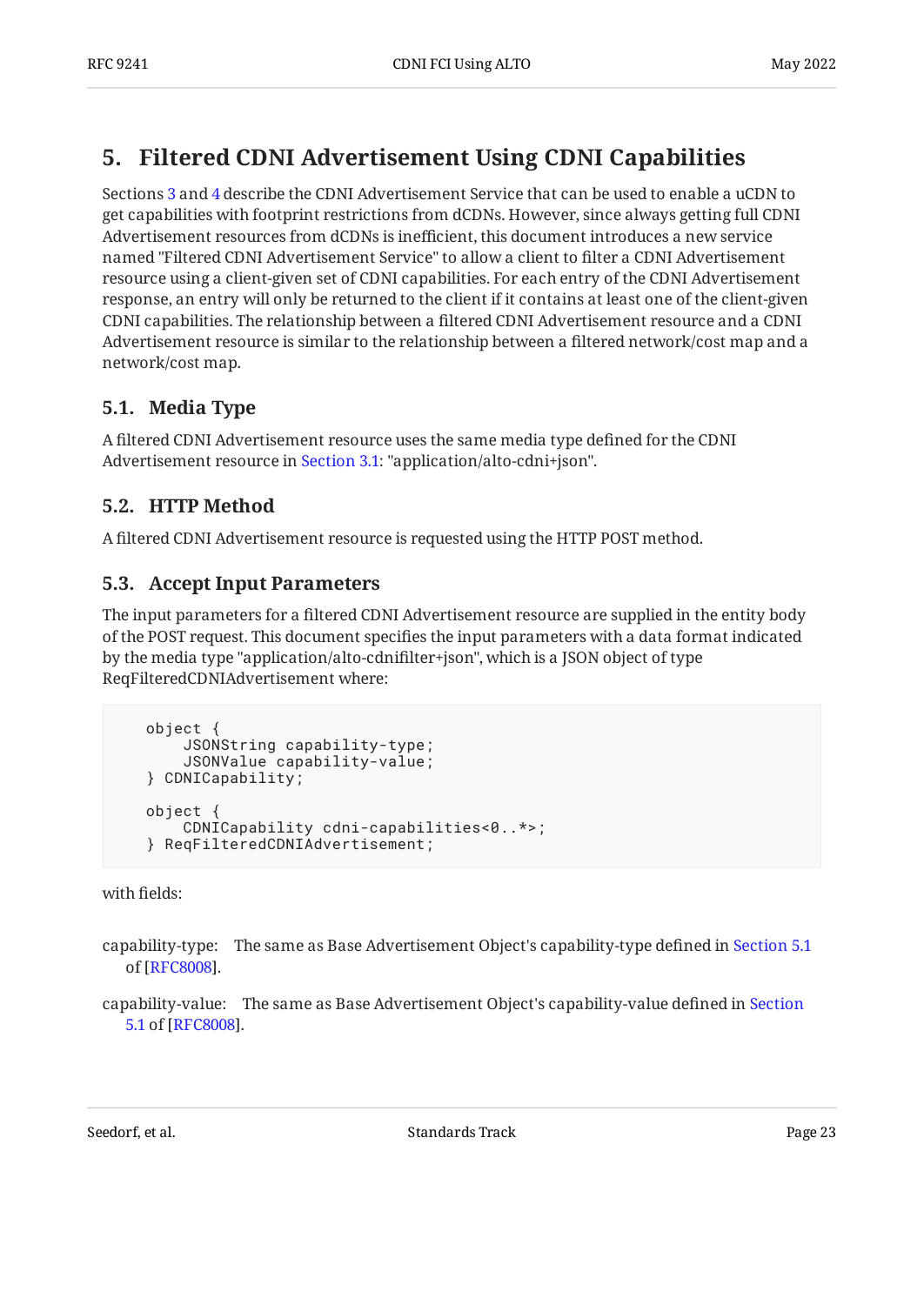cdni-capabilities:A list of CDNI capabilities defined in Section 5.1 of [RFC8008] for which footprints are to be returned. If this list is empty, the ALTO server **MUST** interpret it as a request for the full CDNI Advertisement resource. The ALTO server **MUST** interpret entries appearing in this list multiple times as if they appeared only once. If the ALTO server does not define any footprints for a CDNI capability, it **MUST** omit this capability from the response.

### <span id="page-23-0"></span>**[5.4. Capabilities](#page-23-0)**

<span id="page-23-1"></span>There are no applicable capabilities.

#### **[5.5. Uses](#page-23-1)**

<span id="page-23-2"></span>Same to the "uses" field of the CDNI Advertisement resource (see [Section 3.5](#page-8-0)).

#### **[5.6. Response](#page-23-2)**

If the request is invalid, the response **MUST** indicate an error using ALTO Protocol error handling specifiedin Section 8.5 of [RFC7285].

Specifically, a filtered CDNI Advertisement request is invalid if:

- the value of "capability-type" is null; •
- the value of "capability-value" is null; or •
- the value of "capability-value" is inconsistent with "capability-type". •

When a request is invalid, the ALTO server **MUST** return an "E\_INVALID\_FIELD\_VALUE" error definedin Section 8.5.2 of [RFC7285], and the "value" field of the error message **SHOULD** indicate this CDNI capability.

The ALTO server returns a filtered CDNI Advertisement resource for a valid request. The format of a filtered CDNI Advertisement resource is the same as a full CDNI Advertisement resource (see [Section 3.6](#page-8-1)).

The returned filtered CDNI Advertisement resource **MUST** contain all the BaseAdvertisementObject objects satisfying the following condition: the CDNI capability object of each included BaseAdvertisementObject object **MUST** follow two constraints:

- $\bullet$  The "cdni-capabilities" field of the input includes a CDNI capability object X having the same capability type as it.
- $\bullet$  All the mandatory properties in its capability value is a superset of mandatory properties in capability value of X semantically.

See [Section 5.7.1](#page-24-1) for a concrete example.

The version tag included in the "vtag" field of the response **MUST** correspond to the full CDNI Advertisement resource from which the filtered CDNI Advertisement resource is provided. This ensures that a single, canonical version tag is used independently of any filtering that is requested by an ALTO client.

Seedorf, et al. Note as a standard between the Standards Track Page 24 and 24 and 24 and 25 and 26 and 26 and 26 and 26 and 27 and 27 and 27 and 27 and 27 and 27 and 27 and 27 and 27 and 27 and 27 and 27 and 27 and 27 and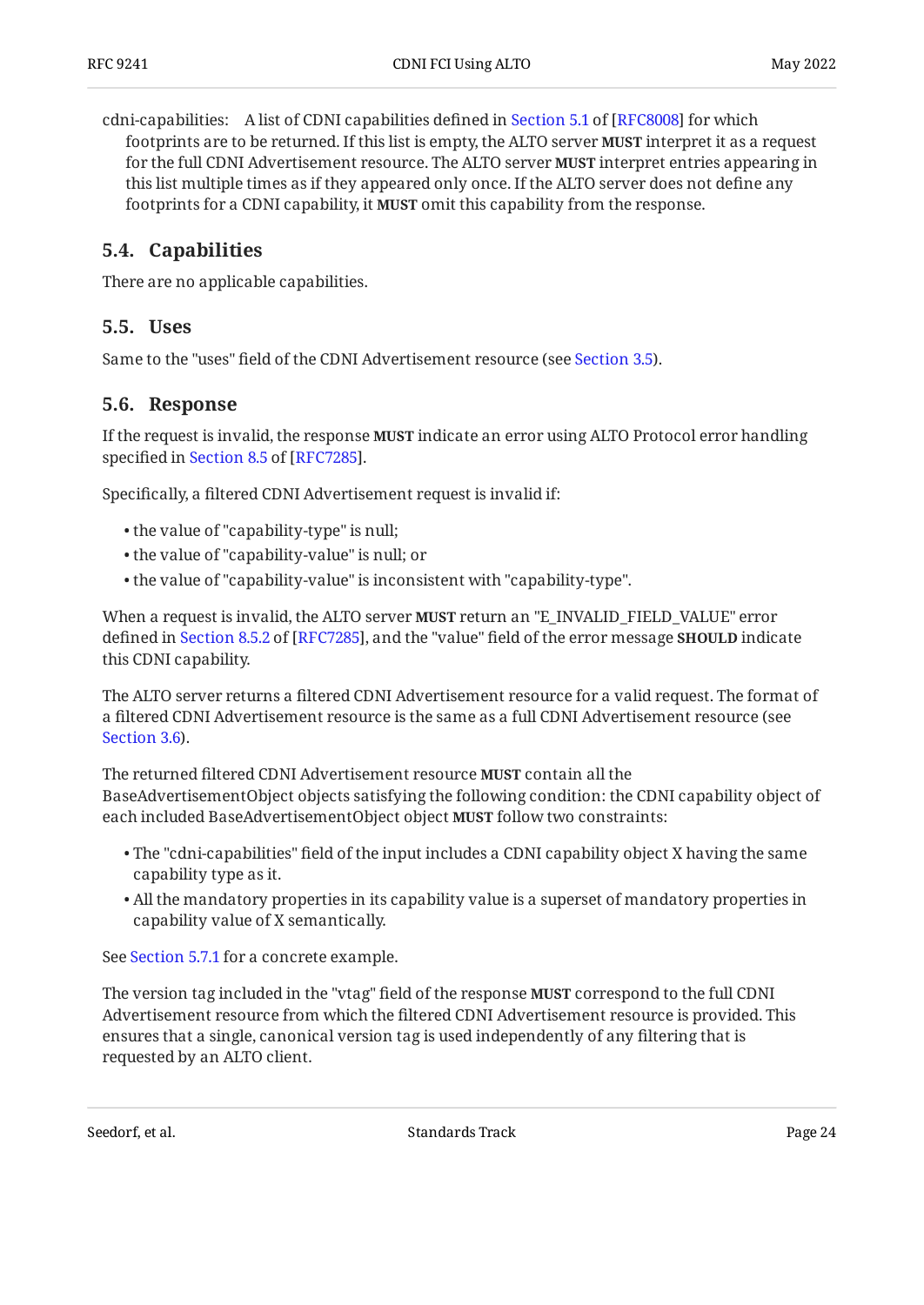### <span id="page-24-0"></span>**[5.7. Examples](#page-24-0)**

<span id="page-24-1"></span>The following examples use the same IRD example as in [Section 3.7.1.](#page-11-1)

#### **[5.7.1. A Basic Example](#page-24-1)**

This example filters the full CDNI Advertisement resource in [Section 3.7.2](#page-14-0) by selecting only the http/1.1 delivery protocol capability. Only the second BaseAdvertisementObject in the full resource will be returned because the second object's capability is http/1.1 and https/1.1 delivery protocols, which is the superset of https/1.1 delivery protocol.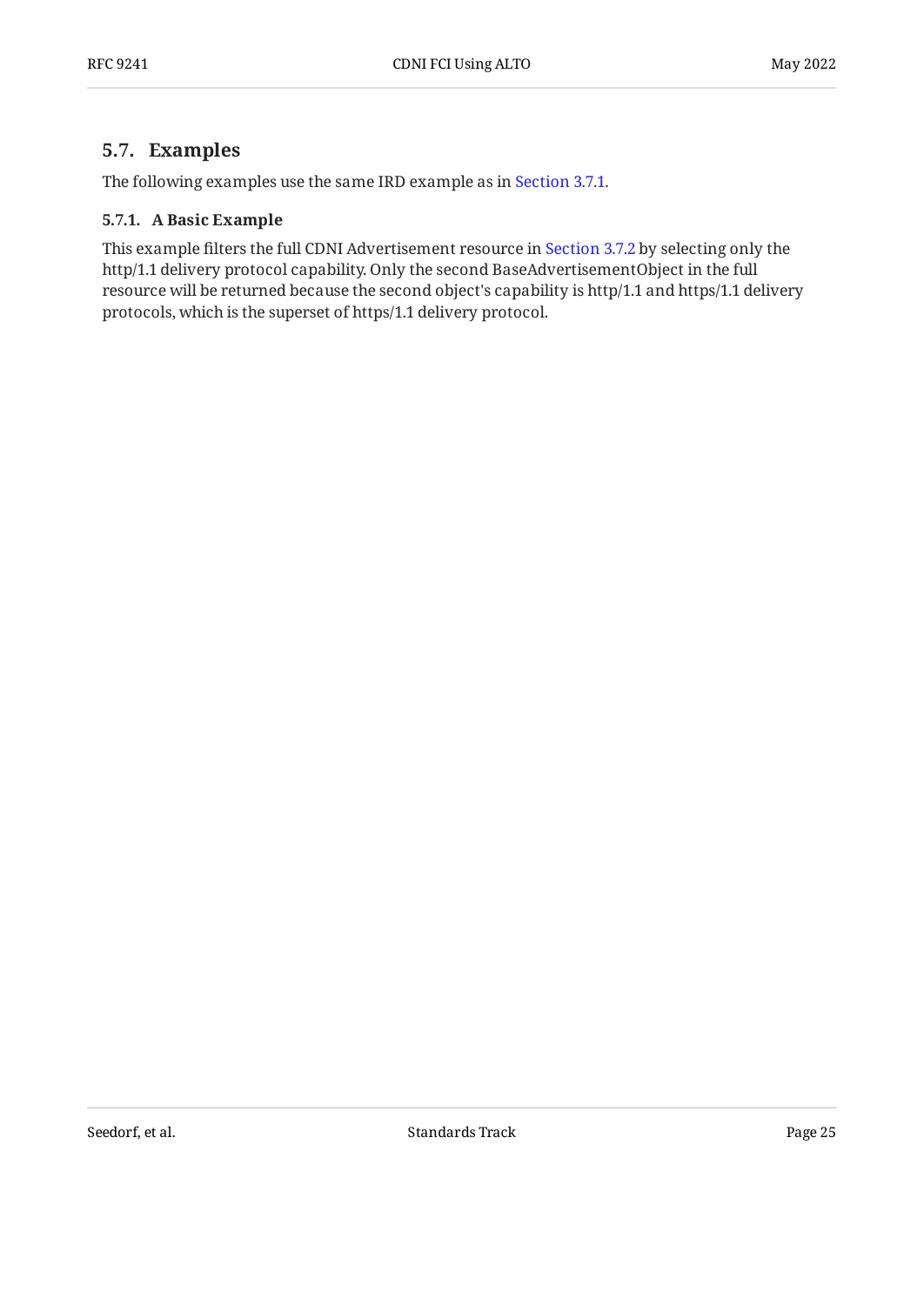```
 POST /cdnifci/filtered HTTP/1.1
  Host: alto.example.com
  Accept: application/alto-cdni+json
  Content-Type: application/cdnifilter+json
  Content-Length: 176
  {
    "cdni-capabilities": [
      {
        "capability-type": "FCI.DeliveryProtocol",
        "capability-value": {
          "delivery-protocols": [ "https/1.1" ]
        }
      }
    ]
  }
  HTTP/1.1 200 OK
  Content-Length: 570
  Content-Type: application/alto-cdni+json
 \{ "meta": {
 "vtag": {
        "resource-id": "my-filtered-cdnifci",
        "tag": "da65eca2eb7a10ce8b059740b0b2e3f8eb1d4785"
      }
 },
 "cdni-advertisement": {
      "capabilities-with-footprints": [
\{ "capability-type": "FCI.DeliveryProtocol",
 "capability-value": {
            "delivery-protocols": [
             "https/1.1",
            "http/1.1"
 ]
\},
 "footprints": [
\{ "footprint-type": "ipv4cidr",
              "footprint-value": [ "198.51.100.0/24" ]
 }
          ]
        }
      ]
    }
  }
```
#### <span id="page-25-0"></span>**[5.7.2. Incremental Updates](#page-25-0)**

In this example, the ALTO client only cares about the updates of one advertisement object for delivery protocol capability whose value includes "https/1.1". Thus, it adds its limitation of capabilities in "input" field of the POST request.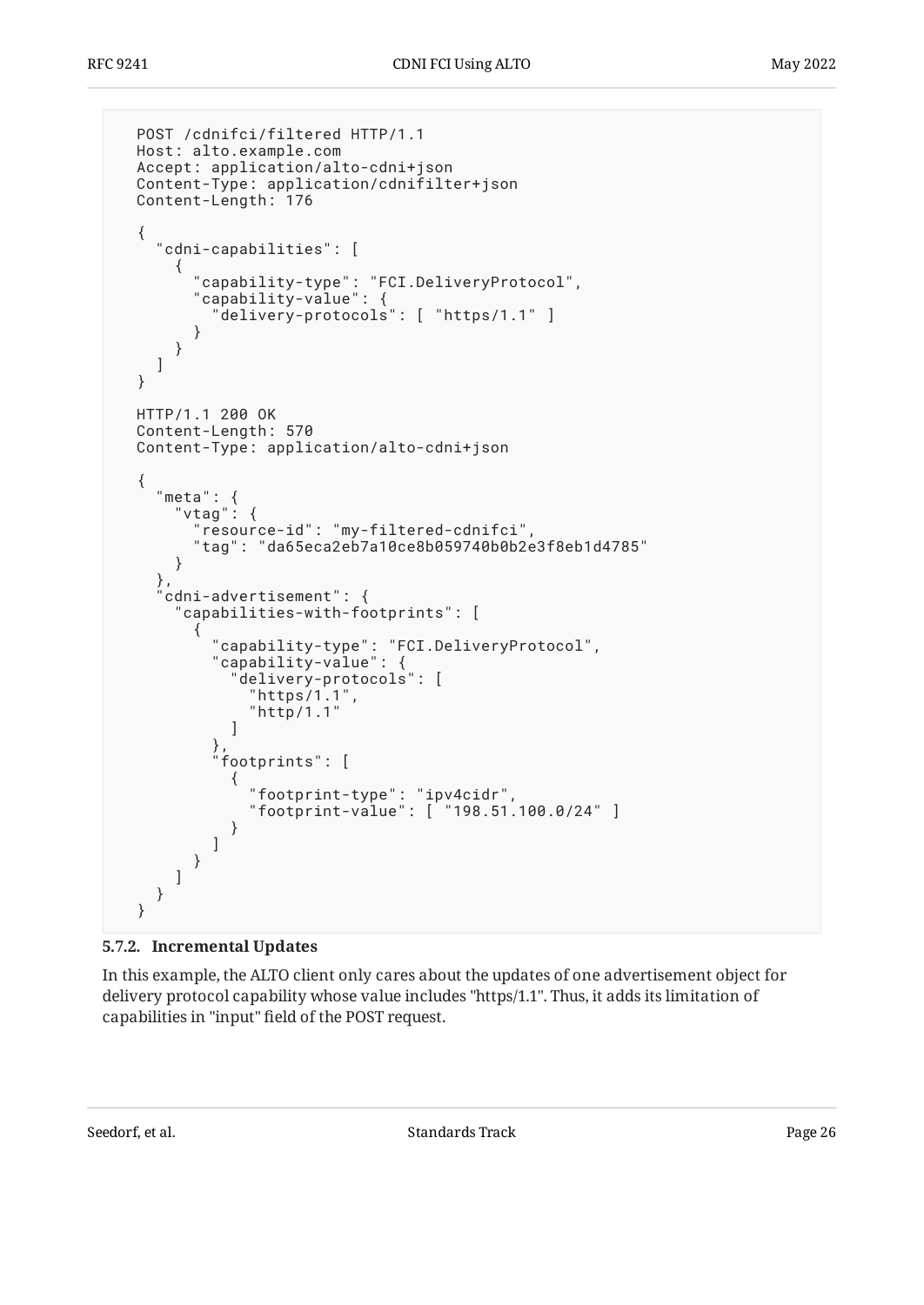```
 POST /updates/cdnifci HTTP/1.1
  Host: fcialtoupdate.example.com
  Accept: text/event-stream,application/alto-error+json
  Content-Type: application/alto-updatestreamparams+json
  Content-Length: 346
  {
    "add": {
      "my-filtered-fci-stream": {
        "resource-id": "my-filtered-cdnifci",
        "input": {
           "cdni-capabilities": [
\{ "capability-type": "FCI.DeliveryProtocol",
 "capability-value": {
                "delivery-protocols": [ "https/1.1" ]
 }
 }
          ]
        }
      }
    }
  }
  HTTP/1.1 200 OK
  Connection: keep-alive
  Content-Type: text/event-stream
  event: application/alto-updatestreamcontrol+json
  data: {"control-uri":
  data: "https://alto.example.com/updates/streams/3141592653590"}
  event: application/alto-cdni+json,my-filtered-fci-stream
  data: { ... filtered CDNI Advertisement resource ... }
  event: application/json-patch+json,my-filtered-fci-stream
  data: [
  data: {
 data: "op": "replace",
 data: "path": "/meta/vtag/tag",
 data: "value": "a10ce8b059740b0b2e3f8eb1d4785acd42231bfe"
 data:<br>data:
         },<br>{ "op": "add",
  data: "path":
  data: "/cdni-advertisement/capabilities-with-footprints
 /0/footprints/0/footprint-value/-
 data: "value": "192.0.2.0/24"
 data: }
  data: ]
```
## <span id="page-26-0"></span>**[6. Query Footprint Properties Using ALTO Property Map](#page-26-0) [Service](#page-26-0)**

Besides the requirement of retrieving footprints of given capabilities, another common requirement for uCDN is to query CDNI capabilities of given footprints.

Seedorf, et al. The contract contract the Standards Track Page 27 (27) 2014 12:38:39 Page 27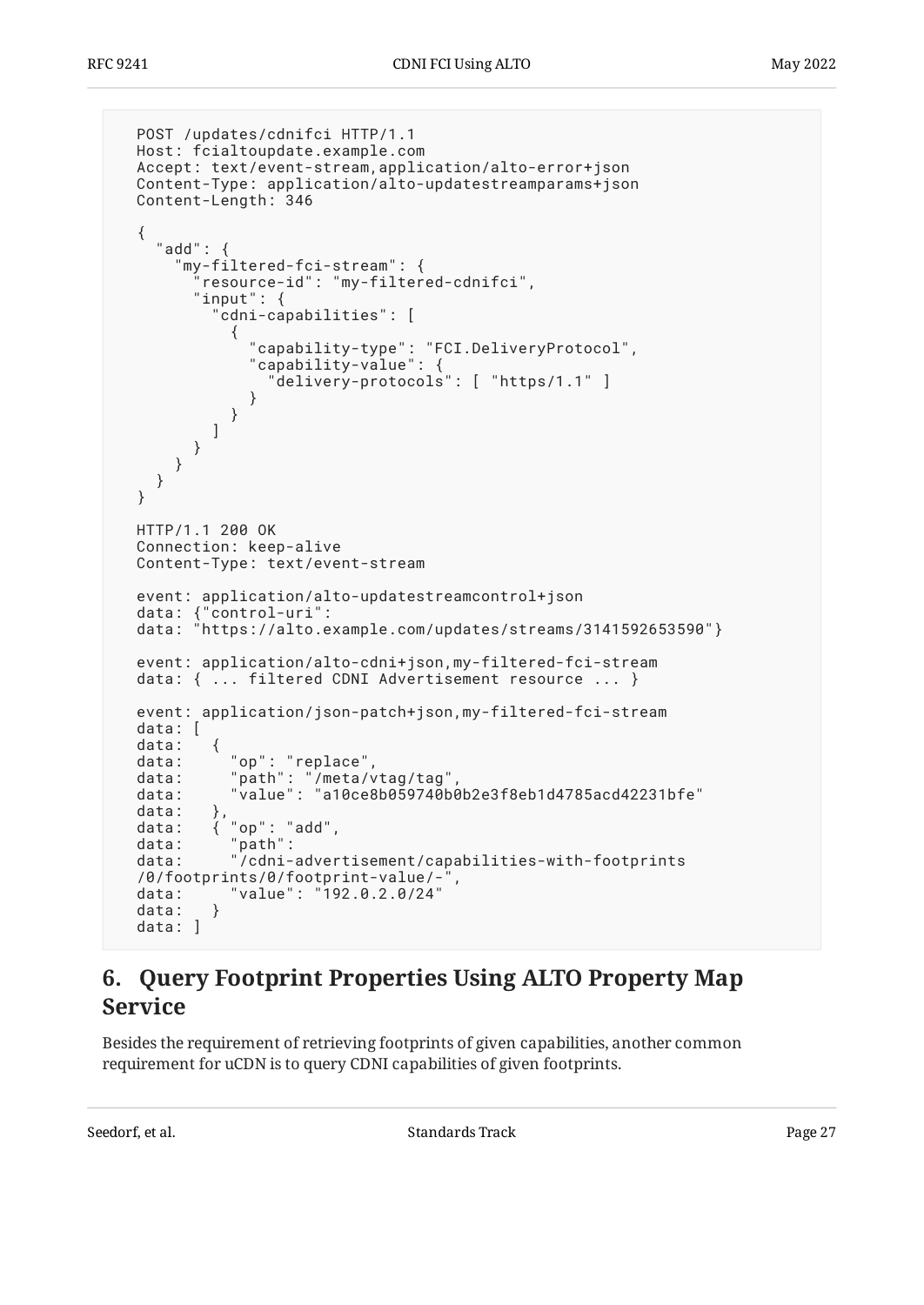Considering each footprint as an entity with properties including CDNI capabilities, a natural way to satisfy this requirement is to use the ALTO property map as defined in [RFC9240]. This section describes how ALTO clients look up properties for individual footprints. First, it describes how to represent footprint objects as entities in the ALTO property map. Then it describes how to represent footprint capabilities as entity properties in the ALTO property map. Finally, it provides examples of the full property map and the filtered property map supporting CDNI capabilities, and their incremental updates.

## <span id="page-27-0"></span>**[6.1. Representing Footprint Objects as Property Map Entities](#page-27-0)**

A footprint object has two properties: footprint-type and footprint-value. A footprint-value is an array of footprint values conforming to the specification associated with the registered footprint type ("ipv4cidr", "ipv6cidr", "asn", "countrycode", and "altopid"). Considering each ALTO entity defined in [RFC9240] also has two properties: entity domain type and domain-specific identifier, a straightforward approach to represent a footprint as an ALTO entity is to represent its footprinttype as an entity domain type, and its footprint value as a domain-specific identifier.

Each existing footprint type can be represented as an entity domain type as follows:

- $\bullet$  According to [RFC9240], "ipv4" and "ipv6" are two predefined entity domain types, which can be used to represent "ipv4cidr" and "ipv6cidr" footprints respectively. Note that both "ipv4" and "ipv6" domains can include not only hierarchical addresses but also individual addresses. Therefore, a "ipv4cidr" or "ipv6cidr" footprint with the longest prefix can also be represented by an individual address entity. When the uCDN receives a property map with individual addresses in an "ipv4" or "ipv6" domain, it can translate them as corresponding "ipv4cidr" or "ipv6cidr" footprints with the longest prefix.
- "pid" is also a predefined entity domain type, which can be used to represent "altopid" footprints. Note that "pid" is a resource-specific entity domain. To represent an "altopid" footprint, the specifying information resource of the corresponding "pid" entity domain **MUST** be the dependent network map used by the CDNI Advertisement resource providing this "altopid" footprint.
- $\bullet$  However, no existing entity domain type can represent "asn" and "countrycode" footprints. To represent footprint-type "asn" and "countrycode", this document registers two new entity domains in [Section 7](#page-33-0) in addition to the ones in [RFC9240].  $\,$

Here is an example of representing a footprint object of "ipv4cidr" type as a set of "ipv4" entities in the ALTO property map. The representation of the footprint object of "ipv6cidr" type is similar.

```
{ "footprint-type": "ipv4cidr",
   "footprint-value": ["192.0.2.0/24", "198.51.100.0/24"]
      } --> "ipv4:192.0.2.0/24", "ipv4:198.51.100.0/24"
```
And here is an example of the corresponding footprint object of "ipv4cidr" type represented by an individual address in an "ipv4" domain in the ALTO property map. The translation of the entities in an "ipv6" domain is similar.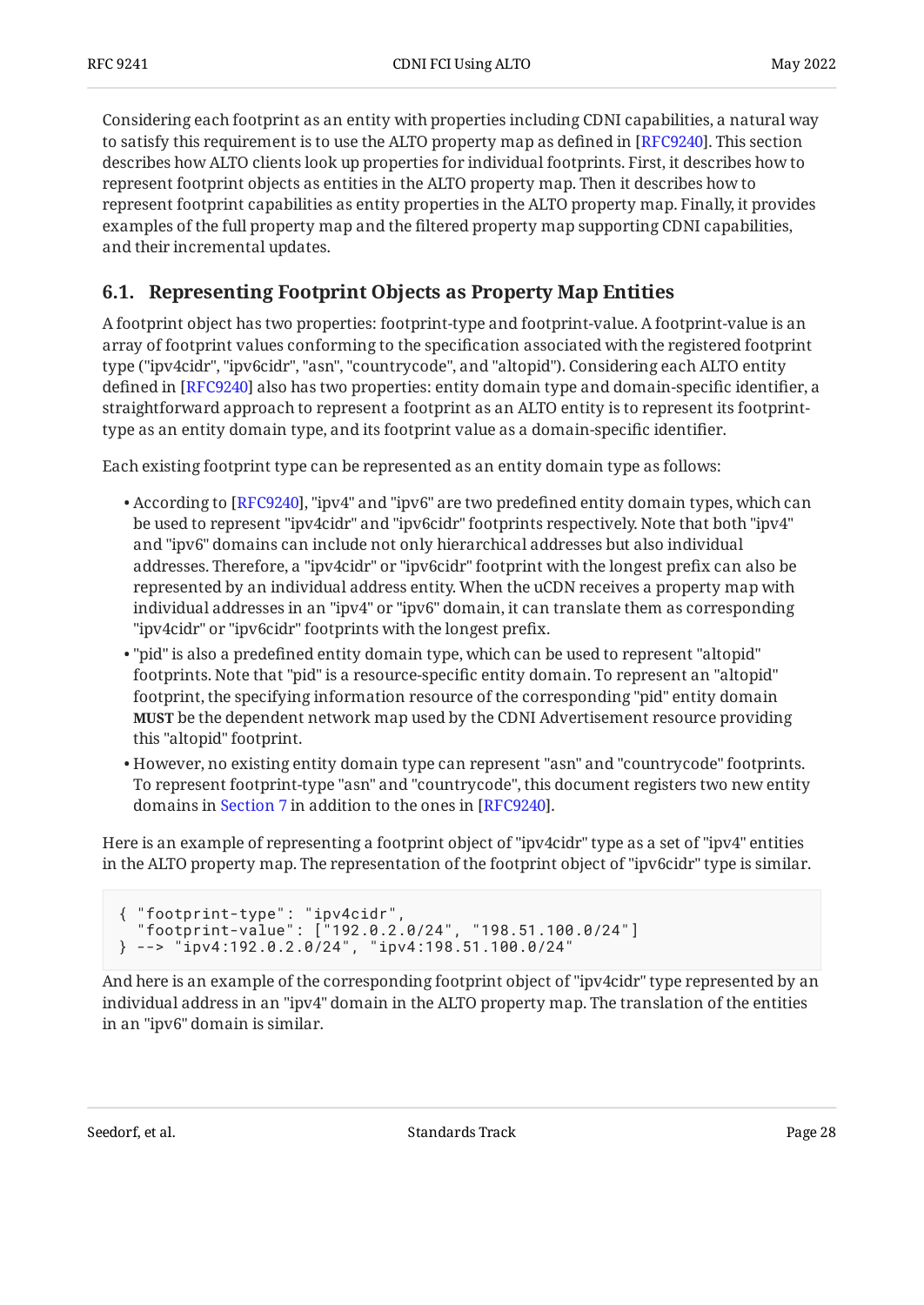```
"ipv4:203.0.113.100" --> {
 "footprint-type": "ipv4cidr",
   "footprint-value": ["203.0.113.100/32"]
}
```
#### <span id="page-28-0"></span>**[6.1.1. ASN Domain](#page-28-0)**

The ASN domain associates property values with Autonomous Systems in the Internet.

#### <span id="page-28-3"></span>**[6.1.1.1. Entity Domain Type](#page-28-3)**

The entity domain type of the ASN domain is "asn" (in lowercase).

#### <span id="page-28-4"></span>**[6.1.1.2.](#page-28-4) Domain-Specifi[c Entity Identi](#page-28-4)fiers**

The entity identifier of an entity in an ASN domain **MUST** be encoded as a string consisting of the characters "as" (in lowercase) followed by the ASN [RFC6793] as a decimal number without leading zeros.

#### <span id="page-28-5"></span>**[6.1.1.3. Hierarchy and Inheritance](#page-28-5)**

<span id="page-28-1"></span>There is no hierarchy or inheritance for properties associated with ASN.

#### **[6.1.2. COUNTRYCODE Domain](#page-28-1)**

The COUNTRYCODE domain associates property values with countries.

#### <span id="page-28-6"></span>**[6.1.2.1. Entity Domain Type](#page-28-6)**

The entity domain type of the COUNTRYCODE domain is "countrycode" (in lowercase).

#### <span id="page-28-7"></span>**[6.1.2.2.](#page-28-7) Domain-Specifi[c Entity Identi](#page-28-7)fiers**

The entity identifier of an entity in a COUNTRYCODE domain is encoded as an ISO 3166-1 alpha-2 code [\[ISO3166-1](#page-37-3)] in lowercase.

#### <span id="page-28-8"></span>**[6.1.2.3. Hierarchy and Inheritance](#page-28-8)**

<span id="page-28-2"></span>There is no hierarchy or inheritance for properties associated with country codes.

### **[6.2. Representing CDNI Capabilities as Property Map Entity Properties](#page-28-2)**

This document defines a new entity property type called "cdni-capabilities". An ALTO server can provide a property map resource mapping the "cdni-capabilities" entity property type for a CDNI Advertisement resource that it provides to an "ipv4", "ipv6", "asn", or "countrycode" entity domain.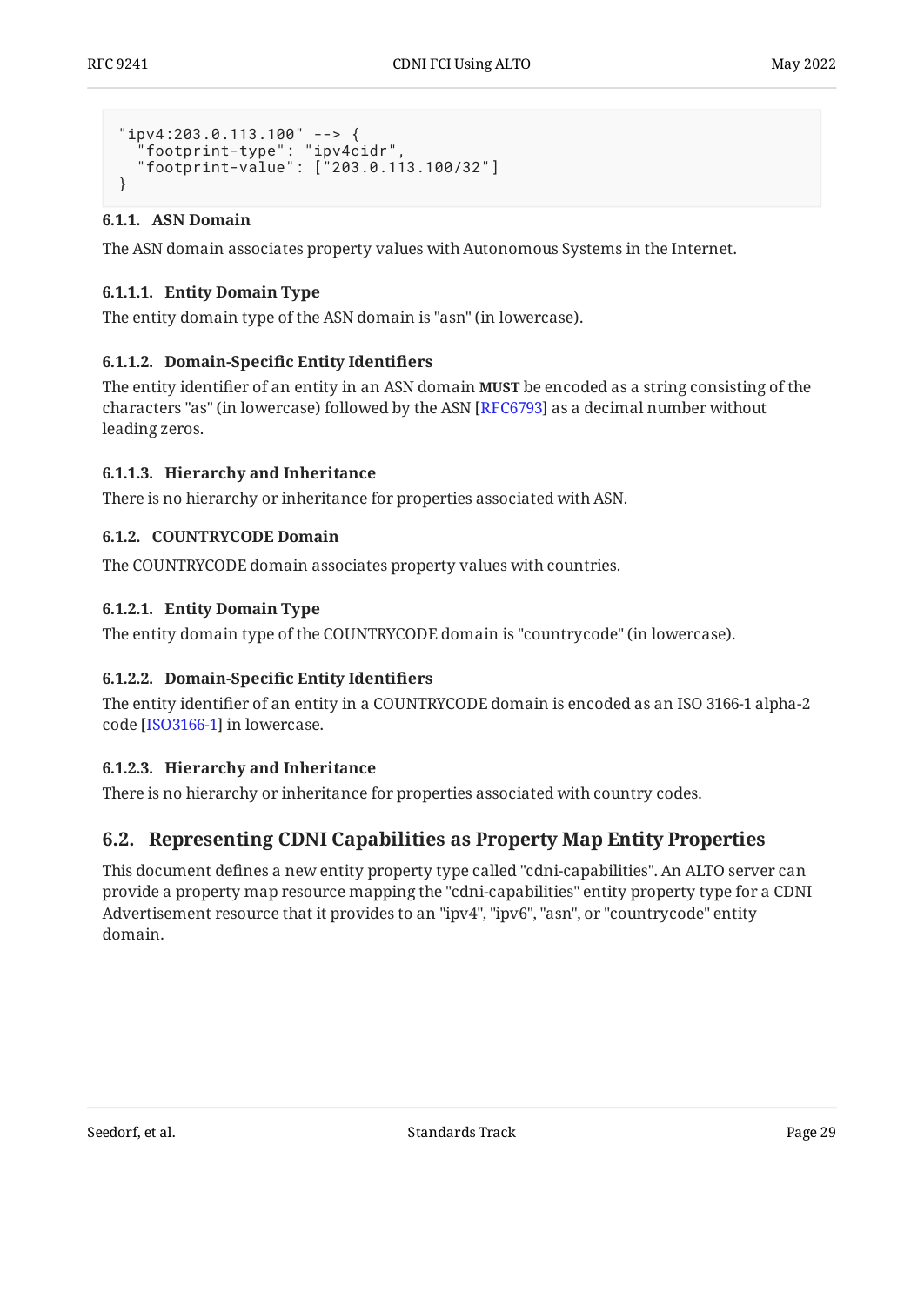#### <span id="page-29-0"></span>**[6.2.1. D](#page-29-0)efi[ning Information Resource Media Type for Property Type cdni-capabilities](#page-29-0)**

The entity property type "cdni-capabilities" allows defining resource-specific entity properties. When resource-specific entity properties are defined with entity property type "cdni-capabilities", the defining information resource for a "cdni-capabilities" property **MUST** be a CDNI Advertisement resource provided by the ALTO server. The media type of the defining information resource for a "cdni-capabilities" property is therefore:

<span id="page-29-1"></span>application/alto-cdni+json

#### **[6.2.2. Intended Semantics of Property Type cdni-capabilities](#page-29-1)**

The purpose of a "cdni-capabilities" property for an entity is to indicate all the CDNI capabilities that a corresponding CDNI Advertisement resource provides for the footprint represented by this entity. Thus, the value of a "cdni-capabilities" property **MUST** be a JSON array. Each element in a "cdni-capabilities" property **MUST** be a JSON object as format of CDNICapability (see [Section 5.3](#page-22-3)**)**. The value of a "cdni-capabilities" property for an "ipv4", "ipv6", "asn", "countrycode", or "altopid" entity **MUST** include all the CDNICapability objects satisfying the following conditions: (1) they are provided by the defining CDNI Advertisement resource, and (2) the represented footprint object of this entity is in their footprint restrictions.

#### <span id="page-29-2"></span>**[6.3. Examples](#page-29-2)**

<span id="page-29-3"></span>The following examples use the same IRD example given by [Section 3.7.1.](#page-11-1)

#### **[6.3.1. Property Map](#page-29-3)**

This example shows a full property map in which entities are footprints and entities' property is "cdni-capabilities".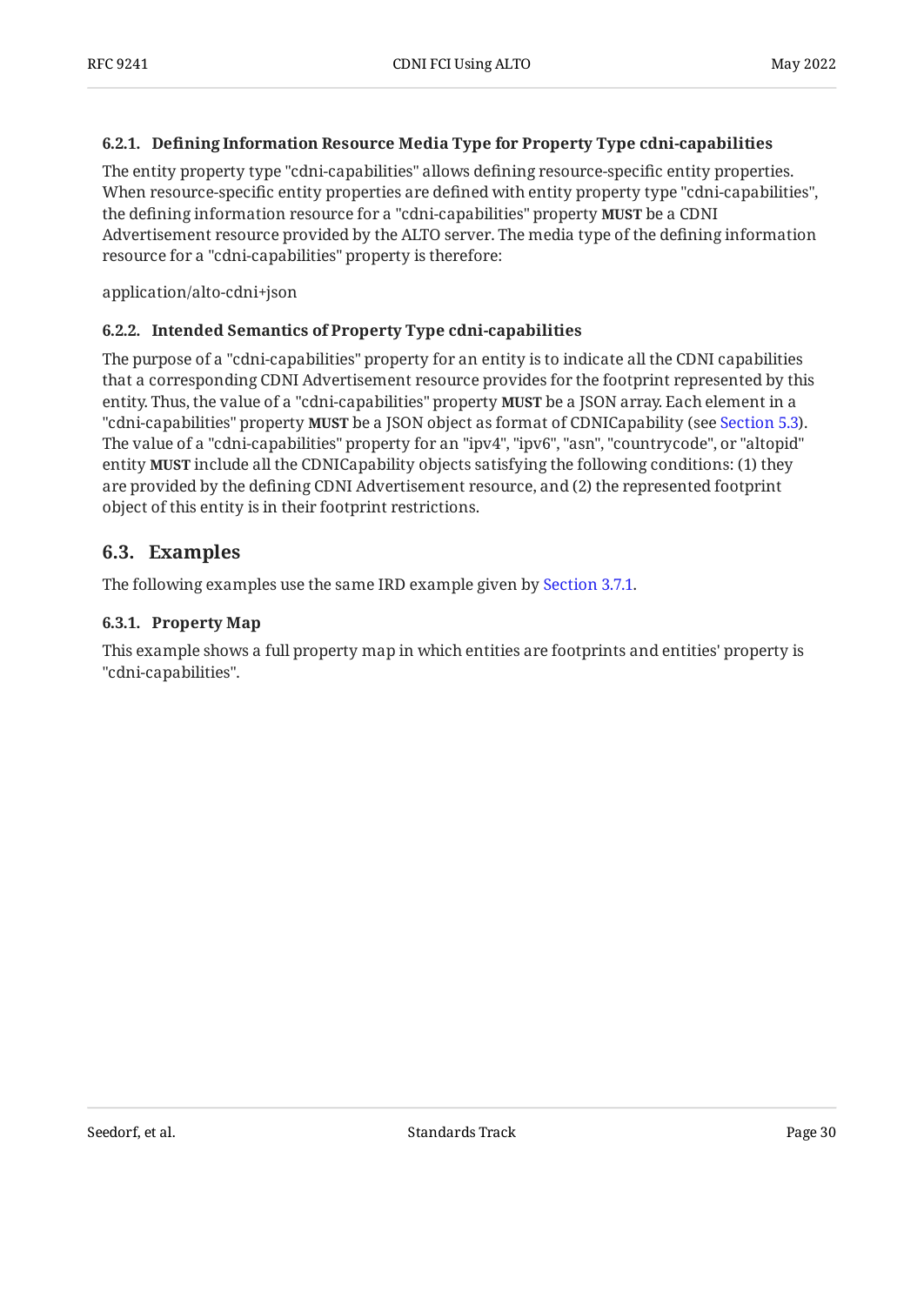```
 GET /propmap/full/cdnifci HTTP/1.1
 Host: alto.example.com
 Accept: application/alto-propmap+json,application/alto-error+json
 HTTP/1.1 200 OK
 Content-Length: 1522
 Content-Type: application/alto-propmap+json
  {
   "property-map": {
     "meta": {<br>"dependent-vtags":
 "dependent-vtags": [
 { "resource-id": "my-default-cdnifci",
 "tag": "7915dc0290c2705481c491a2b4ffbec482b3cf62"}
 ]
      },
      "countrycode:us": {
        "my-default-cdnifci.cdni-capabilities": [
         { "capability-type": "FCI.DeliveryProtocol",
           "capability-value": {
             "delivery-protocols": ["http/1.1"]}}]
\},
 "ipv4:192.0.2.0/24": {
        "my-default-cdnifci.cdni-capabilities": [
 { "capability-type": "FCI.DeliveryProtocol",
 "capability-value": {
             "delivery-protocols": ["http/1.1"]}}]
 },
 "ipv4:198.51.100.0/24": {
        "my-default-cdnifci.cdni-capabilities": [
         { "capability-type": "FCI.DeliveryProtocol",
           "capability-value": {
            "delivery-protocols" : ['https/1.1", "http/1.1"]}
 },
 "ipv4:203.0.113.0/24": {
        "my-default-cdnifci.cdni-capabilities": [
 { "capability-type": "FCI.AcquisitionProtocol",
 "capability-value": {
              "acquisition-protocols": ["http/1.1"]}}]
      },
      "ipv6:2001:db8::/32": {
        "my-default-cdnifci.cdni-capabilities": [
 { "capability-type": "FCI.DeliveryProtocol",
 "capability-value": {
              "delivery-protocols": ["http/1.1"]}}]
      },
     asn:as64496": {
        "my-default-cdnifci.cdni-capabilities": [
         { "capability-type": "FCI.DeliveryProtocol",
           "capability-value": {
             "delivery-protocols": ["https/1.1", "http/1.1"]}}]
     }
   }
 }
```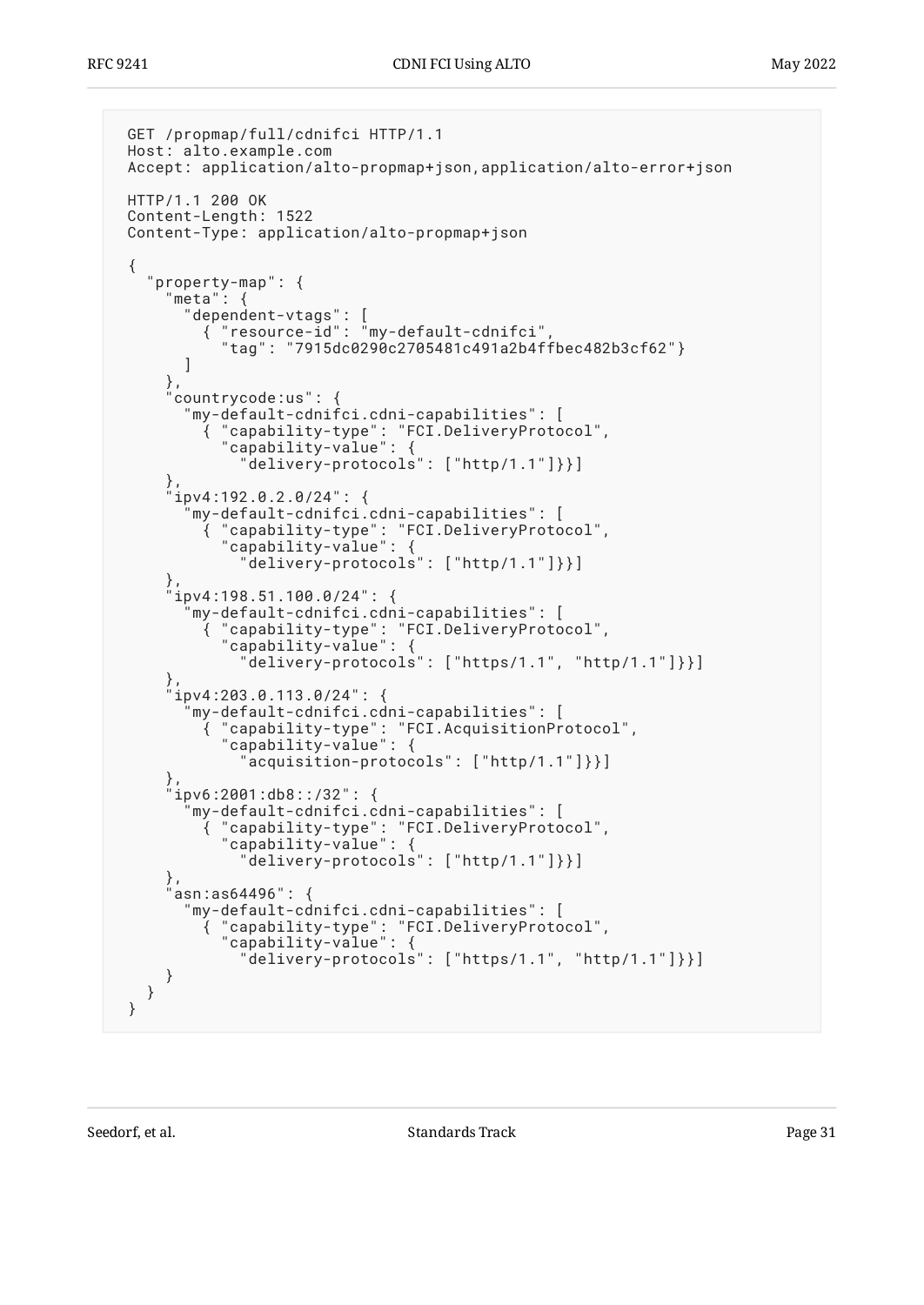#### <span id="page-31-0"></span>**[6.3.2. Filtered Property Map](#page-31-0)**

This example uses the filtered property map service to get "pid" and "cdni-capabilities" properties for two footprints "ipv4:192.0.2.0/24" and "ipv6:2001:db8::/32".

```
 POST /propmap/lookup/cdnifci-pid HTTP/1.1
   Host: alto.example.com
   Content-Type: application/alto-propmapparams+json
   Accept: application/alto-propmap+json,application/alto-error+json
   Content-Length: 181
   {
     "entities": [
      "ipv4:192.0.2.0/24"
        "ipv6:2001:db8::/32"
     ],
 "properties": [ "my-default-cdnifci.cdni-capabilities",
 "my-default-networkmap.pid" ]
   }
 HTTP/1.1 200 OK
 Content-Length: 796
 Content-Type: application/alto-propmap+json
  {
   "property-map": {
      "meta": {
 "dependent-vtags": [
 {"resource-id": "my-default-cdnifci",
 "tag": "7915dc0290c2705481c491a2b4ffbec482b3cf62"},
          {"resource-id": "my-default-networkmap",
            "tag": "7915dc0290c2705481c491a2b4ffbec482b3cf63"}
       ]
\},
 "ipv4:192.0.2.0/24": {
        "my-default-cdnifci.cdni-capabilities": [
 {"capability-type": "FCI.DeliveryProtocol",
 "capability-value": {"delivery-protocols": ["http/1.1"]}}],
       "my-default-networkmap.pid": "pid1"
\},
 "ipv6:2001:db8::/32": {
        "my-default-cdnifci.cdni-capabilities": [
 {"capability-type": "FCI.DeliveryProtocol",
 "capability-value": {"delivery-protocols": ["http/1.1"]}}],
       "my-default-networkmap.pid": "pid3"
     }
   }
 }
```
#### <span id="page-31-1"></span>**[6.3.3. Incremental Updates](#page-31-1)**

In this example, the ALTO client is interested in updates for the properties "cdni-capabilities" and "pid" of two footprints "ipv4:192.0.2.0/24" and "countrycode:fr".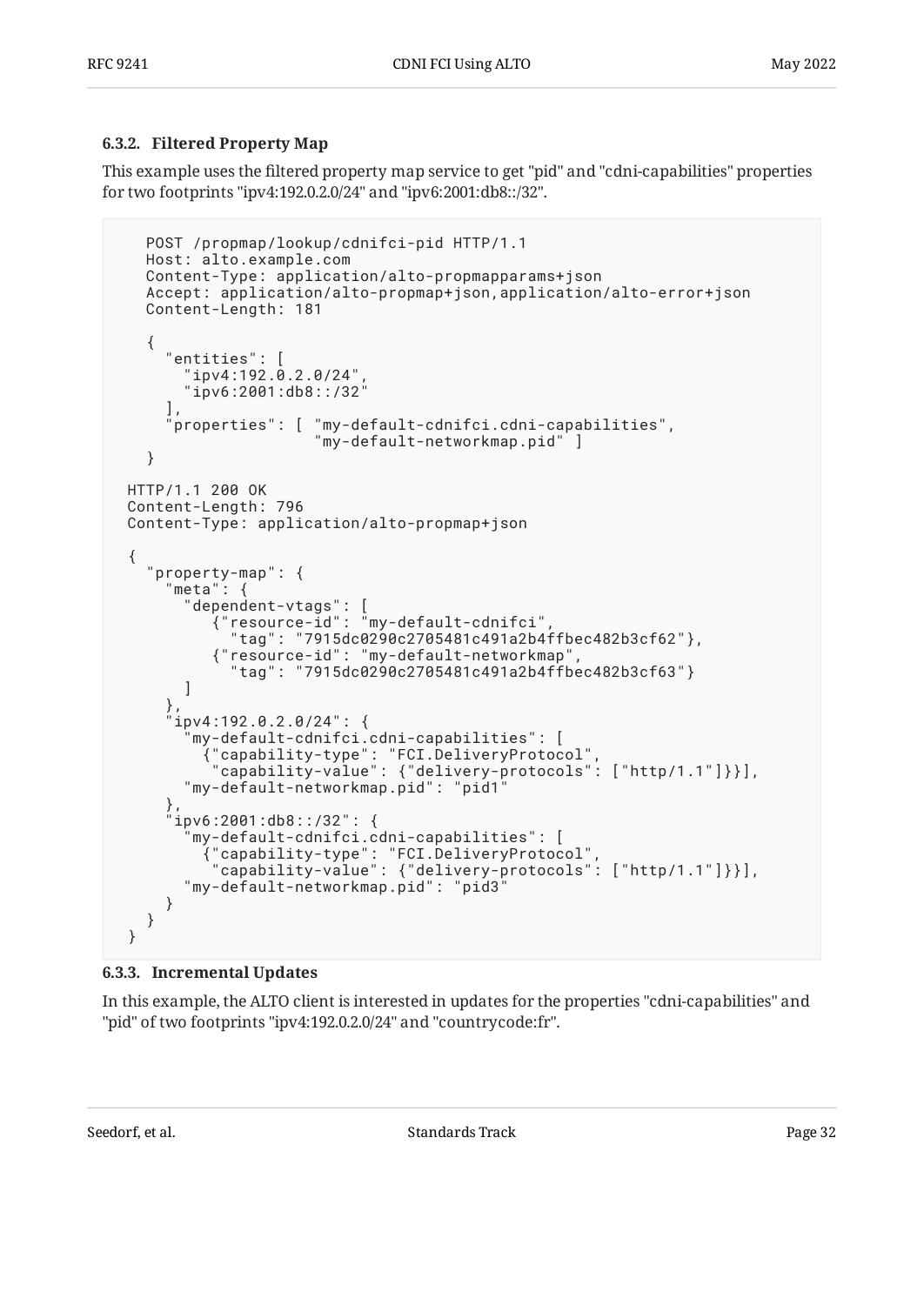```
 POST /updates/properties HTTP/1.1
  Host: alto.example.com
  Accept: text/event-stream,application/alto-error+json
  Content-Type: application/alto-updatestreamparams+json
  Content-Length: 339
  {
    "add": {
       "fci-propmap-stream": {
        "resource-id": "filtered-cdnifci-property-map",
         "input": {
           "properties": [ "my-default-cdnifci.cdni-capabilities",
                           "my-default-networkmap.pid" ],
           "entities": [ "ipv4:192.0.2.0/24",
                        "ipvi: 2001:db8::/32" }
      }
    }
  }
  HTTP/1.1 200 OK
  Connection: keep-alive
  Content-Type: text/event-stream
  event: application/alto-updatestreamcontrol+json
 data: {"control-uri":
 data: "https://alto.example.com/updates/streams/1414213562373"}
  event: application/alto-cdni+json,fci-propmap-stream
 data: \{ \ldots \} filtered property map ...
  event: application/merge-patch+json,fci-propmap-stream
  data: {
          "property-map" : data: "meta": {
 data: "dependent-vtags": [
 data: { "resource-id": "my-default-cdnifci",
 data: { "resource-id . my-uerault cunities",<br>data: "tag": "2beeac8ee23c3dd1e98a73fd30df80ece9fa5627"},
  data: { "resource-id": "my-default-networkmap",
  data: "tag": "7915dc0290c2705481c491a2b4ffbec482b3cf63"}
 data: ]
 data:<br>data:
             data: "ipv4:192.0.2.0/24": {
  data: "my-default-cdnifci.cdni-capabilities": [
 data: { "capability-type": "FCI.DeliveryProtocol",
 data: "capability-value": {
 data: "delivery-protocols": ["http/1.1", "https/1.1"]}}]
 data: }
 data: }
  data: }
  event: application/json-patch+json,fci-propmap-stream
  data: [
 data: { "op": "replace",
 data: "path": "/meta/dependent-vtags/0/tag",
 data: "value": "61b23185a50dc7b334577507e8f00ff8c3b409e4"
 data: },
```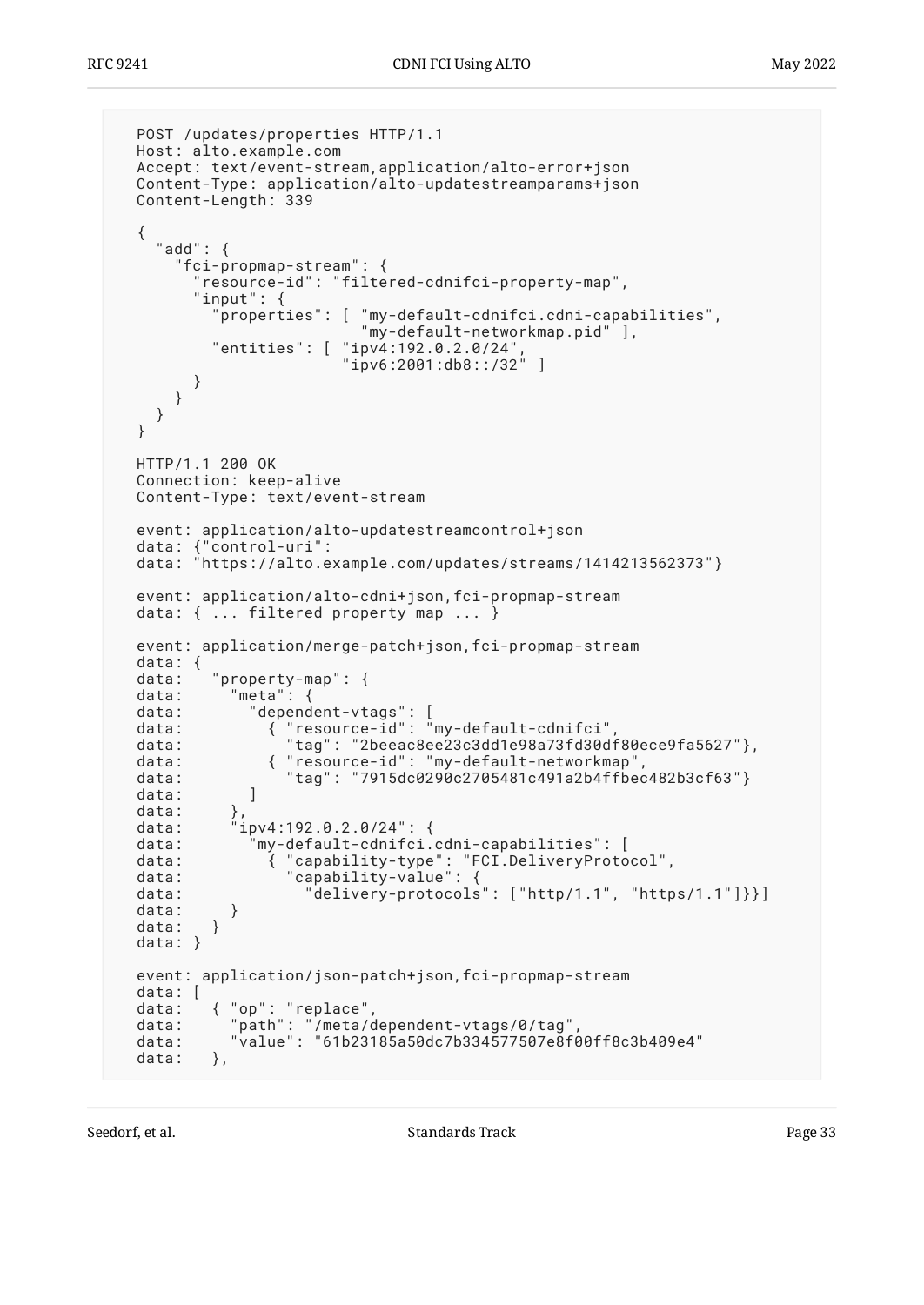```
 data: { "op": "replace",
 data: "path":
 data: "/property-map/countrycode:fr/my-default-networkmap.pid",
 data: "value": "pid5"<br>data: }
 data:
  data: ]
```
## <span id="page-33-0"></span>**[7. IANA Considerations](#page-33-0)**

This document defines two new media types: "application/alto-cdni+json", as described in [Section](#page-33-1) [7.1,](#page-33-1) and "application/cdnifilter+json", as described in [Section 7.2.](#page-34-0) It also defines a new CDNI metadata footprint type [\(Section 7.3](#page-35-0)), two new ALTO entity domain types [\(Section 7.4](#page-35-1)), and a new ALTO entity property type ([Section 7.5\)](#page-36-0).

## <span id="page-33-1"></span>**[7.1. application/alto-cdni+json Media Type](#page-33-1)**

| Type name:<br>application                                                                                                                                                                          |
|----------------------------------------------------------------------------------------------------------------------------------------------------------------------------------------------------|
| Subtype name:<br>alto-cdni+json                                                                                                                                                                    |
| Required parameters:<br>N/A                                                                                                                                                                        |
| Optional parameters:<br>N/A                                                                                                                                                                        |
| Encoding considerations:<br>Encoding considerations are identical to those specified for the "application/json" media type.<br>See [RFC8259].                                                      |
| Security considerations:<br>Security considerations related to the generation and consumption of ALTO Protocol<br>messages are discussed in Section 15 of [RFC7285].                               |
| Interoperability considerations:<br>N/A                                                                                                                                                            |
| Published specification:<br>Section 3 of RFC 9241                                                                                                                                                  |
| Applications that use this media type:<br>ALTO servers and ALTO clients [RFC7285] either stand alone or are embedded within other<br>applications that provide CDNI interfaces for uCDNs or dCDNs. |
| Fragment identifier considerations:                                                                                                                                                                |

N/A

Seedorf, et al. Note as a standard behavior of the Standards Track Page 34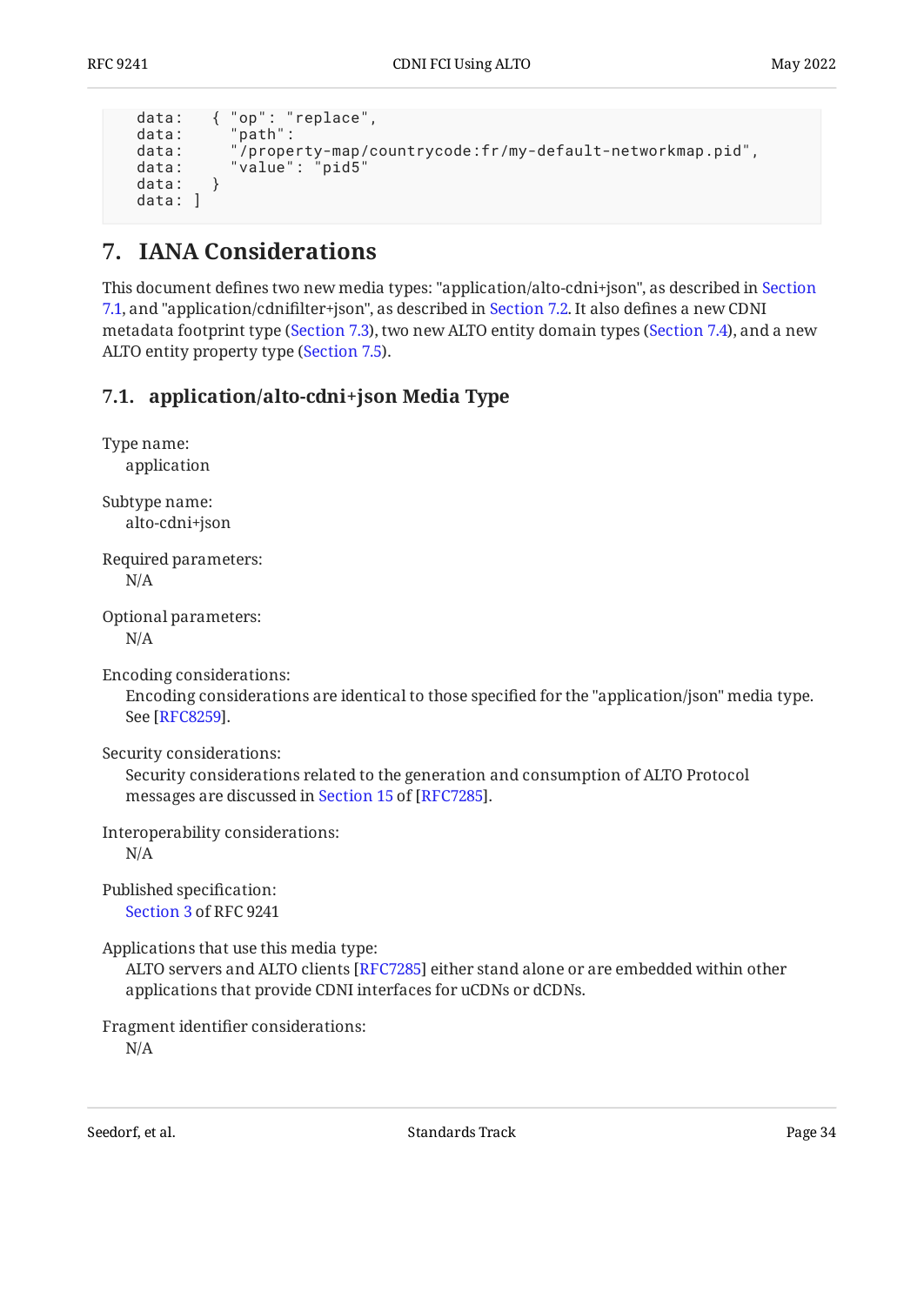Magic number(s): N/A Additional information:

File extension(s): N/A

Macintosh file type code(s): N/A

Person & email address to contact for further information: See Authors' Addresses section.

Intended usage: COMMON

Restrictions on usage: N/A

Author: See Authors' Addresses section.

Change controller: Internet Engineering Task Force (iesg@ietf.org)

## <span id="page-34-0"></span>**[7.2. application/alto-cdni](#page-34-0)filter+json Media Type**

Type name: application Subtype name: alto-cdnifilter+json Required parameters: N/A Optional parameters:

N/A

Encoding considerations:

Encoding considerations are identical to those specified for the "application/json" media type. See [[RFC8259\]](#page-38-9).

Security considerations:

Security considerations related to the generation and consumption of ALTO Protocol messagesare discussed in Section 15 of [RFC7285].

Interoperability considerations:

N/A

Published specification: [Section 5](#page-22-0) of RFC 9241

Seedorf, et al. Note as a standard between the Standards Track Page 35 and  $\alpha$  Page 35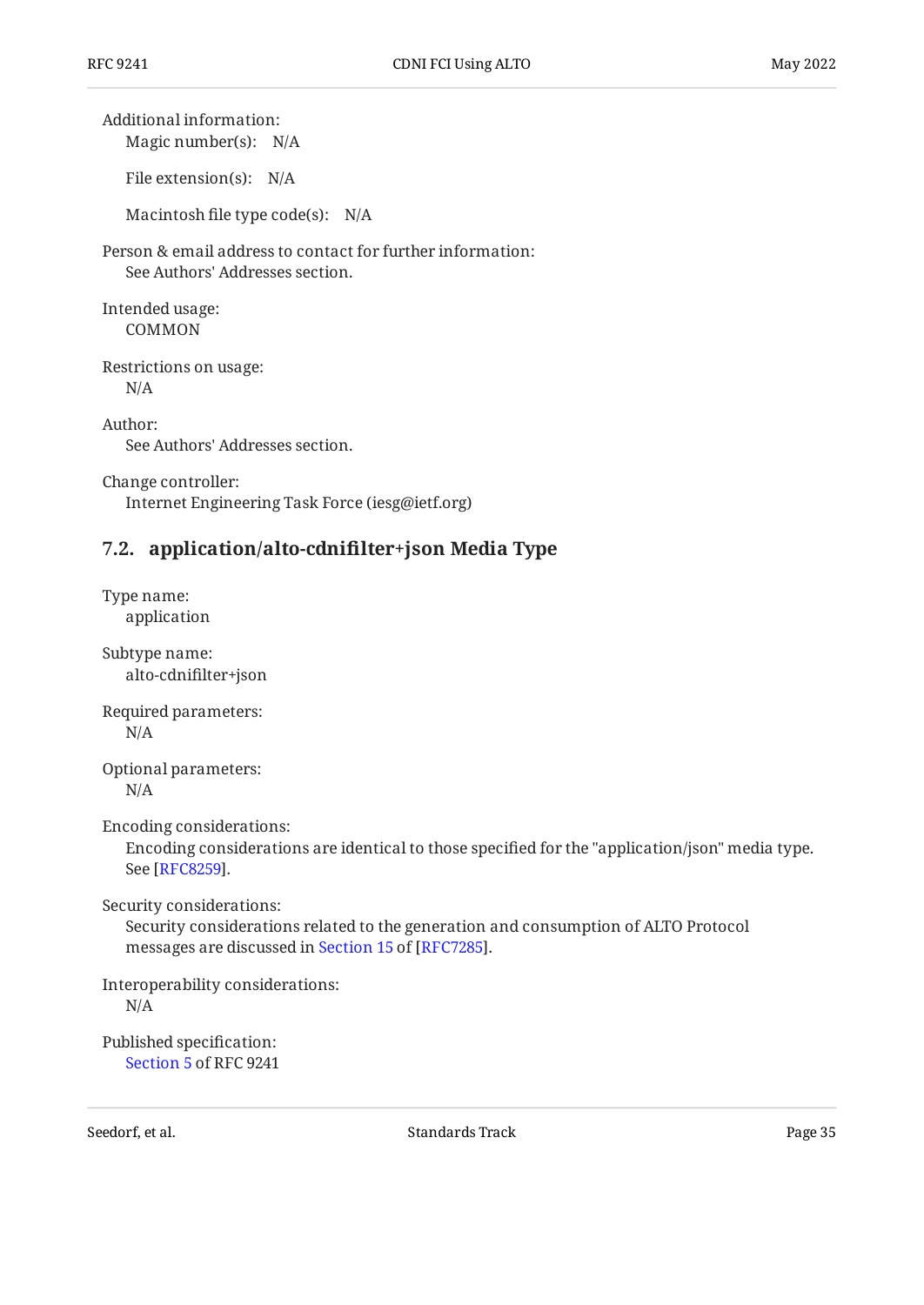Applications that use this media type:

ALTO servers and ALTO clients [[RFC7285\]](#page-38-2) either stand alone or are embedded within other applications that provide CDNI interfaces for uCDNs or dCDNs and supports CDNI capabilitybased filtering.

Fragment identifier considerations:

N/A

Magic number(s): N/A Additional information:

File extension(s): N/A

Macintosh file type code(s): N/A

Person & email address to contact for further information: See Authors' Addresses section.

Intended usage:

COMMON

Restrictions on usage: N/A

Author:

See Authors' Addresses section.

Change controller:

<span id="page-35-0"></span>Internet Engineering Task Force (iesg@ietf.org)

## **[7.3. CDNI Metadata Footprint Types Registry](#page-35-0)**

<span id="page-35-2"></span>This document updates the "CDNI Metadata Footprint Types" registry created by [Section 7.2](https://www.rfc-editor.org/rfc/rfc8006#section-7.2) of [RFC8006]. A new footprint type, which is listed in [Table 1,](#page-35-2) has been registered.

<span id="page-35-3"></span>

| <b>Footprint Type</b> | <b>Description</b>                    | Reference           |
|-----------------------|---------------------------------------|---------------------|
| altopid               | A list of PID names                   | RFC 9241, Section 4 |
|                       | Table 1: CDNI Metadata Footprint Type |                     |

*[Table 1](#page-35-3): [CDNI Metadata Footprint Type](#page-35-2)* 

### <span id="page-35-1"></span>**[7.4. ALTO Entity Domain Types Registry](#page-35-1)**

<span id="page-35-4"></span>This document updates the "ALTO Entity Domain Types" registry created by [Section 11.2](https://www.rfc-editor.org/rfc/rfc9240#section-11.2) of [RFC9240]. Two new entity domain types, which are listed in [Table 2,](#page-36-2) have been registered.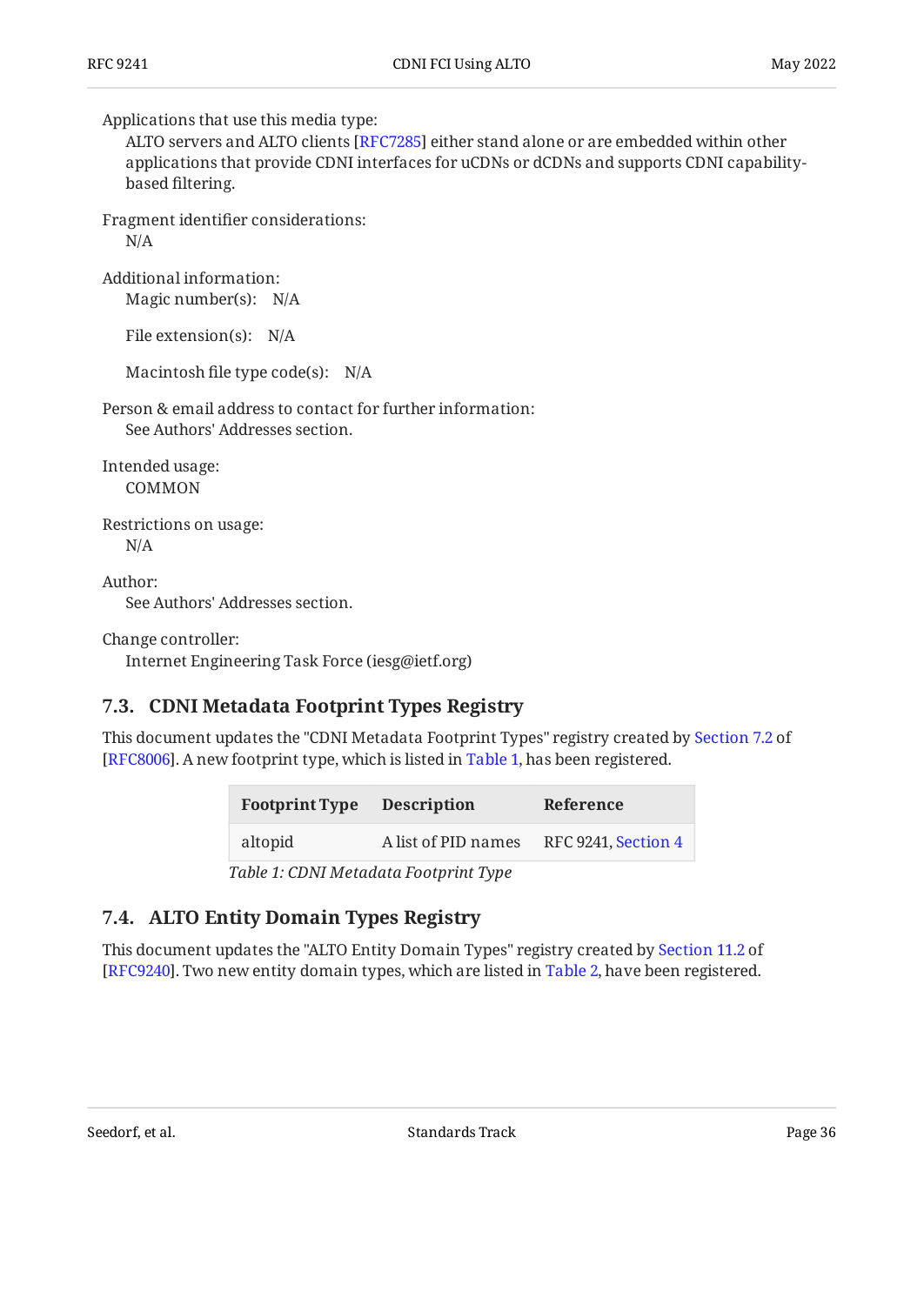<span id="page-36-2"></span>

| <b>Identifier</b> | <b>Entity</b><br><b>Identifier</b><br>Encoding | <b>Hierarchy</b> and<br><b>Inheritance</b> | <b>Media Type of</b><br>Defining<br><b>Resource</b> | <b>Mapping to</b><br><b>ALTO Address</b><br><b>Type</b> |
|-------------------|------------------------------------------------|--------------------------------------------|-----------------------------------------------------|---------------------------------------------------------|
| asn               | See RFC 9241,<br>Section 6.1.1.2               | None                                       | None                                                | false                                                   |
| countrycode       | See RFC 9241,<br>Section 6.1.2.2               | None                                       | None                                                | false                                                   |

<span id="page-36-0"></span>*[Table 2:](#page-36-2) [Additional ALTO Entity Domain Types](#page-35-4)* 

## **[7.5. ALTO Entity Property Types Registry](#page-36-0)**

This document updates the "ALTO Entity Property Types" registry created by [Section 11.3](https://www.rfc-editor.org/rfc/rfc9240#section-11.3) of [RFC9240]. A new entity property type, which is listed in [Table 3,](#page-36-3) has been registered.

<span id="page-36-4"></span><span id="page-36-3"></span>

| <b>Identifier</b> | <b>Intended Semantics</b>                     | <b>Media Type of Defining Resource</b> |
|-------------------|-----------------------------------------------|----------------------------------------|
| cdni-capabilities | See RFC 9241, Section 6.2                     | application/alto-cdni+json             |
|                   | Table 3: Additional ALTO Entity Property Type |                                        |

## <span id="page-36-1"></span>**[8. Security Considerations](#page-36-1)**

As an extension of the base ALTO Protocol [\[RFC7285](#page-38-2)], this document fits into the architecture of the base protocol, and hence Security Considerations of the base protocol ( [Section 15](https://www.rfc-editor.org/rfc/rfc7285#section-15) of [[RFC7285\]](#page-38-2)) fully apply when this extension is provided by an ALTO server.

In the context of CDNI Advertisement, the following security risk scenarios should be considered:

- $\bullet$  Authenticity and integrity of ALTO information: an attacker may disguise itself as an ALTO server for a dCDN (e.g., by starting a man-in-the-middle attack) and provide false capabilities and footprints to a uCDN using the CDNI Advertisement Service. Such false information may lead a uCDN to (1) select an incorrect dCDN to serve user requests or (2) skip uCDNs in good conditions.To address this risk, protection strategies in Section 15.1.2 of [RFC7285] can be applied.
- $\bullet$  Potential undesirable guidance from authenticated ALTO information: a dCDN can provide a uCDN with limited capabilities and smaller footprint coverage so that the dCDN can avoid transferring traffic for a uCDN that they should have to transfer. To reduce this risk, the protectionstrategies in Section 15.2.2 of [RFC7285] can be considered.
- $\bullet$  Confidentiality and privacy of ALTO information: footprint properties integrated with ALTO property maps may expose network location identifiers (e.g., IP addresses or fine-grained PIDs). To address this risk, the protection strategy for risk types (1) and (3) as described in [Section 15.3](https://www.rfc-editor.org/rfc/rfc7285#section-15.3) of [\[RFC7285](#page-38-2)] can be considered.
- $\bullet$  For availability of ALTO services, an attacker may conduct service-degradation attacks using services defined in this document to disable ALTO services of a network. It may request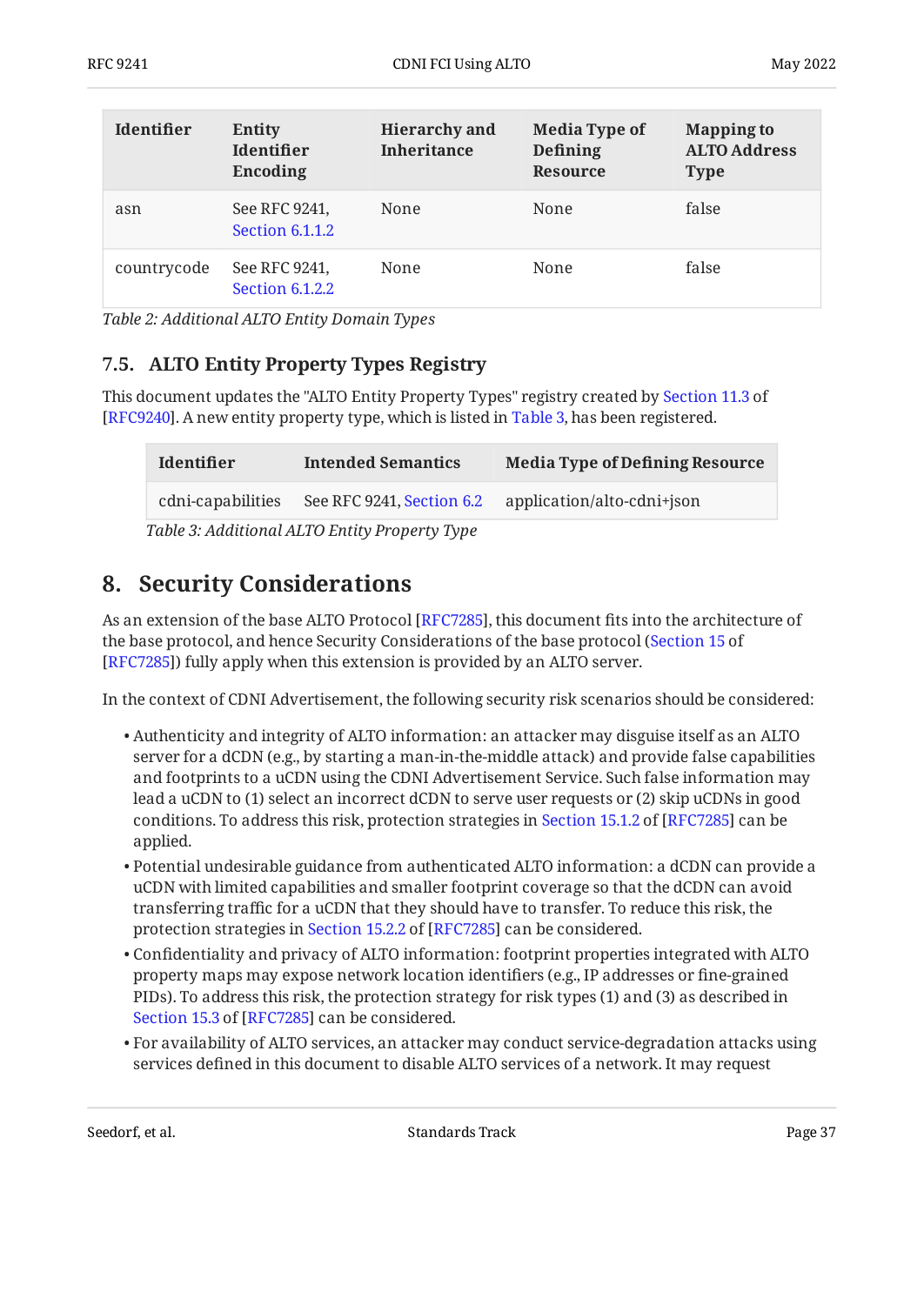potentially large, full CDNI Advertisement resources from an ALTO server in a dCDN continuously in order to consume the bandwidth resources of that ALTO server. It may also query filtered property map services with many smaller individual footprints in order to consume the computation resources of the ALTO server. To mitigate these risks, the protectionstrategies in Section 15.5.2 of [RFC7285] can be applied.

Althoughprotection strategies as described in Section 15 of [RFC7285] should be applied to address aforementioned security and privacy considerations, two special cases need to be included as follows:

•As required by Section 7 of [RFC8008],

All protocols that implement these capabilities and footprint advertisement objects are **REQUIRED** to provide integrity and authentication services.

Therefore, the uCDN (ALTO Client) **MUST** be authenticated to the dCDN (ALTO Server). And the  $dCDN$  (ALTO Server) **MUST** support HTTP Digest Authentication and **MAY** also support TLS mutual authentication. The authentication method will need to be negotiated out of band and is out of scope for this document, as is the approach for provisioning and managing these credentials.

One specific information leakage risk introduced by this document cannot be addressed by • these strategies. In particular, if a dCDN signs agreements with multiple uCDNs without any isolation, this dCDN may disclose extra information of one uCDN to another one. In that case, one uCDN may redirect requests which should not have to be served by this dCDN to it.

To reduce the risk, a dCDN **SHOULD** isolate full/filtered CDNI Advertisement resources for different uCDNs. It could consider generating URIs of different full/filtered CDNI Advertisement resources by hashing its company ID, a uCDN's company ID as well as their agreements. A dCDN **SHOULD** avoid exposing all full/filtered CDNI Advertisement resources in one of its IRDs.

## <span id="page-37-1"></span><span id="page-37-0"></span>**[9. References](#page-37-0)**

### **[9.1. Normative References](#page-37-1)**

- <span id="page-37-3"></span><span id="page-37-2"></span>**[ISO3166-1]** , International Organization for Standardization "Codes for the representation of names of countries and their subdivisions -- Part 1: Country codes", ISO 3166-1:2020, August 2020.
	- **[RFC2119]** Bradner, S., "Key words for use in RFCs to Indicate Requirement Levels", BCP 14, RFC 2119, DOI 10.17487/RFC2119, March 1997, [<https://www.rfc-editor.org/info/](https://www.rfc-editor.org/info/rfc2119) . [rfc2119](https://www.rfc-editor.org/info/rfc2119)>

Seedorf, et al. Note as a standard between the Standards Track Page 38 and the Page 38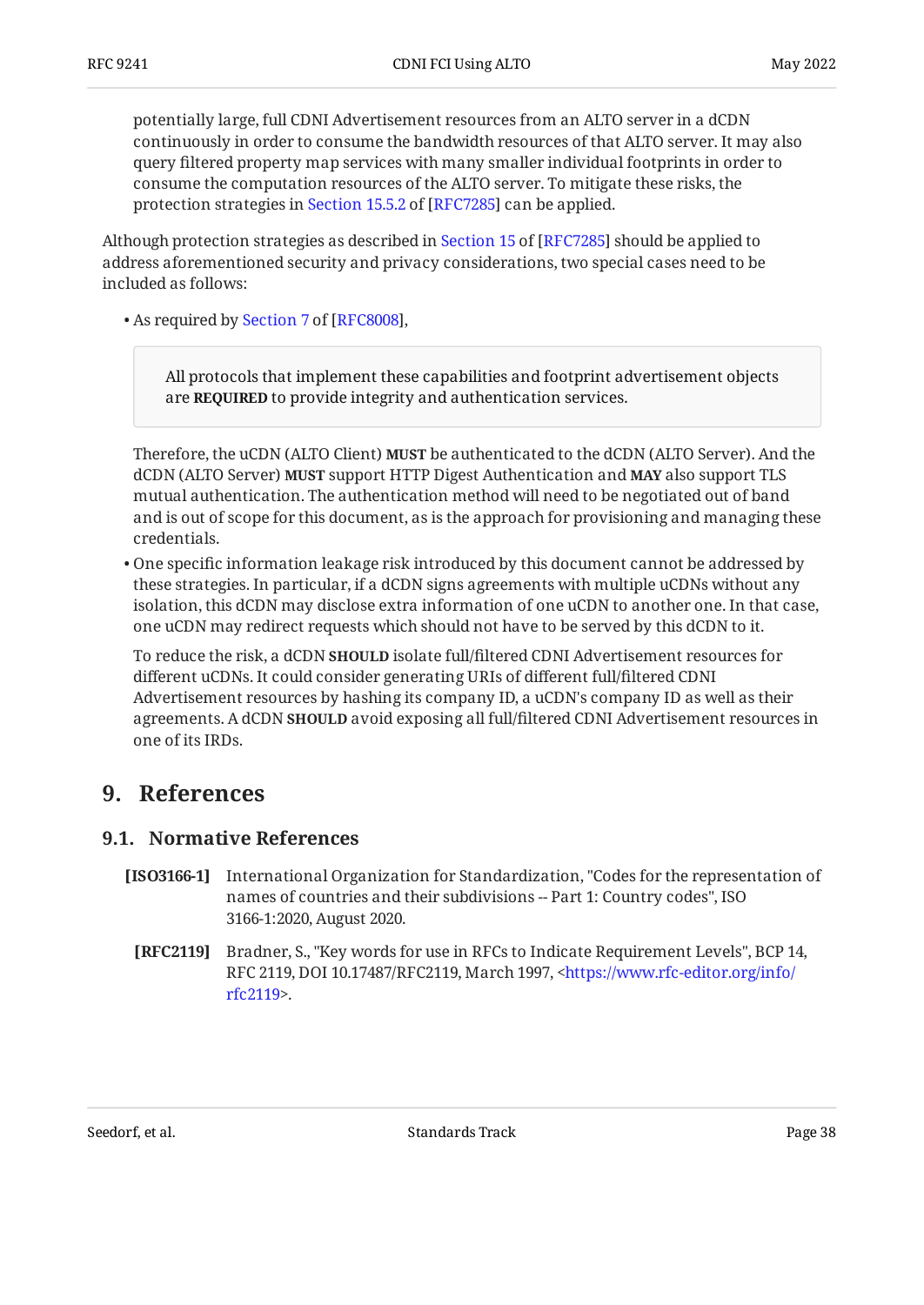<span id="page-38-11"></span><span id="page-38-10"></span><span id="page-38-4"></span><span id="page-38-2"></span><span id="page-38-1"></span>

| [RFC6793] | Vohra, Q. and E. Chen, "BGP Support for Four-Octet Autonomous System (AS)<br>Number Space", RFC 6793, DOI 10.17487/RFC6793, December 2012, <https: <br="">www.rfc-editor.org/info/rfc6793&gt;.</https:>                                                                                              |
|-----------|------------------------------------------------------------------------------------------------------------------------------------------------------------------------------------------------------------------------------------------------------------------------------------------------------|
| [RFC7285] | Alimi, R., Ed., Penno, R., Ed., Yang, Y., Ed., Kiesel, S., Previdi, S., Roome, W.,<br>Shalunov, S., and R. Woundy, "Application-Layer Traffic Optimization (ALTO)<br>Protocol", RFC 7285, DOI 10.17487/RFC7285, September 2014, <https: www.rfc-<br="">editor.org/info/rfc7285&gt;.</https:>         |
| [RFC7493] | Bray, T., Ed., "The I-JSON Message Format", RFC 7493, DOI 10.17487/RFC7493,<br>March 2015, <https: info="" rfc7493="" www.rfc-editor.org="">.</https:>                                                                                                                                               |
| [RFC8006] | Niven-Jenkins, B., Murray, R., Caulfield, M., and K. Ma, "Content Delivery Network<br>Interconnection (CDNI) Metadata", RFC 8006, DOI 10.17487/RFC8006, December<br>2016, <https: info="" rfc8006="" www.rfc-editor.org="">.</https:>                                                                |
| [RFC8008] | Seedorf, J., Peterson, J., Previdi, S., van Brandenburg, R., and K. Ma, "Content<br>Delivery Network Interconnection (CDNI) Request Routing: Footprint and<br>Capabilities Semantics", RFC 8008, DOI 10.17487/RFC8008, December 2016,<br><https: info="" rfc8008="" www.rfc-editor.org="">.</https:> |
| [RFC8174] | Leiba, B., "Ambiguity of Uppercase vs Lowercase in RFC 2119 Key Words", BCP 14,<br>RFC 8174, DOI 10.17487/RFC8174, May 2017, <https: <br="" info="" www.rfc-editor.org="">rfc8174&gt;.</https:>                                                                                                      |
| [RFC8259] | Bray, T., Ed., "The JavaScript Object Notation (JSON) Data Interchange Format",<br>STD 90, RFC 8259, DOI 10.17487/RFC8259, December 2017, <https: www.rfc-<br="">editor.org/info/rfc8259&gt;.</https:>                                                                                               |
| [RFC8895] | Roome, W. and Y. Yang, "Application-Layer Traffic Optimization (ALTO)<br>Incremental Updates Using Server-Sent Events (SSE)", RFC 8895, DOI 10.17487/<br>RFC8895, November 2020, <https: info="" rfc8895="" www.rfc-editor.org="">.</https:>                                                         |
| [RFC9240] | Roome, W., Randriamasy, S., Yang, Y., Zhang, J., and K. Gao, "ALTO Extension:<br>Entity Property Maps", RFC 9240, DOI 10.17487/RFC9240, May 2022, <https: <="" th=""></https:>                                                                                                                       |

#### <span id="page-38-7"></span><span id="page-38-5"></span><span id="page-38-0"></span>**[9.2. Informative References](#page-38-0)**

<span id="page-38-9"></span><span id="page-38-3"></span>. [www.rfc-editor.org/info/rfc9240>](https://www.rfc-editor.org/info/rfc9240)

- <span id="page-38-8"></span><span id="page-38-6"></span>**[ALTO-PATH-VECTOR]** Gao, K., Lee, Y., Randriamasy, S., Yang, Y. R., and J. J. Zhang, "An ALTO Extension: Path Vector", Work in Progress, Internet-Draft, draft-ietf-alto-path-vector-25, 20 March 2022, [<https://datatracker.ietf.org/doc/html/draft-ietf-alto-](https://datatracker.ietf.org/doc/html/draft-ietf-alto-path-vector-25). [path-vector-25>](https://datatracker.ietf.org/doc/html/draft-ietf-alto-path-vector-25)
	- **[RFC5693]** Seedorf, J. and E. Burger, "Application-Layer Traffic Optimization (ALTO) Problem Statement", RFC 5693, DOI 10.17487/RFC5693, October 2009, <[https://www.rfc-](https://www.rfc-editor.org/info/rfc5693). [editor.org/info/rfc5693](https://www.rfc-editor.org/info/rfc5693)>

Seedorf, et al. Standards Track Standards Track Page 39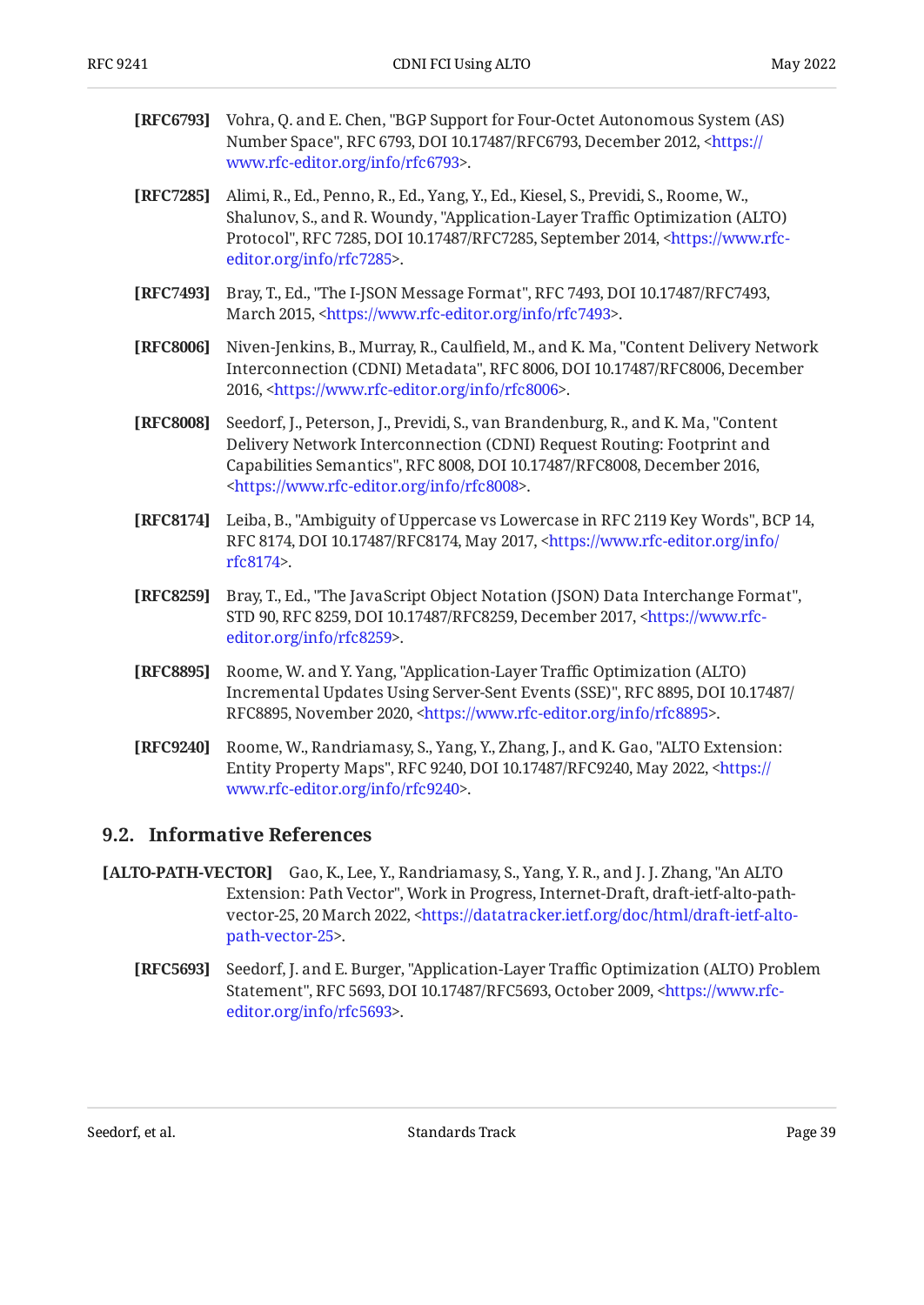<span id="page-39-4"></span><span id="page-39-2"></span>

| [RFC6707] | Niven-Jenkins, B., Le Faucheur, F., and N. Bitar, "Content Distribution Network"<br>Interconnection (CDNI) Problem Statement", RFC 6707, DOI 10.17487/RFC6707,<br>September 2012, <https: info="" rfc6707="" www.rfc-editor.org="">.</https:>                   |
|-----------|-----------------------------------------------------------------------------------------------------------------------------------------------------------------------------------------------------------------------------------------------------------------|
| [RFC7971] | Stiemerling, M., Kiesel, S., Scharf, M., Seidel, H., and S. Previdi, "Application-Layer<br>Traffic Optimization (ALTO) Deployment Considerations", RFC 7971, DOI<br>10.17487/RFC7971, October 2016, <https: info="" rfc7971="" www.rfc-editor.org="">.</https:> |
| [RFC7975] | Niven-Jenkins, B., Ed. and R. van Brandenburg, Ed., "Request Routing Redirection<br>Interface for Content Delivery Network (CDN) Interconnection", RFC 7975, DOI<br>10.17487/RFC7975, October 2016, <https: info="" rfc7975="" www.rfc-editor.org="">.</https:> |

## <span id="page-39-3"></span><span id="page-39-0"></span>**[Acknowledgments](#page-39-0)**

The authors thank Matt Caulfield, Danny Alex Lachos Perez, Daryl Malas, and Sanjay Mishra for their timely reviews and invaluable comments. Big thanks also to the ALTO WG Chairs ( Qin Wu and Vijay Gurbani), all the directorate reviewers, and the IESG reviewers (Martin Duke, Erik Kline, Martin Vigoureux, Murray Kucherawy, Roman Danyliw, Zaheduzzaman Sarker, Éric Vyncke, and Francesca Palombini), for their thorough reviews, discussions, guidance, and shepherding, which further improve this document.

Jan Seedorf has been partially supported by the GreenICN project (GreenICN: Architecture and Applications of Green Information Centric Networking), a research project supported jointly by the European Commission under its 7th Framework Program (contract no. 608518) and the National Institute of Information and Communications Technology (NICT) in Japan (contract no. 167). The views and conclusions contained herein are those of the authors and should not be interpreted as necessarily representing the official policies or endorsements, either expressed or implied, of the GreenICN project, the European Commission, or NICT.

This document has also been supported by the Coordination Support Action entitled 'Supporting European Experts Presence in International Standardisation Activities in ICT' [\(StandICT.eu](https://www.standict.eu/)) funded by the European Commission under the Horizon 2020 Programme with Grant Agreement no. 780439. The views and conclusions contained herein are those of the authors and should not be interpreted as necessarily representing the official policies or endorsements, either expressed or implied, of the European Commission.

## <span id="page-39-1"></span>**[Contributors](#page-39-1)**

#### **Xiao Shawn Lin**

Huawei 2222 Newjinqiao Rd Shanghai 200125 China Phone: [+86-15316812351](tel:+86-15316812351) Email: [x.shawn.lin@gmail.com](mailto:x.shawn.lin@gmail.com)